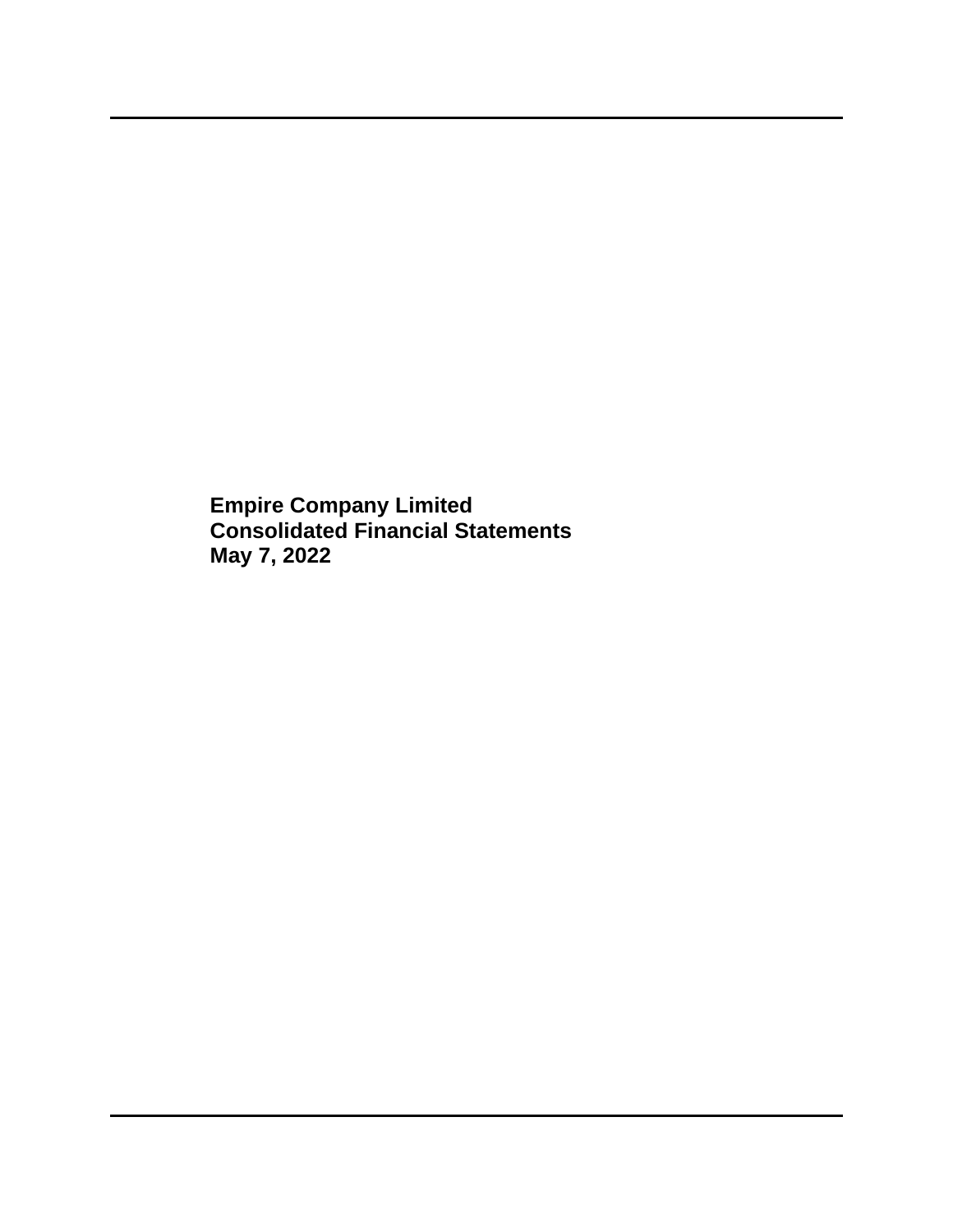# **CONTENTS**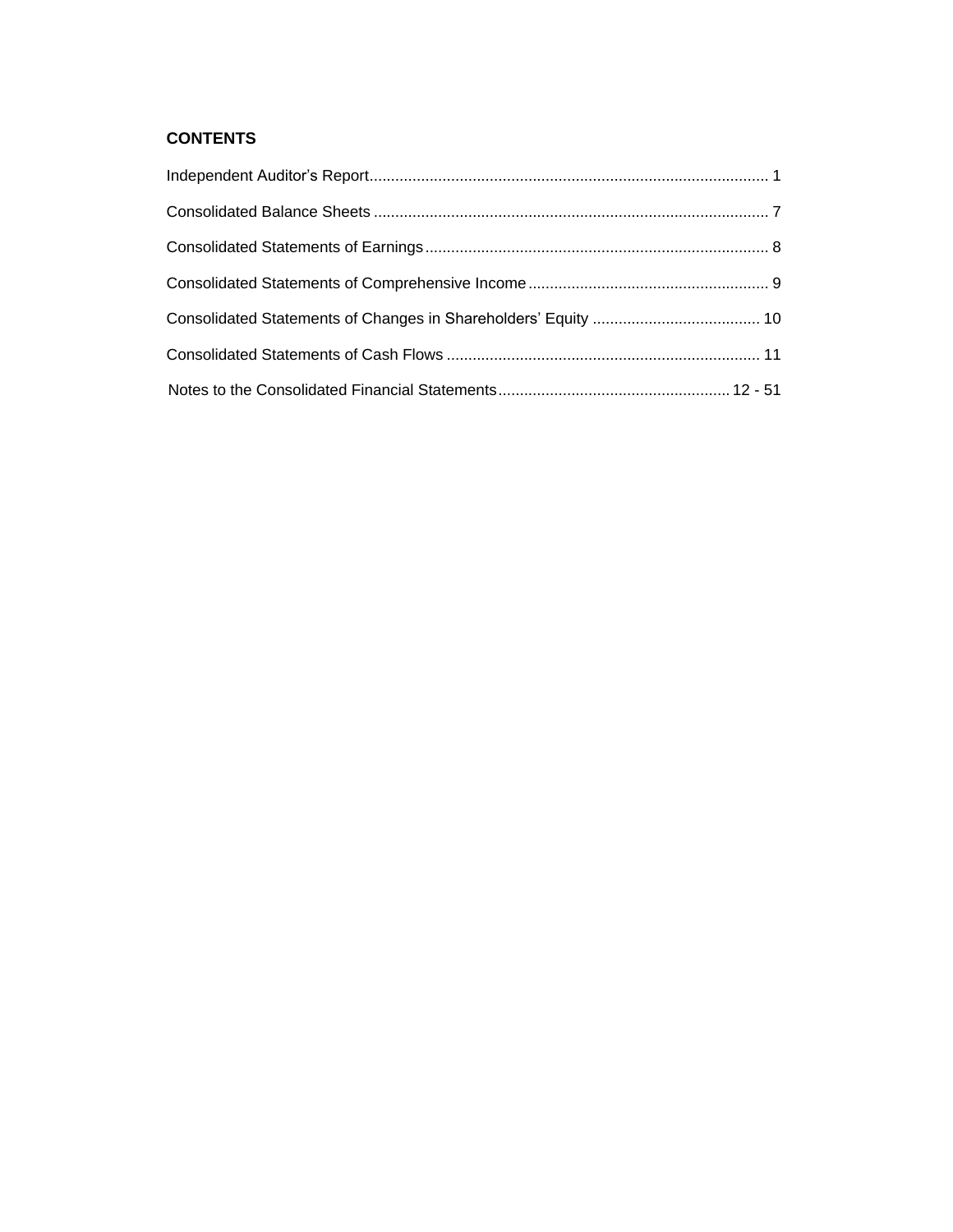

# Independent auditor's report

To the Shareholders of Empire Company Limited

# **Our opinion**

In our opinion, the accompanying consolidated financial statements present fairly, in all material respects, the financial position of Empire Company Limited and its subsidiaries (together, the Company) as at May 7, 2022 and May 1, 2021, and its financial performance and its cash flows for the 53 weeks ended May 7, 2022 and 52 weeks ended May 1, 2021 in accordance with International Financial Reporting Standards as issued by the International Accounting Standards Board (IFRS).

# **What we have audited**

The Company's consolidated financial statements comprise:

- the consolidated balance sheets as at May 7, 2022 and May 1, 2021;
- the consolidated statements of earnings for the 53 weeks ended May 7, 2022 and 52 weeks ended May 1, 2021;
- the consolidated statements of comprehensive income for the 53 weeks ended May 7, 2022 and 52 weeks ended May 1, 2021;
- the consolidated statements of changes in shareholders' equity for the 53 weeks ended May 7, 2022 and 52 weeks ended May 1, 2021;
- the consolidated statements of cash flows for the 53 weeks ended May 7, 2022 and 52 weeks ended May 1, 2021; and
- the notes to the consolidated financial statements, which include significant accounting policies and other explanatory information.

# **Basis for opinion**

We conducted our audit in accordance with Canadian generally accepted auditing standards. Our responsibilities under those standards are further described in the *Auditor's responsibilities for the audit of the consolidated financial statements* section of our report.

We believe that the audit evidence we have obtained is sufficient and appropriate to provide a basis for our opinion.

# **Independence**

We are independent of the Company in accordance with the ethical requirements that are relevant to our audit of the consolidated financial statements in Canada. We have fulfilled our other ethical responsibilities in accordance with these requirements.

PricewaterhouseCoopers LLP Cogswell Tower, 2000 Barrington Street, Suite 1101, Halifax, Nova Scotia, Canada B3J 3K1 T: +1 902 491 7400, F: +1 902 422 1166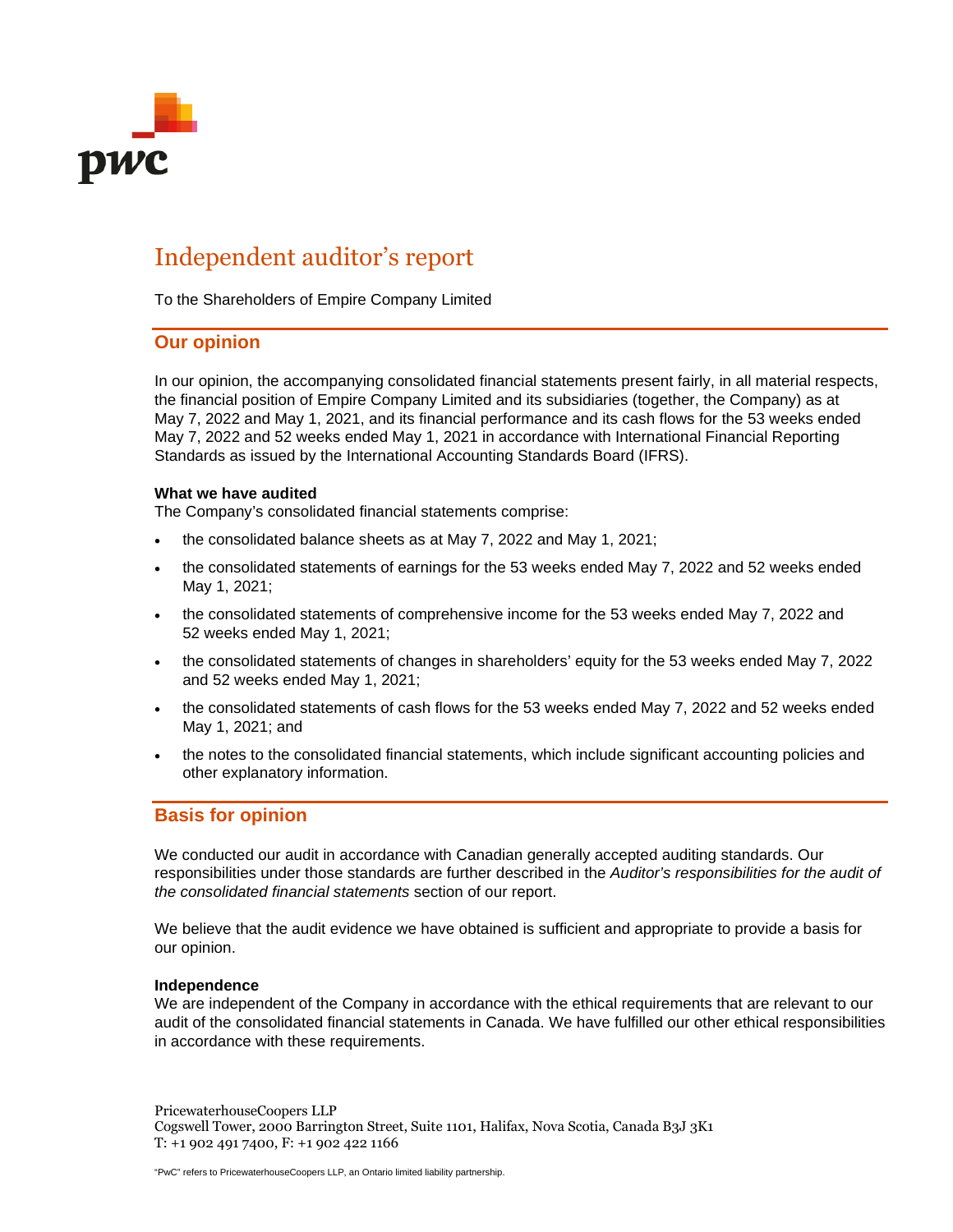

# **Key audit matters**

Key audit matters are those matters that, in our professional judgment, were of most significance in our audit of the consolidated financial statements for the 53 weeks ended May 7, 2022. These matters were addressed in the context of our audit of the consolidated financial statements as a whole, and in forming our opinion thereon, and we do not provide a separate opinion on these matters.

#### **Recognition of vendor allowances**

*Refer to note 2 (f) Basis of preparation (Vendor allowances) and note 3 (x) Summary of significant accounting policies (Vendor allowances) to the consolidated financial statements.* 

The Company receives allowances from certain vendors whose products are purchased for resale. Included in these vendor agreements are volumerelated allowances, purchase discounts, listing fees and other allowances.

The Company recognizes these vendor allowances as a reduction of cost of sales and related inventories.

The number and variety of the vendor agreements can make it complex for management to determine the performance obligations associated with the vendor allowances and the related recognition as a reduction of cost of sales and related inventories. As a result, management judgment is required.

We considered this a key audit matter due to the number of vendor allowance transactions and varying terms of the vendor agreements, making the recognition of vendor allowances more complex, requiring management judgment. This resulted in a high degree of auditor judgment and effort in performing procedures and evaluating evidence.

# **Key audit matter Move of the Key audit matter in the key audit matter in the key audit matter in the key audit matter in the key audit matter in the key audit matter in the key audit matter in the key audit matter in the**

Our approach to addressing the matter included the following procedures, among others:

- Tested the operating effectiveness of controls related to the recognition of vendor allowances, including management's approval and recording of vendor agreements and the monitoring of the aging of vendor allowance receivables.
- For a sample of vendor allowance transactions recognized during the year, evaluated the reasonableness of management's determination that performance obligations associated with vendor allowances have been met by:
	- Evaluating the terms in vendor agreements and agreeing amounts recorded to vendor agreements, internal supporting documents, corresponding cash receipts/net settlements and any related correspondence with vendors.
- For a sample of vendor allowance receivables at the balance sheet date, evaluated the reasonableness of management's determination that performance obligations associated with vendor allowances have been met by:
	- Evaluating the terms in vendor agreements and agreeing amounts recorded to vendor agreements, internal supporting documents and any related correspondence with vendors and, as applicable, recalculating the amount recognized.
	- Obtaining an external confirmation from a vendor in respect of the vendor allowance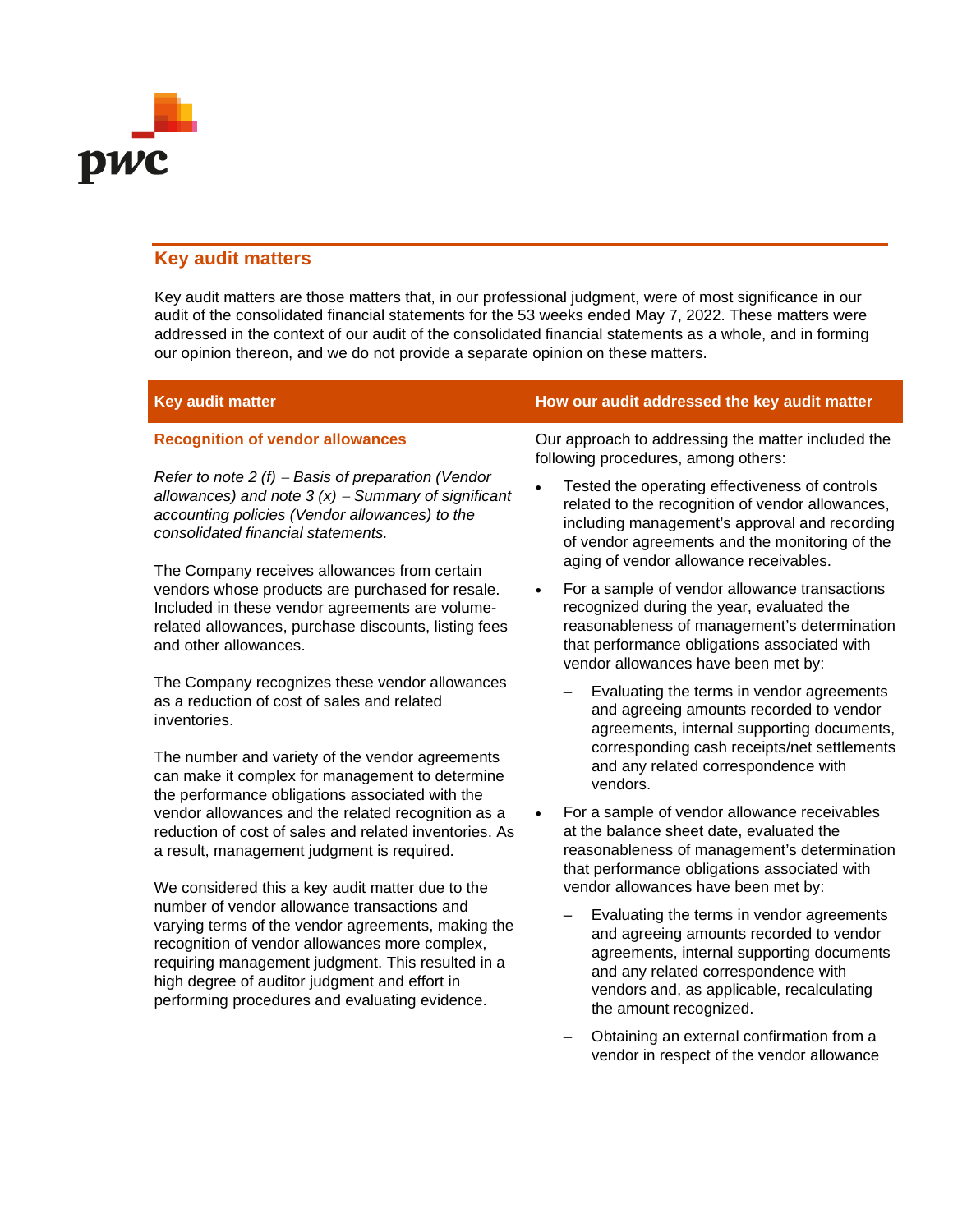

| <b>Key audit matter</b>                                                                                                                                                                                                      | How our audit addressed the key audit matter                                                                                                                                                      |  |  |  |  |  |  |
|------------------------------------------------------------------------------------------------------------------------------------------------------------------------------------------------------------------------------|---------------------------------------------------------------------------------------------------------------------------------------------------------------------------------------------------|--|--|--|--|--|--|
|                                                                                                                                                                                                                              | receivable at the balance sheet date; and<br>(ii) tracing amounts to cash receipts/net<br>settlements after the balance sheet date,<br>where applicable.                                          |  |  |  |  |  |  |
|                                                                                                                                                                                                                              | Considering outstanding vendor claims at<br>and after the balance sheet date, where<br>applicable.                                                                                                |  |  |  |  |  |  |
|                                                                                                                                                                                                                              | Assessed the aging of vendor allowance<br>receivables at the balance sheet date.                                                                                                                  |  |  |  |  |  |  |
|                                                                                                                                                                                                                              | Considered credit notes issued after the<br>$\bullet$<br>balance sheet date.                                                                                                                      |  |  |  |  |  |  |
| <b>Valuation of retail inventories</b>                                                                                                                                                                                       | Our approach to addressing the matter included the<br>following procedures, among others:                                                                                                         |  |  |  |  |  |  |
| Refer to note 2 (a) – Basis of preparation<br>(Inventories), note $3(e)$ – Summary of significant                                                                                                                            | Tested the operating effectiveness of controls<br>related to the inventory valuation process.                                                                                                     |  |  |  |  |  |  |
| accounting policies (Inventories) and note $4 -$<br>Inventories to the consolidated financial statements.                                                                                                                    | Tested the operating effectiveness of controls<br>$\bullet$<br>related to the physical inventory count process<br>at the stores.                                                                  |  |  |  |  |  |  |
| As at May 7, 2022, the Company held inventories of<br>\$1,591.5 million, which included retail inventories.                                                                                                                  | Observed the physical inventory count process<br>$\bullet$                                                                                                                                        |  |  |  |  |  |  |
| The Company has more than 1,600 stores across<br>Canada. Inventories are valued at the lower of cost                                                                                                                         | for a sample of stores during the year and<br>performed independent test counts.                                                                                                                  |  |  |  |  |  |  |
| and estimated net realizable value. The cost of retail<br>inventories is determined using weighted average<br>cost or the retail method. The retail method uses the<br>anticipated selling price less normal profit margins, | For a sample of retail inventory items counted at<br>$\bullet$<br>weighted average cost value, traced the<br>underlying data at the physical inventory count<br>date to recent purchase invoices. |  |  |  |  |  |  |
| on a weighted average cost basis. The cost of<br>inventories is reduced by the value of allowances                                                                                                                           | For a sample of retail inventory items counted at<br>retail value, traced the underlying data at the                                                                                              |  |  |  |  |  |  |

Significant estimation and judgment are required by management in the determination of (i) estimated inventory provisions associated with vendor allowances and internal charges; (ii) estimated shrinkage occurring between the last physical

received from vendors.

physical inventory count date to recent retail selling prices. Evaluated the reasonableness of the profit

margins applied to retail inventories to adjust inventories valued at retail to cost by comparing profit margin rates applied to historical profit margins on a sample basis.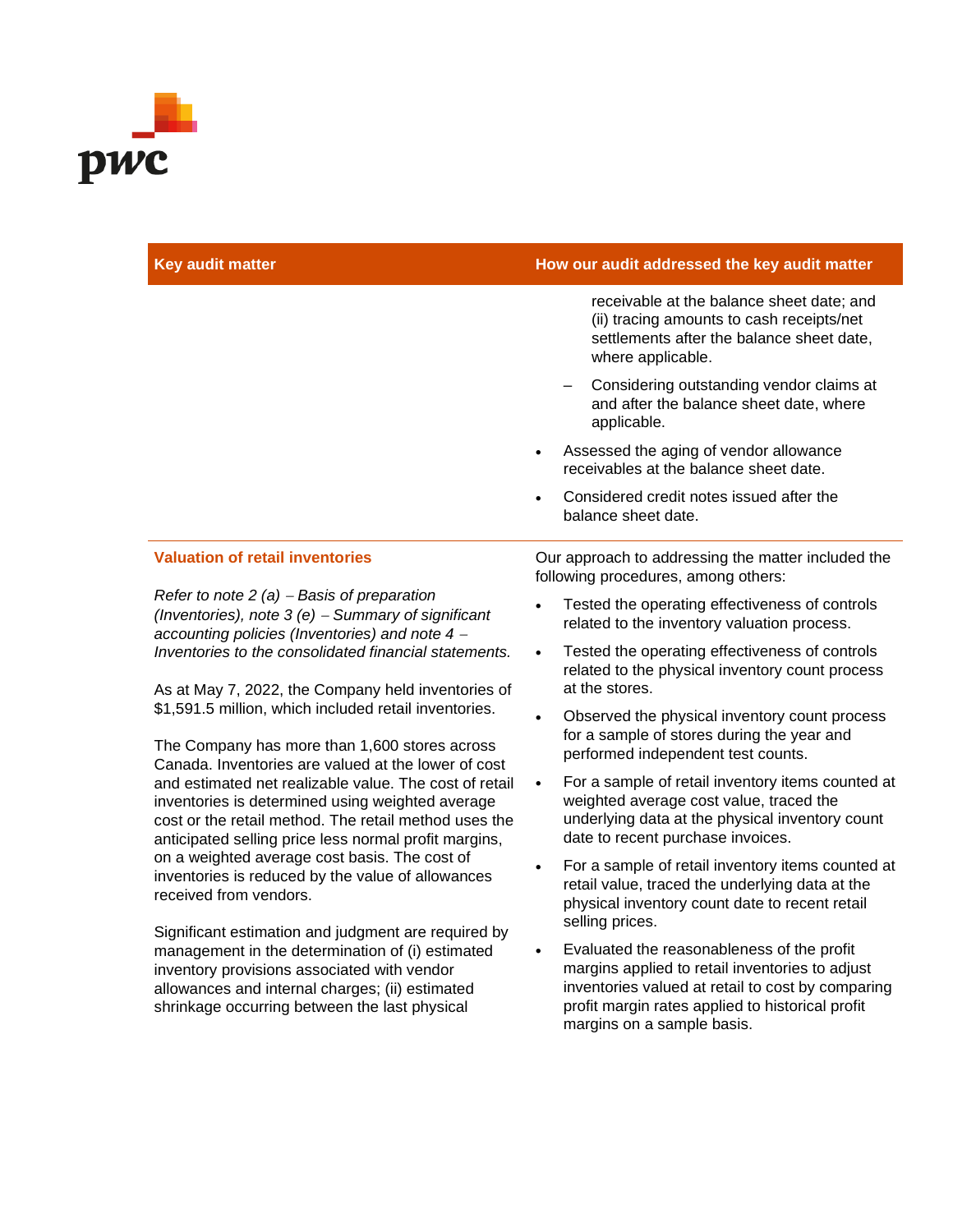

| <b>Key audit matter</b> |
|-------------------------|
|-------------------------|

inventory count and the balance sheet date; and (iii) inventories valued at retail and adjusted to cost.

We considered this a key audit matter due to the magnitude of the inventories balance, the number of stores at which retail inventories are held, the volume of transactions between the last physical inventory count and the balance sheet date and the related significant estimations and judgments required by management, and the audit effort involved in testing the retail inventories at the balance sheet date.

# **Key audit matter How our audit addressed the key audit matter**

- For independent test counts performed on retail inventories, tested the underlying data used in management's roll-forward schedule from the last physical inventory count to the balance sheet date and recalculated the mathematical accuracy thereof.
	- Tested how management estimated shrinkage and evaluated the reasonableness of shrinkage applied to inventories at the balance sheet date.
- Recalculated the adjustment to inventories at the balance sheet date for vendor allowances and internal charges.

# **Other information**

Management is responsible for the other information. The other information comprises the Management's Discussion and Analysis, which we obtained prior to the date of this auditor's report and the information, other than the consolidated financial statements and our auditor's report thereon, included in the annual report, which is expected to be made available to us after that date.

Our opinion on the consolidated financial statements does not cover the other information and we do not and will not express an opinion or any form of assurance conclusion thereon.

In connection with our audit of the consolidated financial statements, our responsibility is to read the other information identified above and, in doing so, consider whether the other information is materially inconsistent with the consolidated financial statements or our knowledge obtained in the audit, or otherwise appears to be materially misstated.

If, based on the work we have performed on the other information that we obtained prior to the date of this auditor's report, we conclude that there is a material misstatement of this other information, we are required to report that fact. We have nothing to report in this regard. When we read the information, other than the consolidated financial statements and our auditor's report thereon, included in the annual report, if we conclude that there is a material misstatement therein, we are required to communicate the matter to those charged with governance.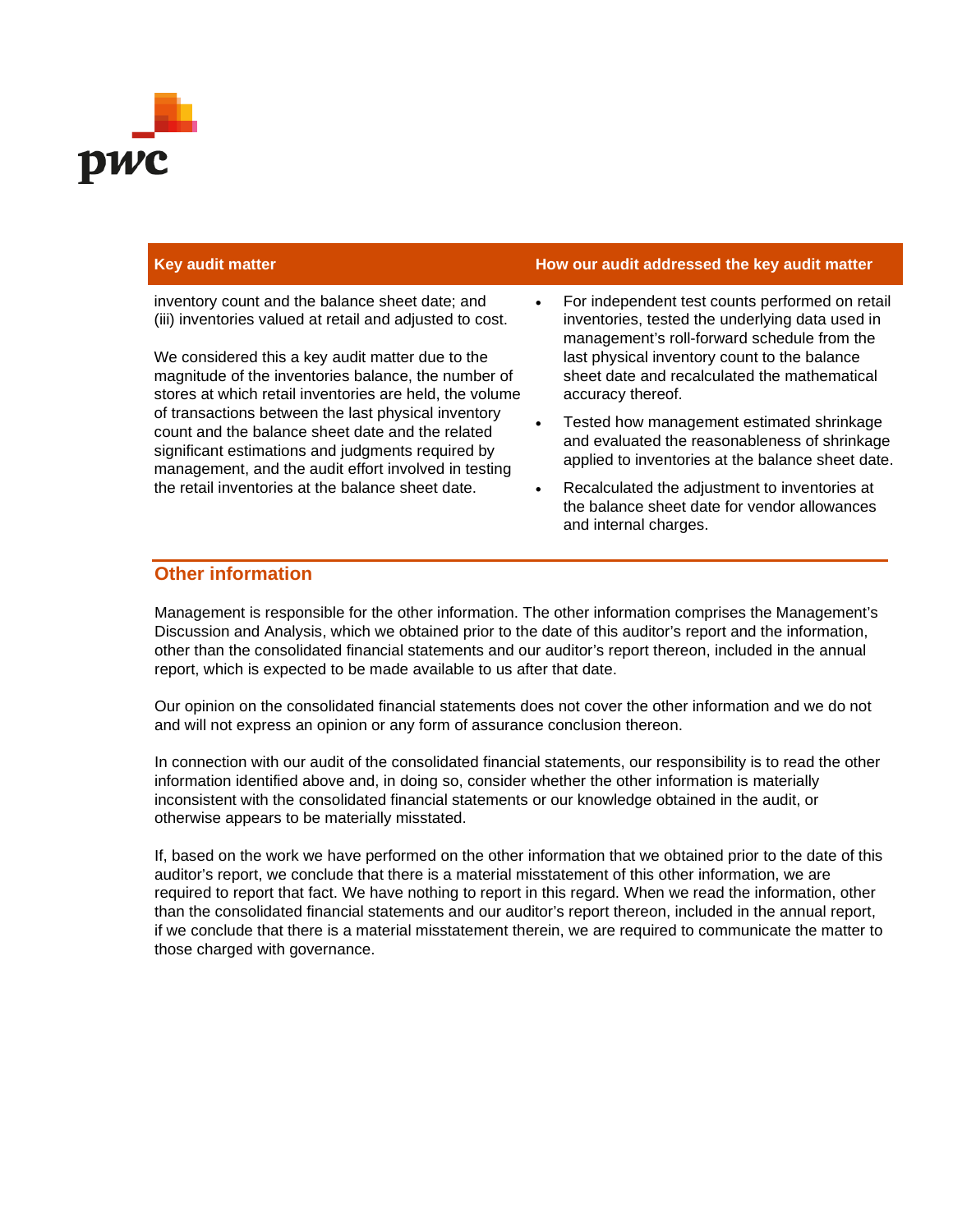

# **Responsibilities of management and those charged with governance for the consolidated financial statements**

Management is responsible for the preparation and fair presentation of the consolidated financial statements in accordance with IFRS, and for such internal control as management determines is necessary to enable the preparation of consolidated financial statements that are free from material misstatement, whether due to fraud or error.

In preparing the consolidated financial statements, management is responsible for assessing the Company's ability to continue as a going concern, disclosing, as applicable, matters related to going concern and using the going concern basis of accounting unless management either intends to liquidate the Company or to cease operations, or has no realistic alternative but to do so.

Those charged with governance are responsible for overseeing the Company's financial reporting process.

# **Auditor's responsibilities for the audit of the consolidated financial statements**

Our objectives are to obtain reasonable assurance about whether the consolidated financial statements as a whole are free from material misstatement, whether due to fraud or error, and to issue an auditor's report that includes our opinion. Reasonable assurance is a high level of assurance, but is not a guarantee that an audit conducted in accordance with Canadian generally accepted auditing standards will always detect a material misstatement when it exists. Misstatements can arise from fraud or error and are considered material if, individually or in the aggregate, they could reasonably be expected to influence the economic decisions of users taken on the basis of these consolidated financial statements.

As part of an audit in accordance with Canadian generally accepted auditing standards, we exercise professional judgment and maintain professional skepticism throughout the audit. We also:

- Identify and assess the risks of material misstatement of the consolidated financial statements, whether due to fraud or error, design and perform audit procedures responsive to those risks, and obtain audit evidence that is sufficient and appropriate to provide a basis for our opinion. The risk of not detecting a material misstatement resulting from fraud is higher than for one resulting from error, as fraud may involve collusion, forgery, intentional omissions, misrepresentations, or the override of internal control.
- Obtain an understanding of internal control relevant to the audit in order to design audit procedures that are appropriate in the circumstances, but not for the purpose of expressing an opinion on the effectiveness of the Company's internal control.
- Evaluate the appropriateness of accounting policies used and the reasonableness of accounting estimates and related disclosures made by management.
- Conclude on the appropriateness of management's use of the going concern basis of accounting and, based on the audit evidence obtained, whether a material uncertainty exists related to events or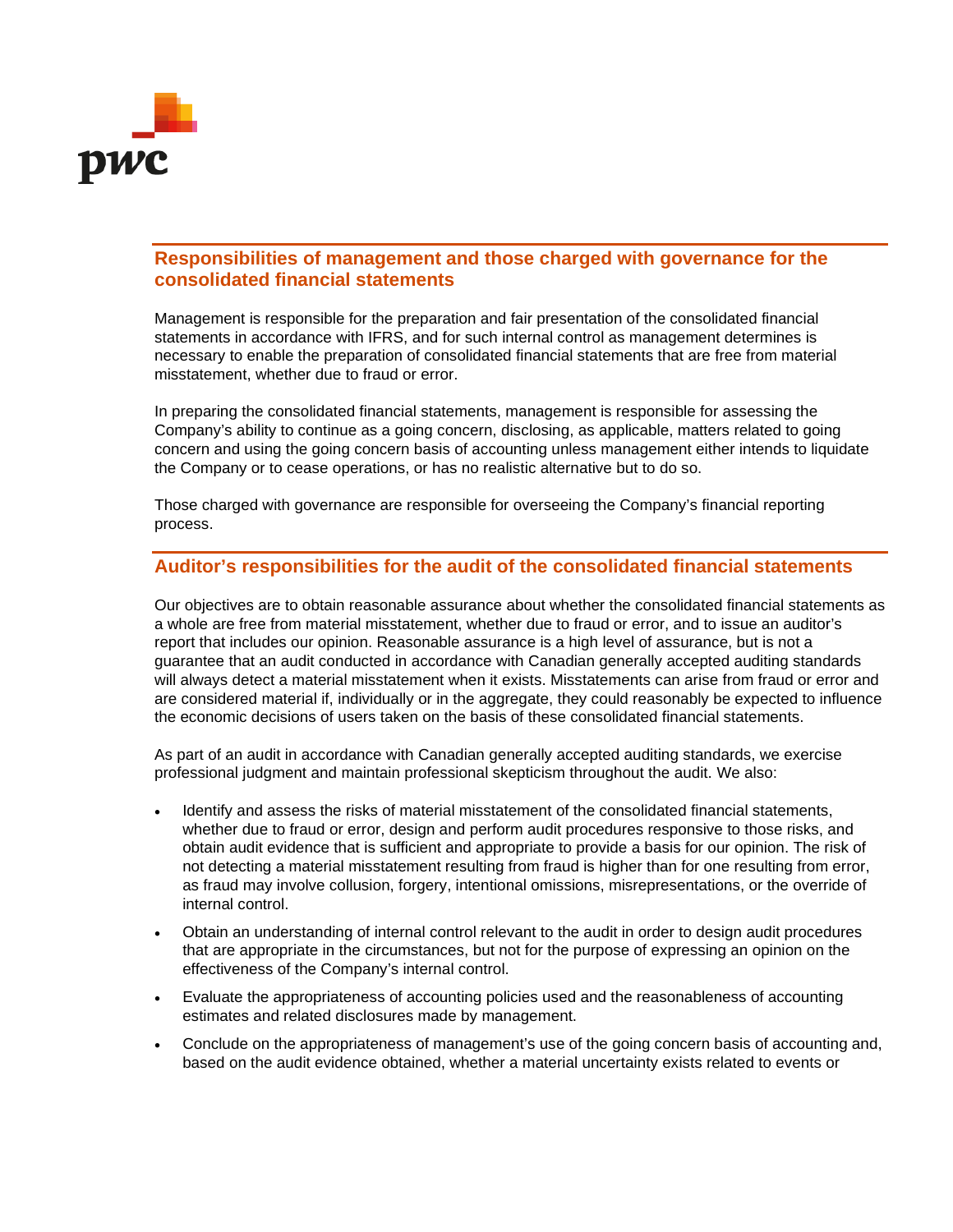

conditions that may cast significant doubt on the Company's ability to continue as a going concern. If we conclude that a material uncertainty exists, we are required to draw attention in our auditor's report to the related disclosures in the consolidated financial statements or, if such disclosures are inadequate, to modify our opinion. Our conclusions are based on the audit evidence obtained up to the date of our auditor's report. However, future events or conditions may cause the Company to cease to continue as a going concern.

- Evaluate the overall presentation, structure and content of the consolidated financial statements, including the disclosures, and whether the consolidated financial statements represent the underlying transactions and events in a manner that achieves fair presentation.
- Obtain sufficient appropriate audit evidence regarding the financial information of the entities or business activities within the Company to express an opinion on the consolidated financial statements. We are responsible for the direction, supervision and performance of the group audit. We remain solely responsible for our audit opinion.

We communicate with those charged with governance regarding, among other matters, the planned scope and timing of the audit and significant audit findings, including any significant deficiencies in internal control that we identify during our audit.

We also provide those charged with governance with a statement that we have complied with relevant ethical requirements regarding independence, and to communicate with them all relationships and other matters that may reasonably be thought to bear on our independence, and where applicable, related safeguards.

From the matters communicated with those charged with governance, we determine those matters that were of most significance in the audit of the consolidated financial statements of the current period and are therefore the key audit matters. We describe these matters in our auditor's report unless law or regulation precludes public disclosure about the matter or when, in extremely rare circumstances, we determine that a matter should not be communicated in our report because the adverse consequences of doing so would reasonably be expected to outweigh the public interest benefits of such communication.

The engagement partner on the audit resulting in this independent auditor's report is Donald M. Flinn.

# **/s/PricewaterhouseCoopers LLP**

Chartered Professional Accountants

Halifax, Nova Scotia June 21, 2022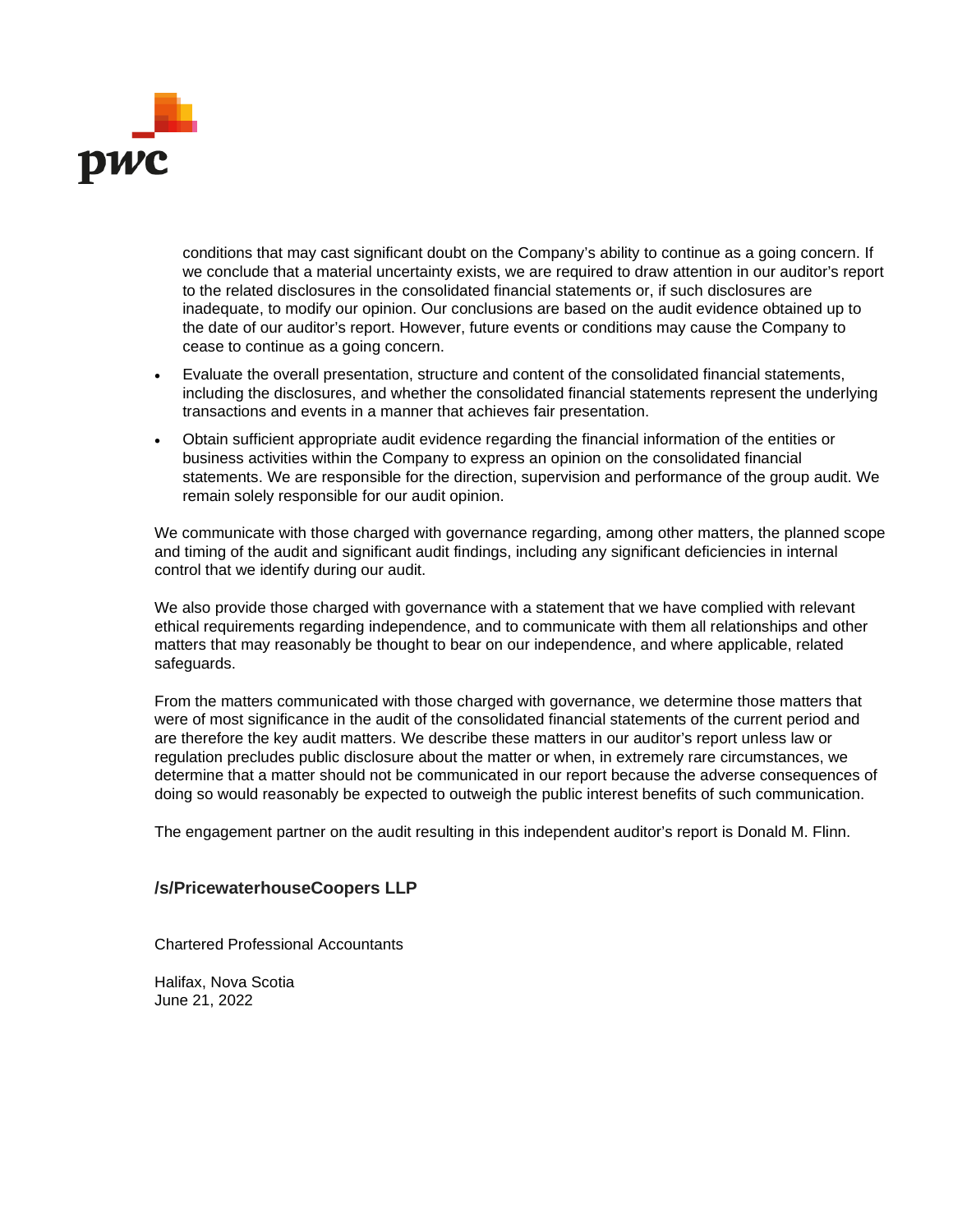# **Empire Company Limited Consolidated Balance Sheets As At** May 1 and the contract of the contract of the contract of the contract of the contract of the contract of the contract of the contract of the contract of the contract of the contract of the contract of the contract

| (in millions of Canadian dollars)                        | 2022           | 2021           |       |
|----------------------------------------------------------|----------------|----------------|-------|
|                                                          |                |                |       |
| <b>ASSETS</b>                                            |                |                |       |
| Current                                                  |                |                |       |
| Cash and cash equivalents                                | \$<br>812.3    | \$             | 890.5 |
| Receivables                                              | 558.8          |                | 547.0 |
| Inventories (Note 4)                                     | 1,591.5        | 1,500.1        |       |
| Prepaid expenses                                         | 127.6          |                | 101.0 |
| Leases and other receivables (Note 5)                    | 73.8           |                | 91.0  |
| Income taxes receivable<br>Assets held for sale (Note 6) | 48.7           |                | 60.5  |
|                                                          |                |                | 3.4   |
|                                                          | 3,212.7        | 3,193.5        |       |
| Leases and other receivables (Note 5)                    | 549.1          |                | 544.2 |
| Investments, at equity (Note 7)                          | 681.5          |                | 570.1 |
| Other assets (Note 8)                                    | 21.7           |                | 22.3  |
| Property and equipment (Note 9)                          | 3,159.2        | 2,977.6        |       |
| Right-of-use assets (Note 10)                            | 4,999.7        | 4,678.9        |       |
| Investment property (Note 11)                            | 146.8          |                | 158.6 |
| Intangibles (Note 12)                                    | 1,338.5        |                | 976.0 |
| Goodwill (Note 13)                                       | 2,059.0        | 1,577.8        |       |
| Deferred tax assets (Note 14)                            | 425.4          |                | 474.9 |
|                                                          |                |                |       |
|                                                          | 16,593.6<br>S. | \$<br>15,173.9 |       |
|                                                          |                |                |       |
| <b>LIABILITIES</b>                                       |                |                |       |
| Current                                                  |                |                |       |
| Accounts payable and accrued liabilities                 | \$<br>2,988.9  | \$<br>2,874.1  |       |
| Income taxes payable                                     | 127.6          |                | 22.1  |
| Provisions (Note 15)                                     | 32.7           |                | 55.0  |
| Long-term debt due within one year (Note 16)             | 581.0          |                | 46.5  |
| Lease liabilities due within one year (Note 10)          | 509.5          |                | 490.5 |
|                                                          | 4,239.7        | 3,488.2        |       |
|                                                          |                |                |       |
| Provisions (Note 15)                                     | 44.2           |                | 46.5  |
| Long-term debt (Note 16)                                 | 595.7          | 1,178.8        |       |
| Long-term lease liabilities (Note 10)                    | 5,775.9        | 5,417.6        |       |
| Other long-term liabilities (Note 17)                    | 366.0          |                | 100.1 |
| Employee future benefits (Note 18)                       | 178.2          |                | 254.0 |
| Deferred tax liabilities (Note 14)                       | 260.0          |                | 190.7 |
|                                                          | 11,459.7       | 10,675.9       |       |
| <b>SHAREHOLDERS' EQUITY</b>                              |                |                |       |
| Capital stock (Note 19)                                  | 2,026.1        | 1,969.8        |       |
| Contributed surplus                                      | 37.2           |                | 25.2  |
| Retained earnings                                        | 2,914.2        | 2,363.1        |       |
| Accumulated other comprehensive income                   | 14.0           |                | 14.6  |
|                                                          | 4,991.5        | 4,372.7        |       |
|                                                          |                |                |       |
| Non-controlling interest (Note 24)                       | 142.4          |                | 125.3 |
|                                                          | 5,133.9        | 4,498.0        |       |
|                                                          | 16,593.6<br>\$ | 15,173.9<br>\$ |       |
|                                                          |                |                |       |

See accompanying notes to the consolidated financial statements.

On Behalf of the Board

<u>(signed)</u> "James Dickson"<br>Director

(signed) "Michael Medline"<br>Director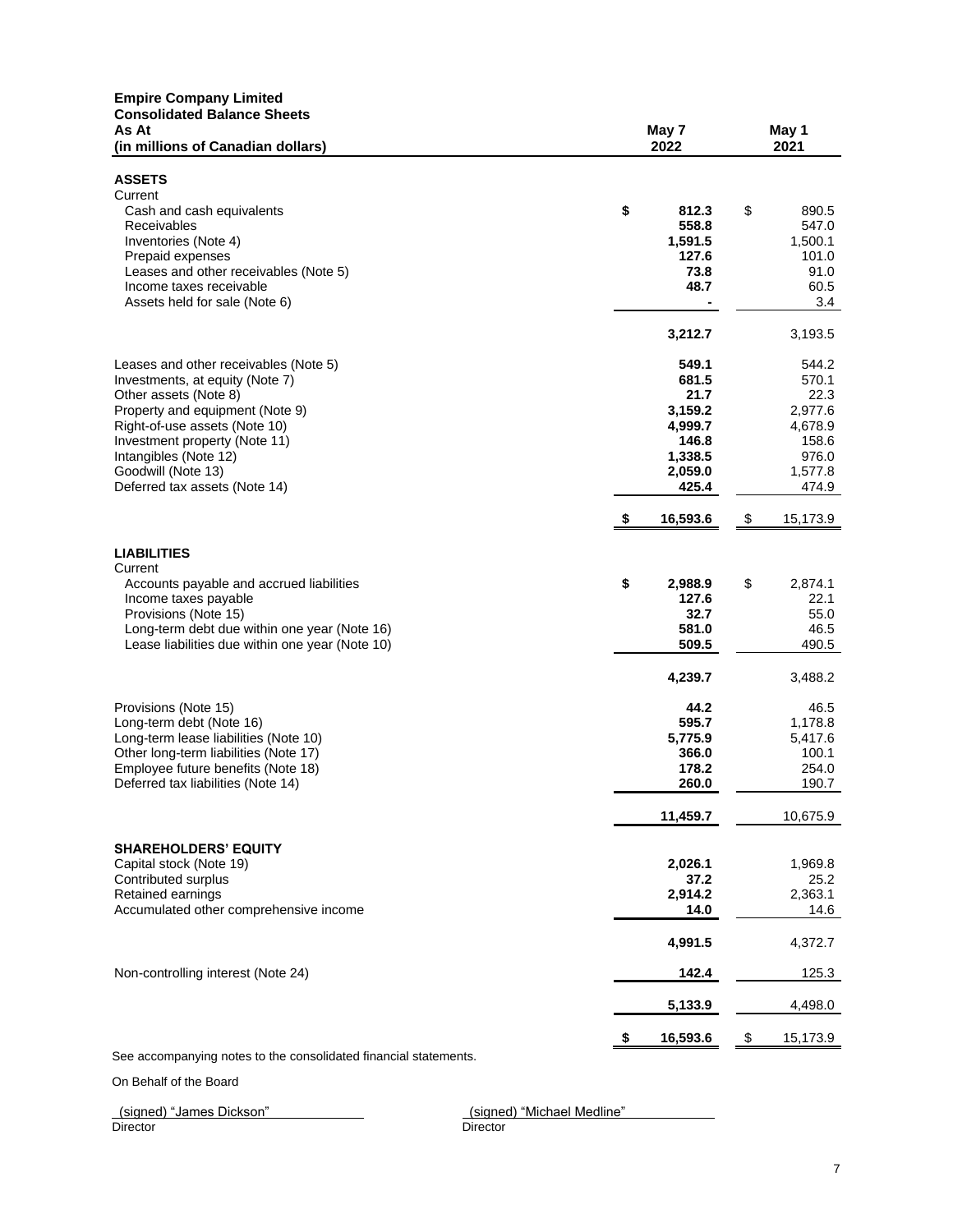| <b>Empire Company Limited</b><br><b>Consolidated Statements of Earnings</b><br>53 and 52 Weeks Ended          |          |                          |          |                          |
|---------------------------------------------------------------------------------------------------------------|----------|--------------------------|----------|--------------------------|
| (in millions of Canadian dollars, except share and per share amounts)                                         |          | May 7<br>2022            |          | May 1<br>2021            |
| <b>Sales</b><br>Other income (Note 20)<br>Share of earnings from investments, at equity (Note 7)              | \$       | 30,162.4<br>86.8<br>93.1 | \$       | 28,268.3<br>53.0<br>51.4 |
| Operating expenses<br>Cost of sales<br>Selling and administrative expenses                                    |          | 22,502.7<br>6,475.9      |          | 21,069.0<br>6,004.2      |
| Operating income                                                                                              |          | 1,363.7                  |          | 1,299.5                  |
| Finance costs, net (Note 22)                                                                                  |          | 282.1                    |          | 269.4                    |
| Earnings before income taxes                                                                                  |          | 1,081.6                  |          | 1,030.1                  |
| Income tax expense (Note 14)                                                                                  |          | 270.3                    |          | 265.9                    |
| Net earnings                                                                                                  | \$       | 811.3                    | \$       | 764.2                    |
| Earnings for the year attributable to:<br>Non-controlling interest<br>Owners of the Company                   | \$       | 65.5<br>745.8            | \$       | 62.7<br>701.5            |
|                                                                                                               | \$       | 811.3                    | \$       | 764.2                    |
| Earnings per share (Note 23)<br><b>Basic</b><br><b>Diluted</b>                                                | \$<br>\$ | 2.81<br>2.80             | \$<br>\$ | 2.61<br>2.60             |
| Weighted average number of common shares outstanding, in millions (Note 23)<br><b>Basic</b><br><b>Diluted</b> |          | 265.2<br>266.2           |          | 268.3<br>269.3           |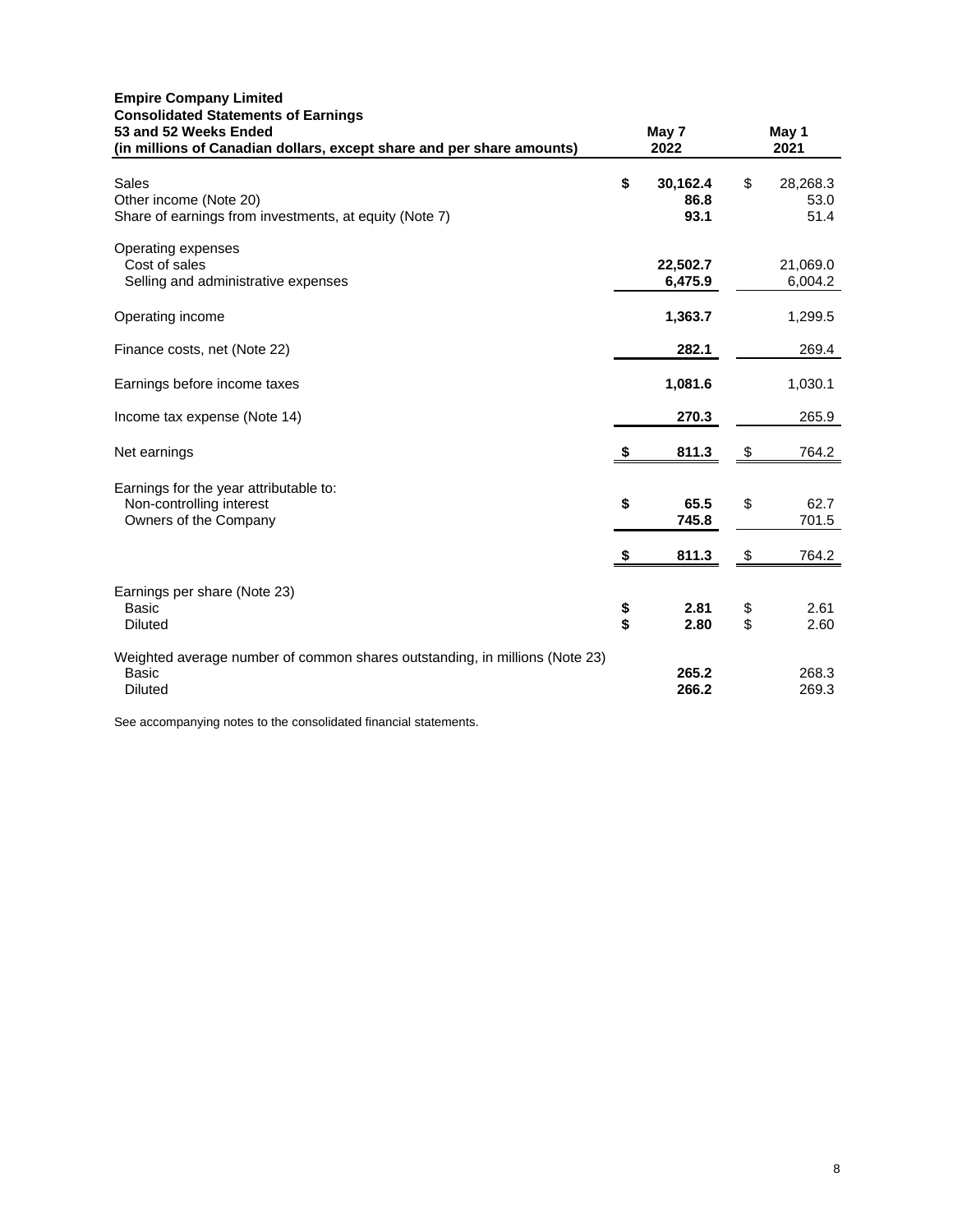| <b>Empire Company Limited</b><br><b>Consolidated Statements of Comprehensive Income</b>                                                                                                                                                                                                     |                                |                       |
|---------------------------------------------------------------------------------------------------------------------------------------------------------------------------------------------------------------------------------------------------------------------------------------------|--------------------------------|-----------------------|
| 53 and 52 Weeks Ended<br>(in millions of Canadian dollars)                                                                                                                                                                                                                                  | May 7<br>2022                  | May 1<br>2021         |
| Net earnings                                                                                                                                                                                                                                                                                | \$<br>811.3                    | \$<br>764.2           |
| Other comprehensive loss                                                                                                                                                                                                                                                                    |                                |                       |
| Items that will be reclassified subsequently to net earnings<br>Unrealized losses on derivatives designated as cash flow hedges (Note 14)<br>Share of other comprehensive income of investments, at equity (Note 14)<br>Exchange differences on translation of foreign operations (Note 14) | (2.0)<br>1.8<br>(0.4)<br>(0.6) | 0.6<br>(2.1)<br>(1.5) |
| Items that will not be reclassified subsequently to net earnings<br>Actuarial gains on defined benefit plans (Notes 14 and 18)                                                                                                                                                              | 46.1                           | 31.2                  |
| Total comprehensive income                                                                                                                                                                                                                                                                  | 856.8                          | 793.9                 |
| Total comprehensive income for the year attributable to:<br>Non-controlling interest<br>Owners of the Company                                                                                                                                                                               | \$<br>65.5<br>791.3            | \$<br>62.7<br>731.2   |
|                                                                                                                                                                                                                                                                                             | 856.8                          | \$<br>793.9           |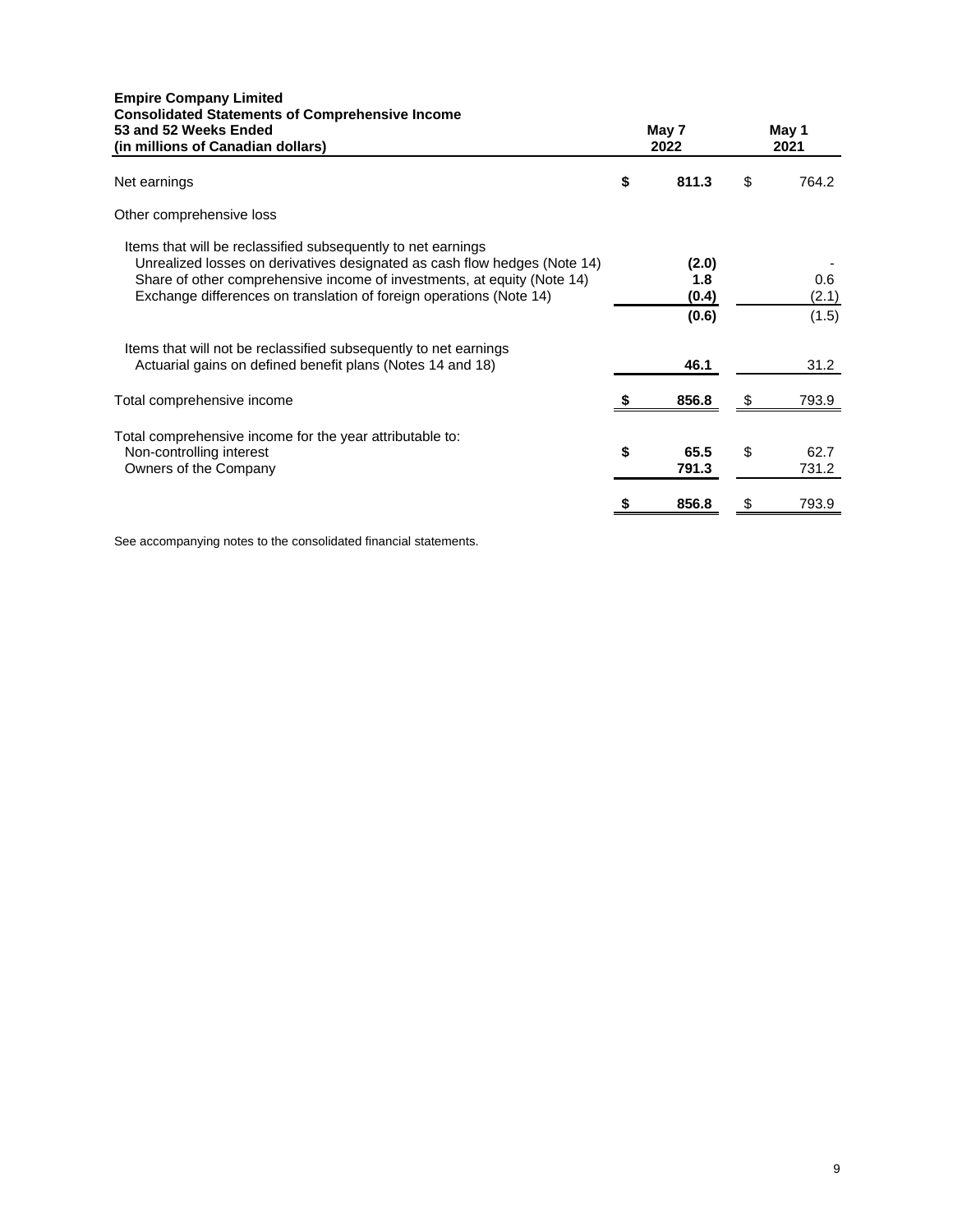| <b>Empire Company Limited</b><br><b>Consolidated Statements of Changes in</b><br><b>Shareholders' Equity</b><br>(in millions of Canadian dollars) | Capital<br><b>Stock</b> | <b>Contributed</b><br><b>Surplus</b> | <b>Accumulated</b><br>Other<br>Comprehensive<br><b>Income</b> |     | <b>Retained</b><br><b>Earnings</b> | <b>Total</b><br><b>Attributable</b><br>to Owners of<br>the Company | Non-<br>controlling<br><b>Interest</b> | <b>Total</b><br><b>Equity</b> |
|---------------------------------------------------------------------------------------------------------------------------------------------------|-------------------------|--------------------------------------|---------------------------------------------------------------|-----|------------------------------------|--------------------------------------------------------------------|----------------------------------------|-------------------------------|
| Balance at May 3, 2020                                                                                                                            | \$<br>$2,013.2$ \$      | $23.2 \quad $$                       | 16.1                                                          | \$  | $1,872.1$ \$                       | $3,924.6$ \$                                                       | 89.3                                   | \$<br>4,013.9                 |
| Dividends declared on common shares                                                                                                               |                         |                                      |                                                               |     | (139.4)                            | (139.4)                                                            |                                        | (139.4)                       |
| Equity based compensation, net                                                                                                                    | 4.1                     | 2.0                                  |                                                               |     |                                    | 6.1                                                                |                                        | 6.1                           |
| Repurchase of common shares (Note 19)                                                                                                             | (49.8)                  |                                      |                                                               |     | (103.8)                            | (153.6)                                                            |                                        | (153.6)                       |
| Shares held in trust, net (Note 19)                                                                                                               | 2.3                     |                                      |                                                               |     |                                    | 2.3                                                                |                                        | 2.3                           |
| Capital transactions with structured entities                                                                                                     |                         |                                      |                                                               |     |                                    |                                                                    | (22.6)                                 | (22.6)                        |
| Revaluation of put options                                                                                                                        |                         |                                      |                                                               |     | 1.5                                | 1.5                                                                | (4.1)                                  | (2.6)                         |
| Transactions with owners                                                                                                                          | (43.4)                  | 2.0                                  | $\blacksquare$                                                |     | (241.7)                            | (283.1)                                                            | (26.7)                                 | (309.8)                       |
| Net earnings                                                                                                                                      |                         | $\overline{a}$                       | $\overline{a}$                                                |     | 701.5                              | 701.5                                                              | 62.7                                   | 764.2                         |
| Other comprehensive (loss) income                                                                                                                 |                         | $\blacksquare$                       | (1.5)                                                         |     | 31.2                               | 29.7                                                               |                                        | 29.7                          |
| Total comprehensive (loss) income for the year                                                                                                    | $\blacksquare$          | ٠                                    | (1.5)                                                         |     | 732.7                              | 731.2                                                              | 62.7                                   | 793.9                         |
| Balance at May 1, 2021                                                                                                                            | 1,969.8                 | \$<br>$25.2$ \$                      | 14.6                                                          | \$  | 2,363.1                            | \$<br>4,372.7 \$                                                   | 125.3                                  | \$<br>4,498.0                 |
| Issuance of common shares on business                                                                                                             |                         |                                      |                                                               |     |                                    |                                                                    |                                        |                               |
| acquisitions (Note 24)                                                                                                                            | 129.6                   |                                      |                                                               |     |                                    | 129.6                                                              |                                        | 129.6                         |
| Dividends declared on common shares                                                                                                               |                         |                                      |                                                               |     | (156.8)                            | (156.8)                                                            |                                        | (156.8)                       |
| Equity based compensation, net                                                                                                                    | 4.0                     | 12.0                                 |                                                               |     |                                    | 16.0                                                               |                                        | 16.0                          |
| Repurchase of common shares (Note 19)                                                                                                             | (77.4)                  |                                      |                                                               |     | (171.5)                            | (248.9)                                                            |                                        | (248.9)                       |
| Shares held in trust, net (Note 19)                                                                                                               | 0.1                     |                                      |                                                               |     |                                    | 0.1                                                                |                                        | 0.1                           |
| Capital transactions with structured entities                                                                                                     |                         |                                      |                                                               |     |                                    |                                                                    | (32.2)                                 | (32.2)                        |
| Non-controlling interest recognized on business<br>acquisitions (Note 24)                                                                         |                         |                                      |                                                               |     | 86.7                               | 86.7                                                               |                                        | 86.7                          |
| Revaluation of put options                                                                                                                        |                         |                                      | $\blacksquare$                                                |     | 0.8                                | 0.8                                                                | (16.2)                                 | (15.4)                        |
| Transactions with owners                                                                                                                          | 56.3                    | 12.0                                 | $\blacksquare$                                                |     | (240.8)                            | (172.5)                                                            | (48.4)                                 | (220.9)                       |
| Net earnings                                                                                                                                      |                         |                                      | $\blacksquare$                                                |     | 745.8                              | 745.8                                                              | 65.5                                   | 811.3                         |
| Other comprehensive (loss) income                                                                                                                 |                         |                                      | (0.6)                                                         |     | 46.1                               | 45.5                                                               |                                        | 45.5                          |
| Total comprehensive (loss) income for the year                                                                                                    |                         | $\blacksquare$                       | (0.6)                                                         |     | 791.9                              | 791.3                                                              | 65.5                                   | 856.8                         |
| Balance at May 7, 2022                                                                                                                            | \$<br>2,026.1           | \$<br>$37.2$ \$                      | 14.0                                                          | -\$ | $2,914.2$ \$                       | 4,991.5 \$                                                         | 142.4                                  | \$<br>5,133.9                 |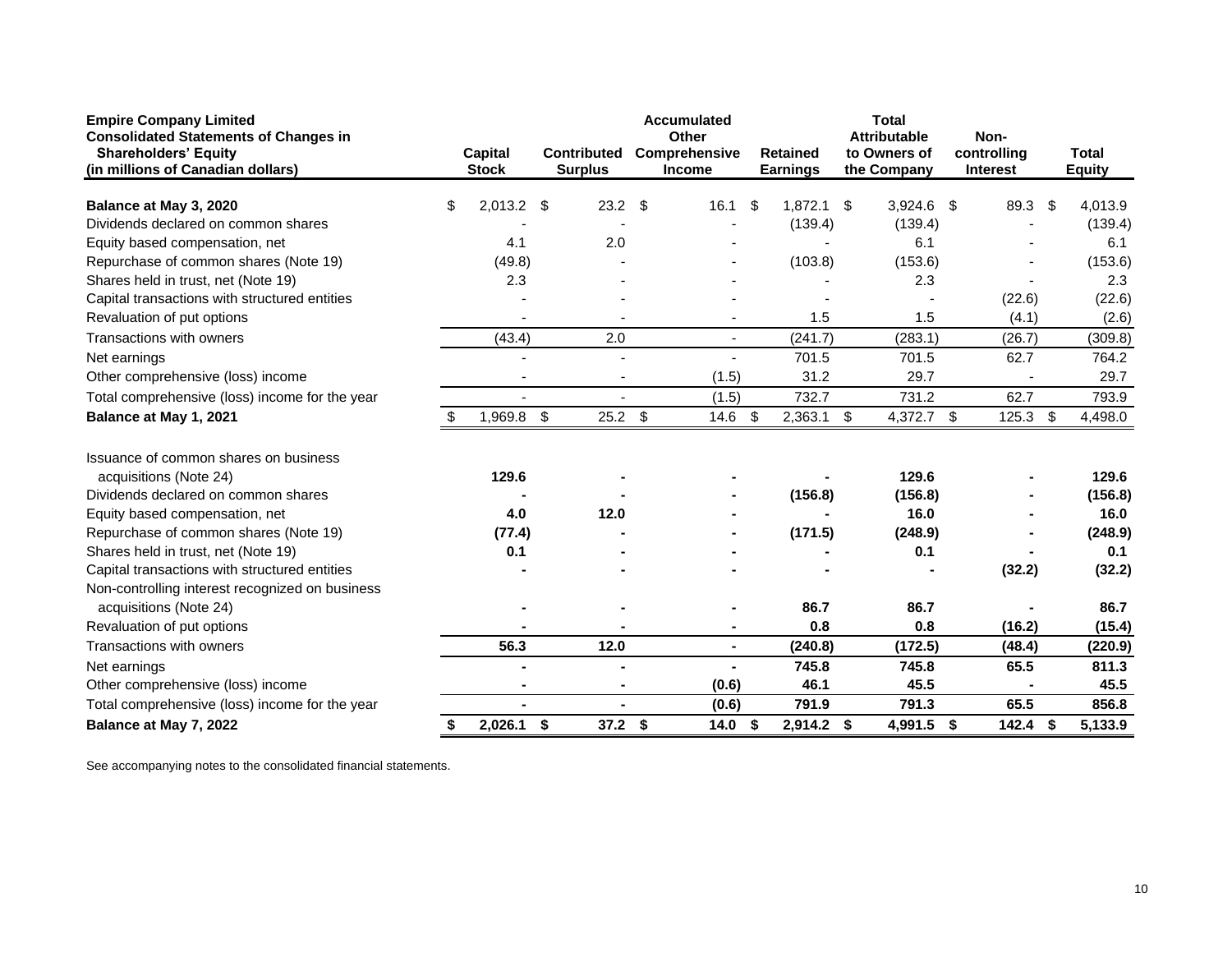# **Empire Company Limited Consolidated Statements of Cash Flows 53 and 52 Weeks Ended May 7 May 1**

| (in millions of Canadian dollars)                                   | 2022        | 2021 |            |  |
|---------------------------------------------------------------------|-------------|------|------------|--|
| <b>Operations</b>                                                   |             |      |            |  |
| Net earnings                                                        | \$<br>811.3 | \$   | 764.2      |  |
| Adjustments for:                                                    |             |      |            |  |
| Depreciation                                                        | 872.3       |      | 768.7      |  |
| Income tax expense                                                  | 270.3       |      | 265.9      |  |
| Finance costs, net (Note 22)                                        | 282.1       |      | 269.4      |  |
| Amortization of intangibles                                         | 94.8        |      | 75.6       |  |
| Net gain on disposal of assets                                      | (23.1)      |      | (37.1)     |  |
| Net gain on lease terminations                                      | (47.0)      |      |            |  |
| Impairment (reversals) losses of non-financial assets, net          | (7.4)       |      | 1.6        |  |
| Amortization of deferred items                                      | 1.8         |      | 2.2        |  |
| Equity in earnings of other entities, net of distributions received | 9.5         |      | 35.7       |  |
| Employee future benefits                                            | (12.0)      |      | (8.4)      |  |
| Decrease in long-term provisions                                    | (0.7)       |      | (10.5)     |  |
| Equity based compensation                                           | 14.6        |      | 11.8       |  |
| Net change in non-cash working capital                              | (46.8)      |      | (80.9)     |  |
| Income taxes paid, net                                              | (112.6)     |      | (198.6)    |  |
| Cash flows from operating activities                                | 2,107.1     |      | 1,859.6    |  |
| <b>Investment</b>                                                   |             |      |            |  |
| Increase in equity investments (Note 7)                             | (124.5)     |      |            |  |
| Property, equipment and investment property purchases               | (633.0)     |      | (566.3)    |  |
| Intangible purchases                                                | (147.3)     |      | (92.8)     |  |
| Proceeds on disposal of assets                                      | 165.6       |      | 113.7      |  |
| Proceeds on lease terminations                                      | 10.0        |      |            |  |
| Leases and other receivables, net                                   | 25.4        |      | (30.2)     |  |
| Other assets and other long-term liabilities                        | (28.9)      |      | 4.6        |  |
| Business acquisitions (Note 24)                                     | (242.0)     |      | (15.9)     |  |
| Payments received for finance subleases                             | 79.4        |      | 79.1       |  |
| Interest received                                                   | 3.9         |      | 5.5        |  |
| Cash flows used in investing activities                             | (891.4)     |      | (502.3)    |  |
| <b>Financing</b>                                                    |             |      |            |  |
| Issuance of long-term debt                                          | 94.6        |      | 86.4       |  |
| Repayments of long-term debt                                        | (96.8)      |      | (69.4)     |  |
| Repayments on credit facilities, net                                | (83.2)      |      | (467.8)    |  |
| Interest paid                                                       | (56.2)      |      | (60.4)     |  |
| Payments of lease liabilities (principal portion)                   | (482.8)     |      | (420.1)    |  |
| Payments of lease liabilities (interest portion)                    | (231.6)     |      | (228.3)    |  |
| Repurchase of common shares (Note 19)                               | (248.9)     |      | (153.6)    |  |
| Dividends paid, common shares                                       | (156.8)     |      | (139.4)    |  |
| Non-controlling interest                                            | (32.2)      |      | (22.6)     |  |
| Cash flows used in financing activities                             | (1, 293.9)  |      | (1, 475.2) |  |
|                                                                     |             |      |            |  |
| Decrease in cash and cash equivalents                               | (78.2)      |      | (117.9)    |  |
| Cash and cash equivalents, beginning of year                        | 890.5       |      | 1,008.4    |  |
| Cash and cash equivalents, end of year                              | 812.3       | \$   | 890.5      |  |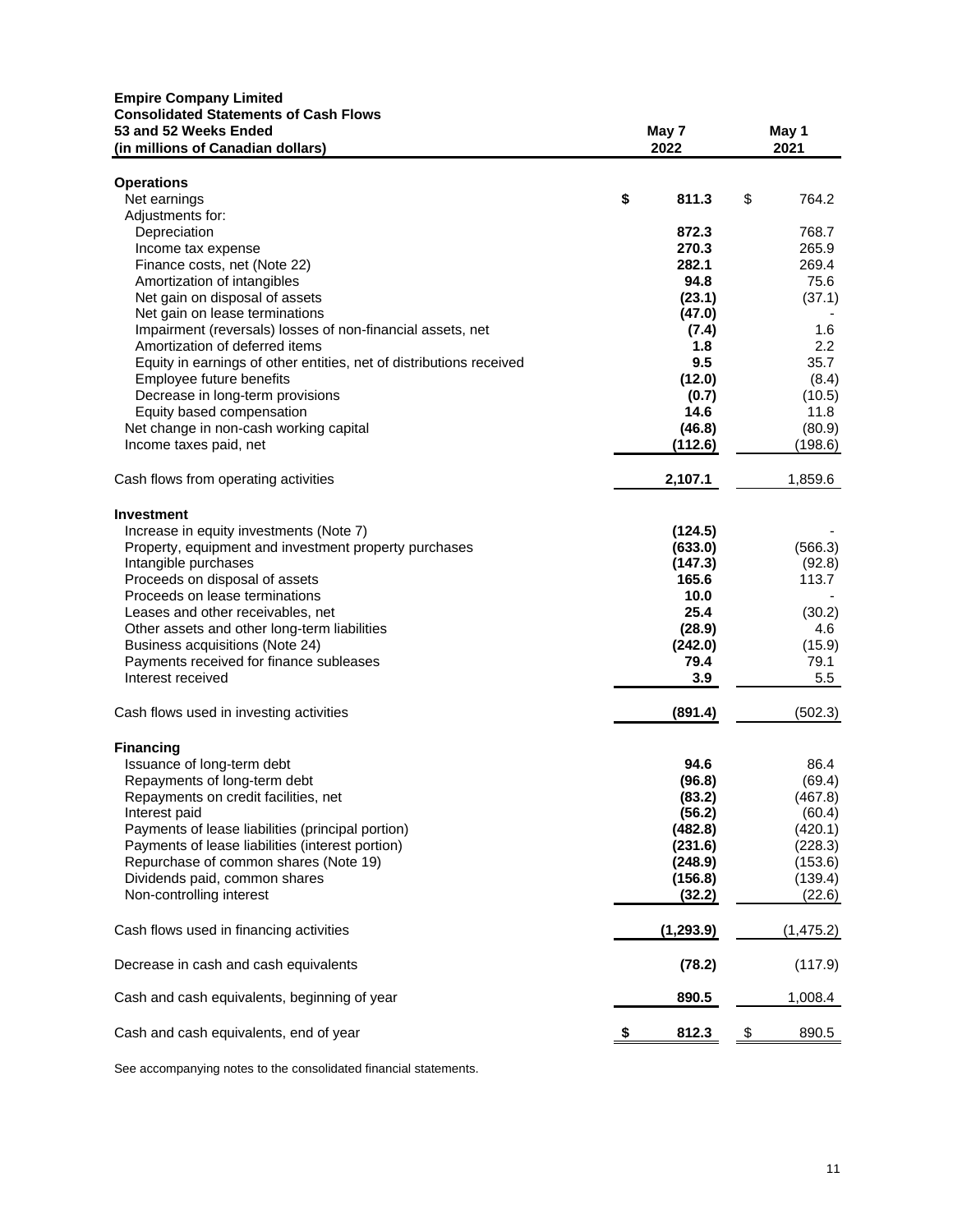#### **1. Reporting entity**

Empire Company Limited ("Empire" or the "Company") is a Canadian company whose key businesses are food retailing and related real estate. The Company is incorporated in Canada and the address of its registered office of business is 115 King Street, Stellarton, Nova Scotia, B0K 1S0, Canada. The consolidated financial statements for the year ended May 7, 2022 include the accounts of Empire, all subsidiary companies, including 100% owned Sobeys Inc. ("Sobeys"), and certain enterprises considered structured entities ("SEs"), where control is achieved on a basis other than through ownership of a majority of voting rights. Investments in which the Company has significant influence and its joint ventures are accounted for using the equity method. As at May 7, 2022, the Company's business operations were conducted through its two reportable segments: Food retailing and Investments and other operations, as further described in Note 27, Segmented information. The Company's Food retailing business is affected by seasonality and the timing of holidays. Retail sales are traditionally higher in the Company's first quarter. The Company's fiscal year ends on the first Saturday in May. As a result, the fiscal year is usually 52 weeks but results in a duration of 53 weeks every five to six years. The years ended May 7, 2022 and May 1, 2021 were 53 and 52 weeks, respectively.

#### **2. Basis of preparation**

#### **Statement of compliance**

The consolidated financial statements have been prepared in accordance with International Financial Reporting Standards ("IFRS" or "GAAP") as issued by the International Accounting Standards Board ("IASB").

The consolidated financial statements were authorized for issue by the Board of Directors on June 21, 2022.

#### **Basis of measurement**

The consolidated financial statements are prepared on the historical cost basis, except the following assets and liabilities which are stated at their fair value: certain financial instruments (including derivatives) at fair value through profit and loss ("FVTPL") and cash settled stock-based compensation plans. Put option liabilities are carried at fair value through equity. Assets held for sale are stated at the lower of their carrying amount and fair value less costs to sell.

#### **Use of estimates, judgments and assumptions**

The preparation of the consolidated financial statements requires management to make estimates, judgments and assumptions that affect the amounts reported on the consolidated financial statements and accompanying notes. Estimates and underlying assumptions are reviewed on an ongoing basis. Revisions to accounting estimates are recognized in the period in which the estimates are revised and in any future periods affected.

The Company has applied judgment in its assessment of the appropriateness of consolidation of SEs, the appropriateness of equity accounting for its investments in associates and joint ventures, discount rate, classification of financial instruments, the level of componentization of property and equipment, the determination of cash generating units ("CGUs"), the identification of indicators of impairment for property and equipment, investment property, intangible assets and goodwill, the recognition and measurement of assets acquired and liabilities assumed, the measurement of right-of-use assets and lease liabilities, vendor allowances and the recognition of provisions and non-controlling interest put and call options.

Beginning the fourth quarter of fiscal 2020, the novel coronavirus pandemic has had a significant impact on the Company. Sales and costs have fluctuated as pandemic related restrictions have been reintroduced and lifted over this period. At the end of fiscal 2022 the pandemic related restrictions have been lifted. The ongoing economic impact the pandemic will have on the Company is subject to continued uncertainty.

Estimates, judgments and assumptions that could have a significant impact on the amounts recognized in the consolidated financial statements are summarized below. Estimates are based on management's best knowledge of current events and actions the Company may undertake in the future. Actual results could differ from these estimates.

#### **(a) Inventories**

Inventories are valued at the lower of cost and estimated net realizable value. Significant estimation and judgment is required in the determination of (i) estimated inventory provisions associated with vendor allowances and internal charges; (ii) estimated inventory provisions due to spoilage and shrinkage occurring between the last physical inventory count and the balance sheet dates; and (iii) inventories valued at retail and adjusted to cost.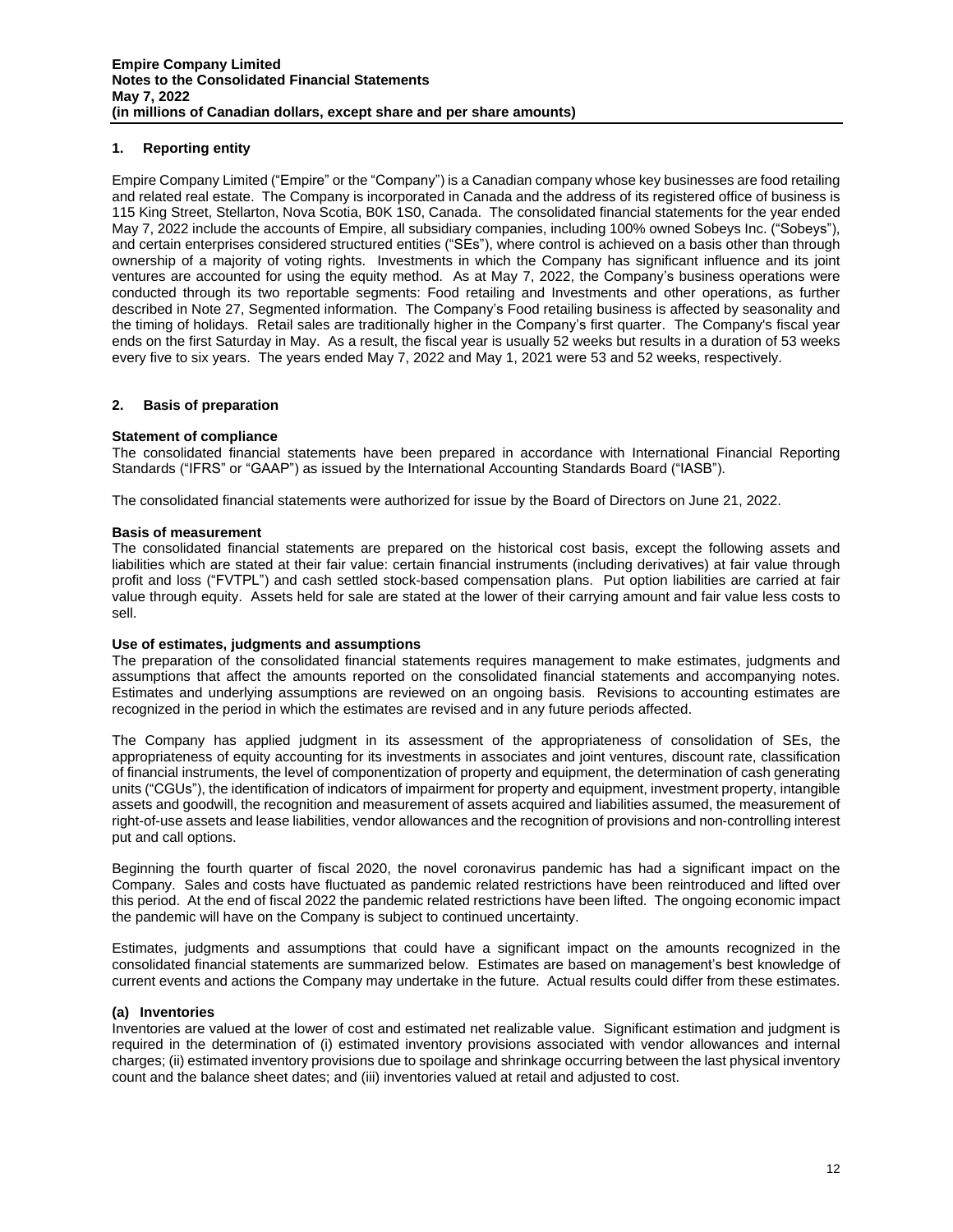#### **(b) Impairment of non-financial assets**

Assumptions are used when management assesses impairment of non-financial assets such as investments in associates and joint ventures, goodwill, intangible assets, property and equipment, right-of-use assets and investment property. Management estimates the recoverable amount of each asset or CGU based on the higher of value-in-use ("VIU") and fair value less costs of disposal ("FVLCD"). The VIU calculations are based on expected future cash flows. When measuring expected future cash flows, management makes key assumptions about future growth of profits which relate to future events and circumstances. Estimation uncertainty relates to assumptions about future operating results and the application of an appropriate discount rate. Actual results could vary from these estimates which may cause significant adjustments to the Company's non-financial assets in subsequent reporting periods. Impairment losses and reversals are disclosed in the consolidated financial statements in Notes 9, 10, 11, 12 and 13.

#### **(c) Leases**

Estimates and judgment are used in the measurement of lease liabilities and right-of-use assets. Key assumptions include determination of discount rates and lease term expectations. Note 10 details the right-of-use assets and lease liabilities.

#### **(d) Income taxes**

Assumptions are applied when management assesses the timing and reversal of temporary differences and estimates the Company's future earnings to determine the recognition of current and deferred income taxes. Judgments are also made by management when interpreting the tax rules in jurisdictions where the Company operates. Note 14 details the current and deferred income tax expense and deferred tax assets and liabilities.

#### **(e) Provisions**

Estimates and assumptions are used to calculate provisions when the Company estimates the expected future cash flows relating to the obligation and applies an appropriate discount rate.

#### **(f) Vendor allowances**

The Company has supply agreements with varying terms for purchase of goods for resale, some of which include volume related allowances, purchase discounts, listing fees, and other discounts and allowances. Estimates and judgment are required when the receipt of allowances is conditional on the Company achieving specified performance conditions associated with the purchase of product and determining if these have been met. These include estimates of achieving agreed volume targets.

#### **(g) Employee future benefits**

Accounting for the costs of defined benefit pension plans and other post-employment benefits requires the use of several assumptions. Pension obligations are based on current market conditions and actuarial determined data such as medical cost trends, mortality rates and future salary increases. A sensitivity analysis and more detail of key assumptions used in measuring the pension and post-employment benefit obligations are disclosed in Note 18.

#### **(h) Business acquisitions**

For business acquisitions, the Company applies judgment on the recognition and measurement of assets acquired and liabilities assumed, and estimates are utilized to calculate and measure such adjustments. In measuring the fair value of an acquiree's assets and liabilities management uses estimates about future cash flows and discount rates. Any measurement changes after initial recognition would affect the measurement of goodwill.

### **(i) Non-controlling interest put and call options**

The Company applies estimates and judgment to the non-controlling interest put and call options the Company enters into as part of business acquisitions. The calculation is an earnings multiple that has various components including estimates of cash flows and discount rates.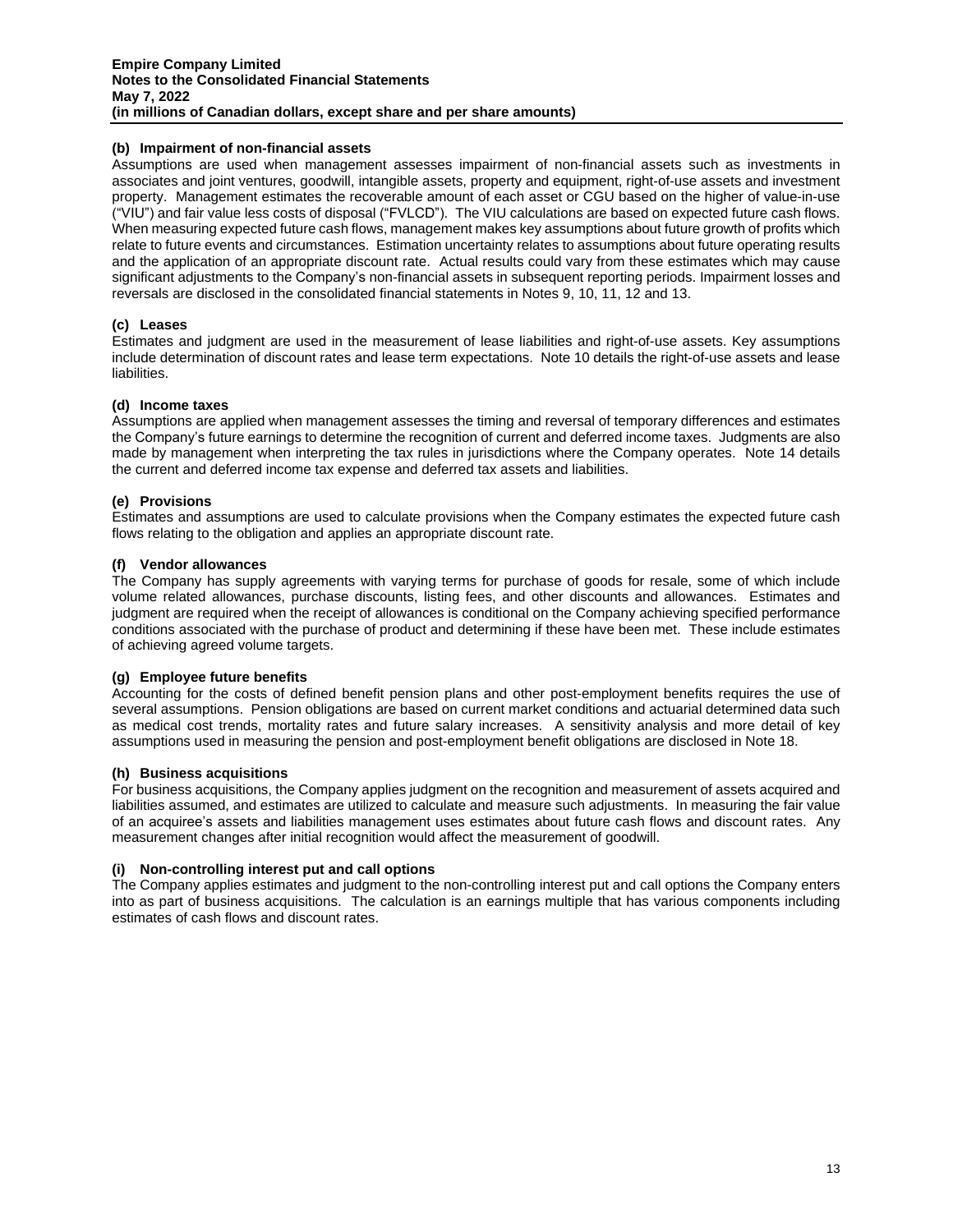#### **3. Summary of significant accounting policies**

The significant accounting policies set out below have been applied consistently in the preparation of the consolidated financial statements for all periods presented.

#### **(a) Basis of consolidation**

The financial statements for the Company include the accounts of the Company and all of its subsidiary undertakings up to the reporting date. Subsidiaries, including SEs, are all entities the Company controls. Control exists when the Company has existing rights that give it the current ability to direct the activities that significantly affect the entity's returns. The Company reassesses control on an ongoing basis. All subsidiaries have a reporting date within six weeks of the Company's reporting date. Where necessary, adjustments have been made to reflect transactions between the reporting dates of the Company and its subsidiaries.

SEs are entities controlled by the Company which were designed so that voting or similar rights are not the dominant factor in deciding who controls the entity. SEs are consolidated if, based on an evaluation of the substance of its relationship with the Company, the Company concludes that it controls the SE. SEs controlled by the Company were established under terms that impose certain limitations on the decision-making powers of the SEs' management and that results in the Company receiving the majority of the benefits related to the SEs' operations and net assets, being exposed to the majority of risks incident to the SEs' activities, and retaining the majority of the residual or ownership risks related to the SEs or their assets.

All intercompany transactions, balances, income and expenses are eliminated in preparing the consolidated financial statements.

Earnings or losses and other comprehensive income or losses of subsidiaries acquired or disposed of during the period are recognized from the effective date of acquisition, or up to the effective date of disposal, as applicable.

Non-controlling interest represents the portion of a subsidiary's earnings and losses and net assets that is not held by the Company. If losses in a subsidiary applicable to a non-controlling interest exceed the non-controlling interest in the subsidiary's equity, the excess is allocated to the non-controlling interest except to the extent that the majority has a binding obligation and is able to cover the losses, except as discussed in Note 3(j).

#### **(b) Business acquisitions**

Business acquisitions are accounted for by applying the acquisition method. The acquisition method involves the recognition of the acquiree's identifiable assets and liabilities, including contingent liabilities, regardless of whether they were recorded on the financial statements prior to acquisition. The acquiree's identifiable assets, liabilities and contingent liabilities that meet the conditions for recognition under IFRS 3, "Business combinations", are recognized at their fair value at the acquisition date, except for: (i) deferred tax assets or liabilities and liabilities or assets related to employee benefit arrangements which are recognized and measured in accordance with International Accounting Standard ("IAS") 12, "Income taxes", and IAS 19, "Employee benefits", respectively; (ii) right-of-use assets and lease liabilities for leases in accordance with IFRS 16, "Leases" in which the acquiree is the lessee; and (iii) assets (or disposal groups) that are classified as held for sale in accordance with IFRS 5, "Non-current assets held for sale and discontinued operations", which are measured and recognized at fair value less costs to sell. Goodwill arising on acquisition is recognized as an asset and represents the excess of acquisition cost over the fair value of the Company's share of the identifiable net assets of the acquiree at the date of the acquisition. Any excess of identifiable net assets over the acquisition cost is recognized in net earnings or loss immediately after acquisition. Transaction costs related to the acquisition are expensed as they are incurred.

#### **(c) Foreign currency translation**

Assets and liabilities of foreign operations with a different functional currency than the Company are translated at exchange rates in effect at each reporting period end date. The revenues and expenses are translated at average exchange rates for the period. Cumulative gains and losses on translation are shown in accumulated other comprehensive income or loss ("AOCI").

Monetary assets and liabilities denominated in foreign currencies are translated into Canadian dollars at the foreign currency exchange rate in effect at each reporting period end date. Non-monetary items are translated at the historical exchange rate at the date of transaction. Exchange gains or losses arising from the translation of these balances denominated in foreign currencies are recognized in operating income or loss. Revenues and expenses denominated in foreign currencies are translated into Canadian dollars at the average foreign currency exchange rate for the period.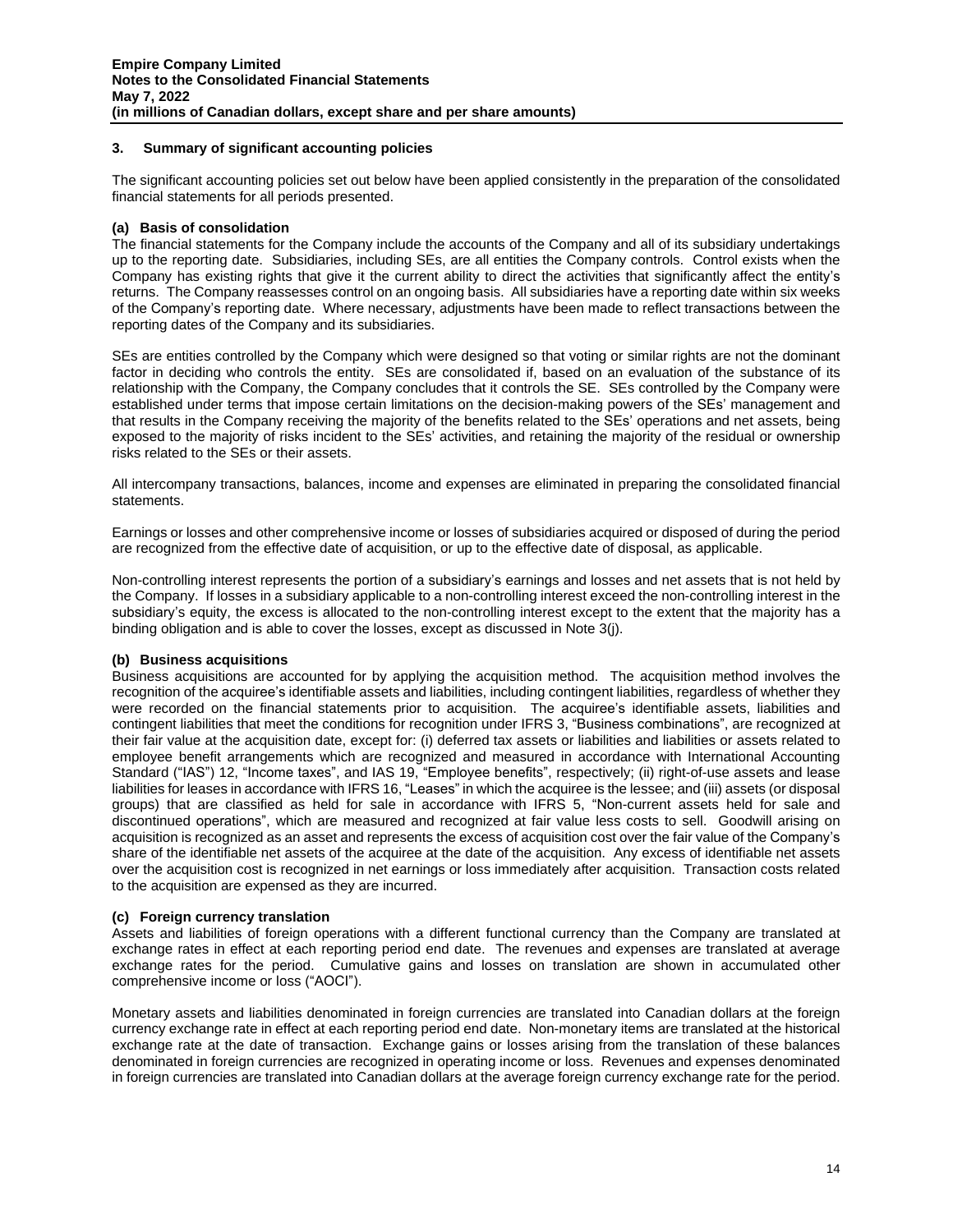#### **(d) Cash and cash equivalents**

Cash and cash equivalents are defined as cash and guaranteed investments with a maturity less than 90 days at date of acquisition, as well as, highly liquid guaranteed investments that are redeemable in cash on demand without penalty.

#### **(e) Inventories**

Warehouse inventories are valued at the lower of cost and net realizable value with cost being determined on a weighted average cost basis. Retail inventories are valued at the lower of cost and net realizable value. Cost is determined using weighted average cost or the retail method. The retail method uses the anticipated selling price less normal profit margins, on a weighted average cost basis. The cost of inventories is comprised of directly attributable costs and includes the purchase price plus other costs incurred in bringing the inventories to their present location and condition, such as freight. The cost is reduced by the value of allowances received from vendors. The Company estimates net realizable value as the amount that inventories are expected to be sold taking into consideration fluctuations of retail price due to seasonality less estimated costs necessary to make the sale. Inventories are written down to net realizable value when the cost of inventories is not estimated to be recoverable due to obsolescence, damage or permanent declines in selling prices. When circumstances that previously caused inventories to be written down below cost no longer exist or when there is clear evidence of an increase in retail selling price, the amount of the write-down previously recorded is reversed. Costs that do not contribute to bringing inventories to their present location and condition, such as storage and administrative overheads, are specifically excluded from the cost of inventories and are expensed in the period incurred.

#### **(f) Income taxes**

Tax expense recognized in net earnings or loss comprises the sum of deferred income tax and current income tax not recognized in other comprehensive income or loss.

Current income tax assets and liabilities are comprised of claims from, or obligations to, fiscal authorities relating to the current or prior reporting periods, that are unpaid at the reporting date. Current tax is the tax expected to be payable on the taxable income for the year calculated using rates that have been enacted or substantively enacted at the balance sheet date. It includes adjustments for tax expected to be payable or recoverable in respect of previous periods. Where the amount of tax payable or recoverable is uncertain, the Company establishes provisions based on the most likely amount of the liability or recovery. The calculation of current income tax is based on tax rates and tax laws that have been enacted or substantively enacted at the end of the reporting period.

Deferred income taxes are calculated using the asset and liability method on temporary differences between the carrying amounts of assets and liabilities and their related tax bases. However, deferred tax is not provided on the initial recognition of goodwill or on the initial recognition of an asset or liability unless the related transaction is a business acquisition or affects tax or accounting profit. The deferred tax assets and liabilities have been measured using substantively enacted tax rates that will be in effect when the amounts are expected to settle. Deferred tax assets are only recognized to the extent that it is probable that they will be able to be utilized against future taxable income. The assessment of the probability of future taxable income in which deferred tax assets can be utilized is based on the Company's latest approved forecast, which is adjusted for significant non-taxable income and expenses and specific limits to the use of any unused tax loss or credit. If a positive forecast of taxable income indicates the probable use of a deferred tax asset, especially when it can be used without a time limit, that deferred tax asset is usually recognized in full. The recognition of deferred tax assets that are subject to certain legal or economic limits or uncertainties are assessed individually by management based on the specific facts and circumstances.

Deferred tax assets and liabilities are offset only when the Company has a right and intention to offset current tax assets and liabilities from the same taxation authority. Changes in deferred tax assets or liabilities are recognized as a component of income or expense in net earnings or loss, except where they relate to items that are recognized in other comprehensive income or loss (such as the unrealized gains and losses on cash flow hedges) or directly in equity.

#### **(g) Assets held for sale**

Certain property and equipment have been listed for sale and reclassified as assets held for sale on the consolidated balance sheets. These assets are expected to be sold within a 12-month period. Assets held for sale are valued at the lower of carrying value and fair value less costs to sell.

#### **(h) Investments in associates**

Associates are those entities over which the Company is able to exert significant influence but which it does not control and which are not interests in a joint venture. Control is reassessed on an ongoing basis. Investments in associates are initially recognized at cost and subsequently accounted for using the equity method.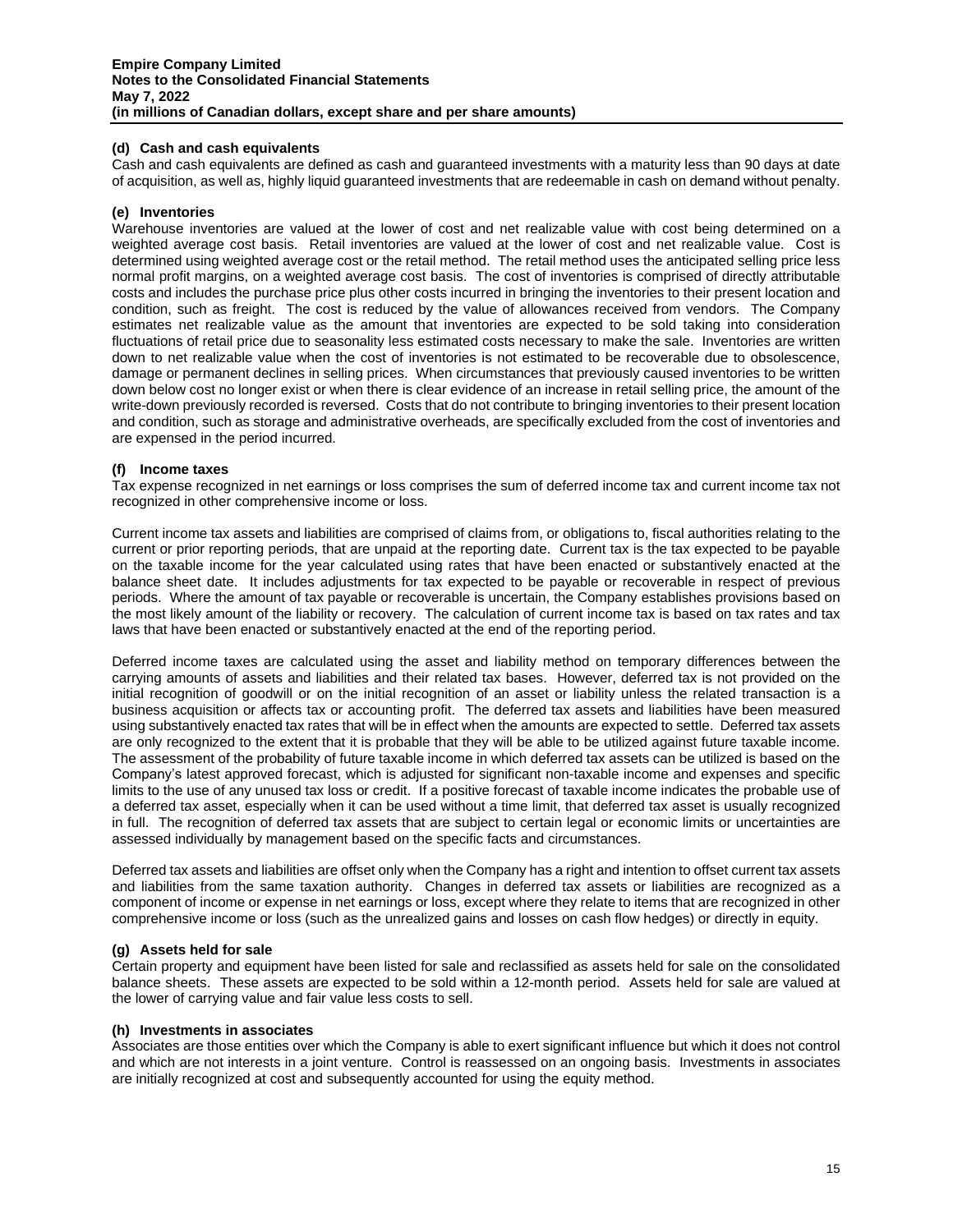#### **Empire Company Limited Notes to the Consolidated Financial Statements May 7, 2022 (in millions of Canadian dollars, except share and per share amounts)**

Acquired investments in associates are also subject to the acquisition method as explained above. However, any goodwill or fair value adjustment attributable to the Company's share in the associate is included in the amount recognized as investments in associates.

All subsequent changes to the Company's share of interest in the equity of the associate are recognized in the carrying amount of the investment. Changes resulting from the earnings or losses generated by the associate are reported within share of earnings from investments, at equity on the Company's consolidated statements of earnings or loss. These changes include subsequent depreciation, amortization or impairment of the fair value adjustments of assets and liabilities.

Changes resulting from earnings of the associate or items recognized directly in the associate's equity are recognized in earnings or losses or equity of the Company, as applicable. However, when the Company's share of losses in an associate equals or exceeds its interest in the associate, including any unsecured receivables, the Company does not recognize further losses, unless it has incurred legal or constructive obligations or made payments on behalf of the associate. If the associate subsequently reports earnings, the Company resumes recognizing its share of those earnings only after its share of the earnings exceeds the accumulated share of losses that had previously not been recognized.

Unrealized gains and losses on transactions between the Company and its associates are eliminated to the extent of the Company's interest in those entities. Where unrealized losses are eliminated, the underlying asset is also tested for impairment losses from a Company perspective.

At each reporting period end date, the Company assesses whether there are any indicators of impairment in its investment in associates. For investments in publicly traded entities, carrying value of the investment is compared to the current market value of the investment based on its quoted price at the balance sheet date. For entities which are not publicly traded, VIU of the investment is determined by estimating the Company's share of the present value of the estimated cash flows expected to be generated by the investee. If impaired, the carrying value of the Company's investment is written down to its estimated recoverable amount, being the higher of fair value less cost to sell and VIU.

In the process of measuring future cash flows, management makes assumptions about future growth of profits. These assumptions relate to future events and circumstances. The actual results may vary and may cause significant adjustments to the Company's investments in associates in the subsequent financial years.

Each of the associates identified by the Company has a reporting year end of December 31. For purposes of the Company's consolidated year end financial statements, each of the associates' results are included based on financial statements prepared as at March 31, with any changes occurring between March 31 and the Company's year end that would materially affect the results being taken into account.

# **(i) Investments in joint ventures**

Investments in joint ventures are joint arrangements whereby the Company and the other parties to the arrangements have joint control and therefore have rights to the net assets of the arrangement. Investments in joint ventures are initially recognized at cost and subsequently accounted for using the equity method.

# **(j) Financial instruments**

Financial instruments are recognized on the consolidated balance sheets when the Company becomes a party to the contractual provisions of a financial instrument. The classification and measurement categories for financial assets are amortized cost, fair value through other comprehensive income ("FVOCI"), and FVTPL. Financial assets that are not designated as FVTPL on initial recognition are classified and measured at amortized cost if (i) they are held within a business model whose objective is to hold assets to collect contractual cash flows, and (ii) the contractual terms give rise on specified dates to cash flows that are solely payments of principal and interest. Debt investments that are not designated as FVTPL on initial recognition are classified and measured at FVOCI if (i) they are held within a business model whose objective is achieved by both collecting contractual cash flows and selling financial assets, and (ii) the contractual terms give rise on specified dates to cash flows that are solely payments of principal and interest. Equity investments held for trading are classified and measured at FVTPL. Financial assets not classified at amortized cost or FVOCI are classified and measured at FVTPL. The classification and measurement categories for other financial liabilities are amortized cost and FVTPL.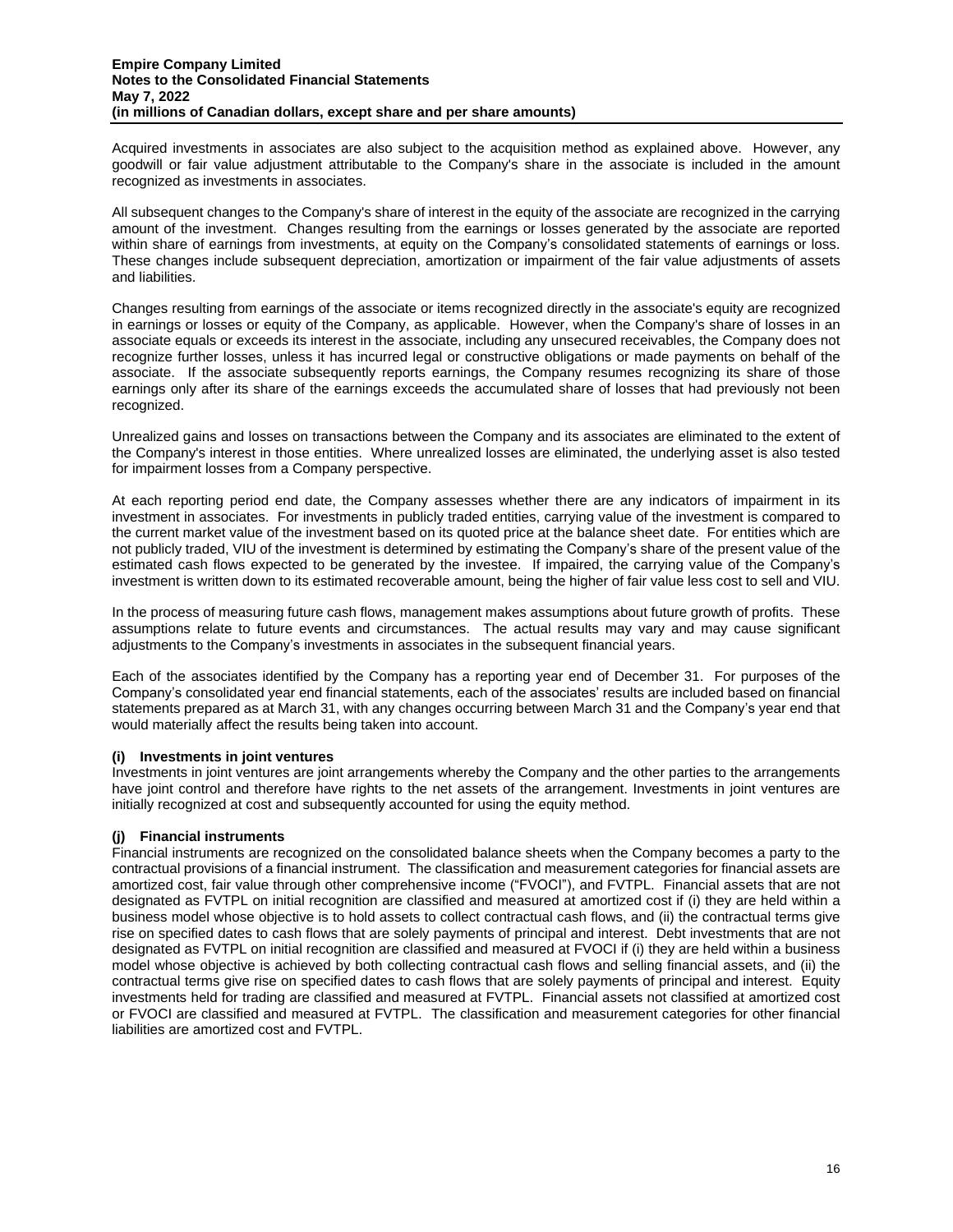The Company's financial assets and liabilities are generally classified and measured as follows:

| <b>Asset/Liability</b>                        | <b>Classification</b><br>and Measurement |
|-----------------------------------------------|------------------------------------------|
| Cash and cash equivalents                     | Amortized cost                           |
| <b>Receivables</b>                            | Amortized cost                           |
| Leases and other receivables                  | Amortized cost                           |
| Derivative financial assets and liabilities   | <b>FVTPL</b>                             |
| Non-derivative other assets                   | <b>FVTPL</b>                             |
| Accounts payable and accrued liabilities      | Amortized cost                           |
| Long-term debt                                | Amortized cost                           |
| Other long-term liabilities (except as below) | Amortized cost                           |

Sobeys has entered into put and call options with non-controlling interest shareholders of certain subsidiary companies such that the Company may acquire their shareholdings under certain conditions on or after the exercise date. As a result, the Company recognizes a financial liability at the present value of the amount payable on exercise of the applicable put option. Remeasurement adjustments are recorded in retained earnings. At the end of each reporting period, non-controlling interests for these subsidiaries that have been recognized, including the earnings attributable to these non-controlling interests, are derecognized against the related non-controlling interest liability immediately before its period-end revaluation.

Impairment of financial assets are based on expected credit losses ("ECL"). The Company recognizes loss allowances on its trade receivables based on lifetime ECLs for those assets measured at amortized cost. Loss allowances are recognized on leases and other receivables for which the credit risk has not increased significantly since initial recognition based on the 12-month ECL. Where there is a significant increase in the credit risk of leases and other receivables subsequent to initial recognition, the Company recognizes loss allowances based on lifetime ECLs. The Company considers past events, current conditions, and reasonable and supportable forecasts affecting collectability when determining whether the credit risk of a financial asset has increased significantly since initial recognition, or in estimating lifetime ECLs.

#### **(k) Hedges**

The Company has cash flow hedges which are used to manage exposure to fluctuations in foreign currency exchange and energy prices. For cash flow hedges, the effective portion of the change in fair value of the hedging item is recorded in other comprehensive income or loss. To the extent the change in fair value of the derivative does not completely offset the change in fair value of the hedged item, the ineffective portion of the hedging relationship is recorded in net earnings or loss. Amounts accumulated in other comprehensive income or loss are reclassified to net earnings or loss when the hedged item is recognized in net earnings or loss. When a hedging instrument in a cash flow hedge expires or is sold, or when a hedge no longer meets the criteria for hedge accounting, any cumulative gain or loss in accumulated other comprehensive income or loss relating to the hedge is carried forward until the hedged item is recognized in net earnings or loss. When the hedged item ceases to exist as a result of its expiry or sale, or if an anticipated transaction is no longer expected to occur, the cumulative gain or loss in accumulated other comprehensive income or loss is immediately reclassified to net earnings or loss.

Financial derivatives assigned as part of a cash flow hedging relationship are classified on the consolidated balance sheets as either an other asset or other long-term liability as required based on their fair value determination.

Significant derivatives include the following:

(i) Foreign currency forward contracts and foreign currency swaps for the primary purpose of limiting exposure to exchange rate fluctuations relating to the purchase of goods or expenditures denominated in foreign currencies. Certain contracts are designated as hedging instruments for accounting purposes. Accordingly, the effective portion of the change in the fair value of the contracts is accumulated in other comprehensive income or loss until the variability in cash flows being hedged is recognized in earnings or loss in future accounting periods.

(ii) Electricity forward contracts for the primary purpose of limiting exposure to fluctuations in the market prices of electricity. These contracts are designated as hedging instruments for accounting purposes. Accordingly, the effective portion of the change in fair value of the contracts is accumulated in other comprehensive income or loss until the variability in cash flows being hedged is recognized in earnings or loss in future accounting periods.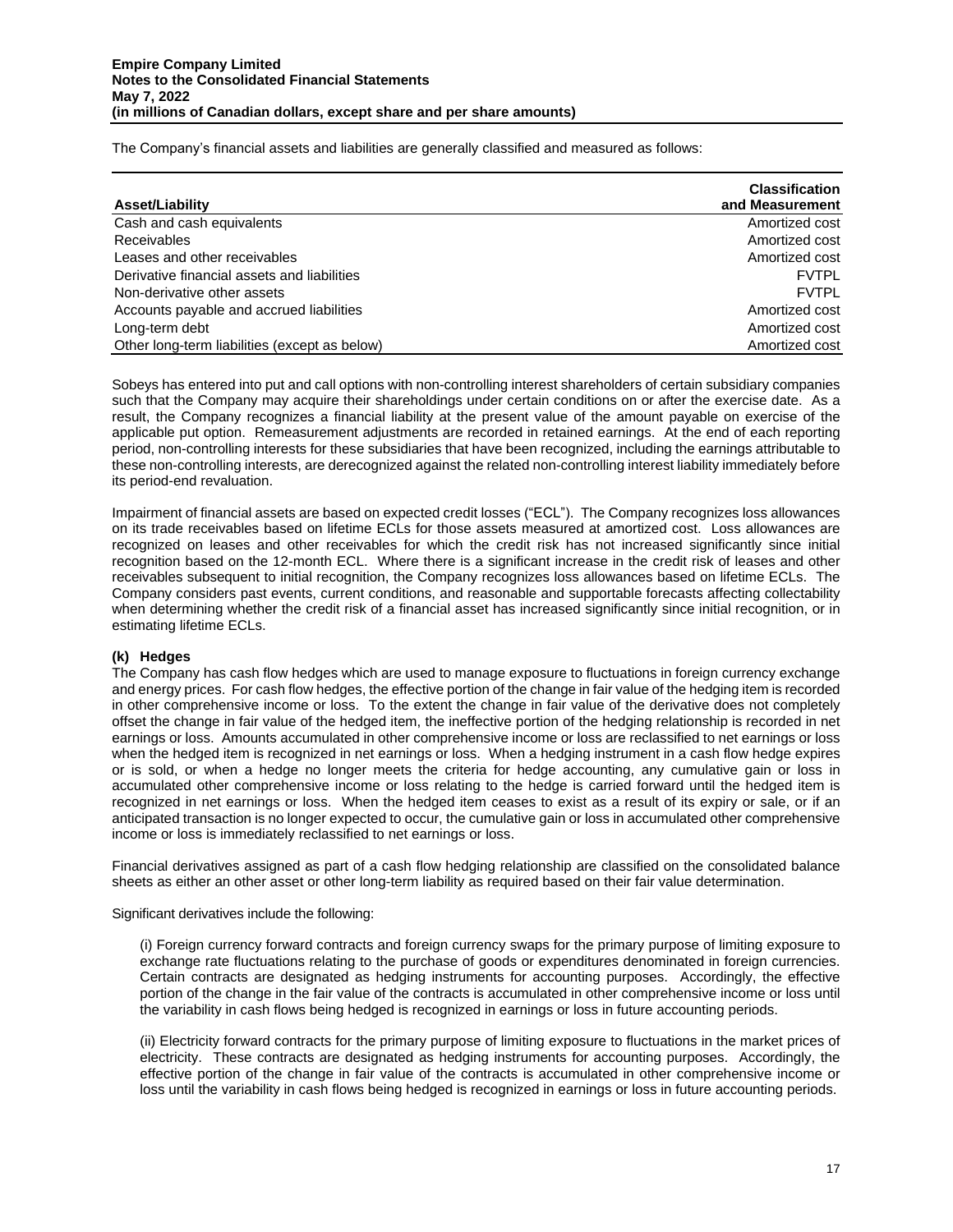(iii) Natural gas forward contracts for the primary purpose of limiting exposure to fluctuations in the market prices of natural gas. These contracts are designated as hedging instruments for accounting purposes. Accordingly, the effective portion of the change in fair value of the contracts is accumulated in other comprehensive income or loss until the variability in cash flows being hedged is recognized in earnings or loss in future accounting periods.

#### **(l) Property and equipment**

Owner-occupied land, buildings, equipment, leasehold improvements and assets under construction are carried at acquisition cost less accumulated depreciation and impairment losses.

When significant parts of property and equipment have different useful lives, they are accounted for as separate components. Depreciation is recorded on a straight-line basis from the time the asset is available or when assets under construction become available for use over the estimated useful lives of the assets as follows:

| Buildings              | 10 - 40 years                         |
|------------------------|---------------------------------------|
| Equipment              | 3 - 20 years                          |
| Leasehold improvements | Lesser of lease term and 7 - 20 years |

Depreciation is included within selling and administrative expenses on the consolidated statements of earnings. Material residual value estimates and estimates of useful life are reviewed and updated as required, or annually at a minimum.

Gains or losses arising on the disposal of property and equipment are determined as the difference between the disposal proceeds and the carrying amount of the assets and are recognized in net earnings or loss within other income. If the sale is to a Company's investment, at equity, a portion of the gain or loss is deferred and reduces the carrying value of the investment.

#### **(m) Investment property**

Investment properties are properties which are held either to earn rental income or for capital appreciation or for both, rather than for the principal purpose of the Company's operating activities. Investment properties are accounted for using the cost model. The depreciation policies for investment property are consistent with those described for property and equipment.

Any gain or loss arising from the sale of an investment property is immediately recognized in net earnings or loss, unless the sale is to an investment, at equity, in which case a portion of the gain or loss is deferred and would reduce the carrying value of the Company's investment. Rental income and operating expenses from investment property are reported within other income and selling and administrative expenses, respectively, on the consolidated statements of earnings.

#### **(n) Leases**

#### **(i) The Company as a lessee**

The Company recognizes a right-of-use asset and corresponding lease liability at the commencement date. The commencement date is the date in which the lessor makes the asset available for use by the Company. Lease payments for short-term leases or variable payments that do not depend on an index or a rate are recognized in selling and administrative expenses.

Lease liabilities reflect the present value of fixed lease payments and variable lease payments that are based on an index or a rate or subject to fair market renewal amounts expected to be payable by the lessee over the lease term. Lease term reflects the period over which the lease payments are reasonably certain including renewal options that the Company is reasonably certain to exercise. Where applicable, lease liabilities will include the purchase option exercise price if the Company is reasonably certain to exercise that option, termination penalties if the lease term also reflects the termination option and amounts expected to be payable under a residual value guarantee. Subsequent to initial measurement the Company measures lease liabilities on an amortized cost basis. Lease liabilities are remeasured when there is a modification to the lease. Lease payments are discounted using the interest rate implicit in the lease, or if that rate cannot be determined, the lessee's incremental borrowing rate at the lease inception date or the modification date as applicable. Interest expense is recognized within finance costs, net on the consolidated statements of earnings.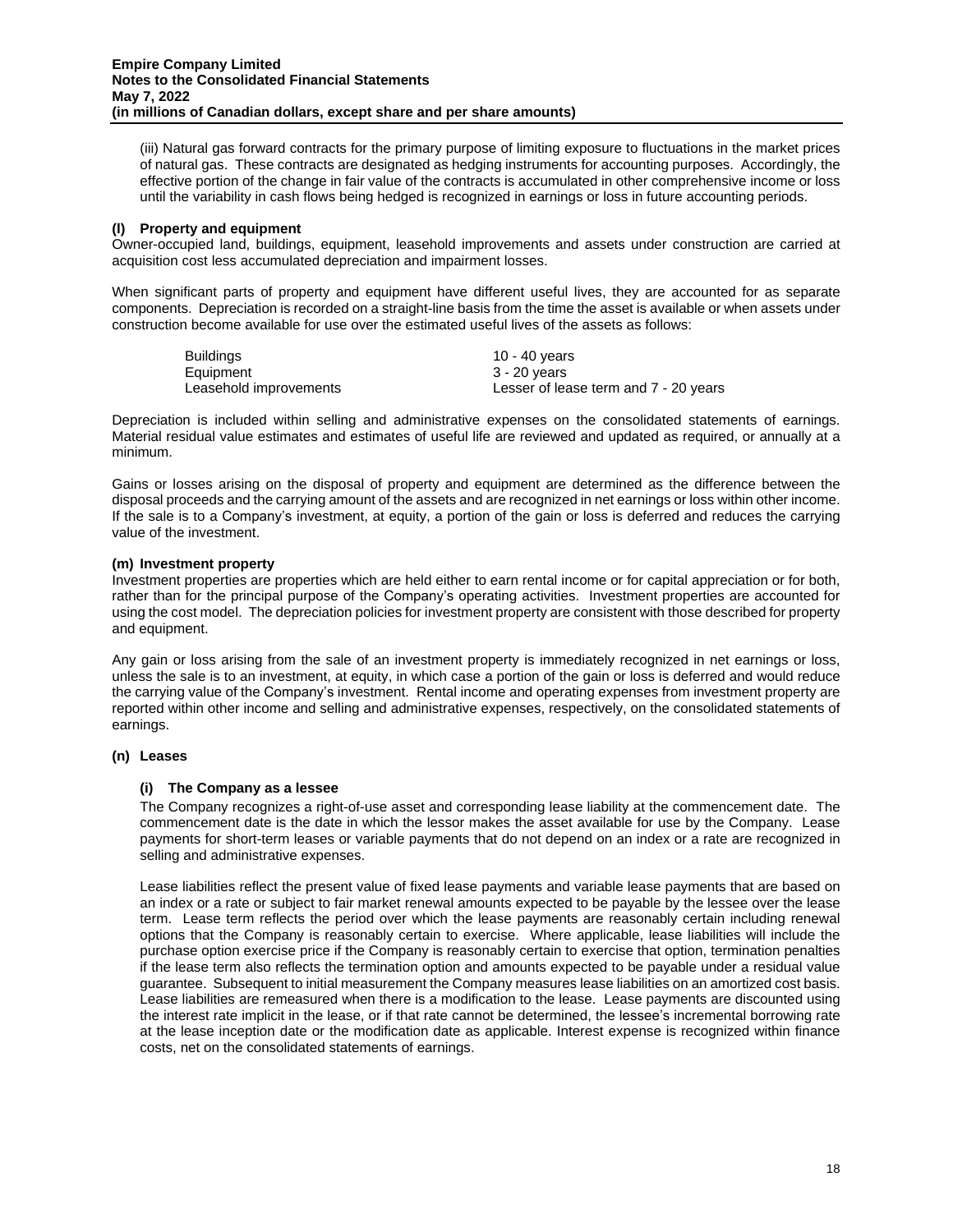Right-of-use assets are measured at the initial amount of the lease liabilities plus any initial direct costs, lease payments made at or before the commencement date less lease incentives received and restoration costs. Subsequent to initial measurement, the Company applies the cost model to the right-of-use assets. Right-of-use assets are measured at cost less accumulated depreciation, accumulated impairment losses and any remeasurements of lease liabilities. The assets are depreciated on a straight-line basis over the shorter of the asset's useful life consistent with the rates in note 3(l) and lease term. Depreciation begins at the commencement date of the lease.

#### **(ii) The Company as a lessor**

Leases are classified as finance leases whenever the terms of the lease transfer substantially all the risks and rewards of ownership to the lessee. All other leases are classified as operating leases. For subleases, where the Company acts as an intermediate lessor, the Company assesses classification with reference to the right-of-use asset arising from the head lease.

For finance subleases the Company derecognizes the corresponding right-of-use asset and records a net investment in the finance sublease and related interest income is recognized within finance costs, net on the consolidated statements of earnings.

Lease income from operating leases is recognized on a straight-line basis over the term of the relevant lease.

#### **(iii) Sale and leaseback transactions**

A sale and leaseback transaction involves the sale of an asset and the leasing back of the same asset. A sale and leaseback is recognized as a sale when the control of the asset has been transferred to the purchaser. The Company will measure the right-of-use asset arising from the leaseback and the proportion of the previous carrying amount of the asset that relates to the right-of-use retained by the Company. Any profit or loss in a sale and leaseback transaction related to the transfer of rights of the asset to the buyer-lessor is recognized immediately.

#### **(o) Intangibles**

Intangibles arise on the purchase of a new business, existing franchises, software (including software that is internally developed by the Company) and the acquisition of pharmacy prescription files. They are accounted for using the cost model whereby capitalized costs are amortized on a straight-line basis over their estimated useful lives as these assets are considered finite. Useful lives are reviewed annually and intangibles are subject to impairment testing. The following useful lives are applied:

| Deferred purchase agreements | $5 - 10$ years |
|------------------------------|----------------|
| Franchise rights/agreements  | 10 years       |
| Lease rights                 | 5 - 10 years   |
| Prescription files           | 15 years       |
| Software                     | $3 - 7$ years  |
| Other                        | $5 - 10$ years |

Amortization has been included within selling and administrative expenses on the consolidated statements of earnings. Expenditures made by the Company relating to intangible assets that do not meet the capitalization criteria are expensed in the period incurred.

Included in intangibles are brand names, loyalty programs and private labels, the majority of which have indefinite useful lives. Intangibles with indefinite useful lives are measured at cost less any accumulated impairment losses. These intangibles are tested for impairment on an annual basis or more frequently if there are indicators that intangibles may be impaired.

#### **(p) Goodwill**

Goodwill represents the excess of the purchase price of the business acquired over the fair value of the underlying net tangible and intangible assets acquired at the date of acquisition.

# **(q) Impairment of non-financial assets**

Goodwill and indefinite life intangibles are reviewed for impairment at least annually by assessing the recoverable amount of each CGU or groups of CGUs to which the goodwill or indefinite life intangible relates. The recoverable amount is the higher of FVLCD and VIU. When the recoverable amount of the CGU(s) is less than the carrying amount, an impairment loss is recognized immediately in net earnings or loss. Impairment losses related to goodwill cannot be reversed.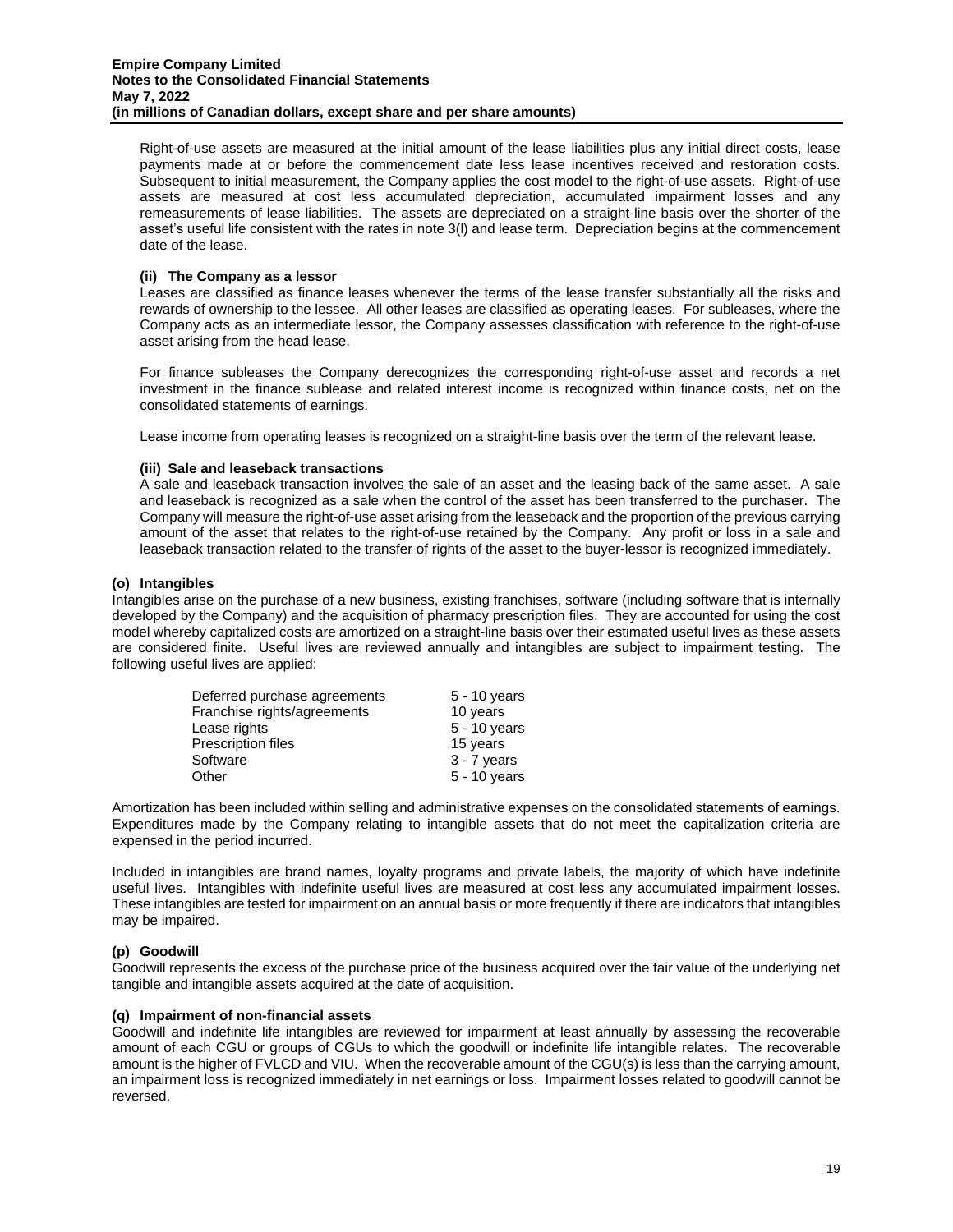#### **Empire Company Limited Notes to the Consolidated Financial Statements May 7, 2022 (in millions of Canadian dollars, except share and per share amounts)**

Long-lived tangible and finite life intangible assets are reviewed each reporting period for impairment when events or changes in circumstances indicate that the carrying value of the assets may not be recoverable. If such an indication exists, the recoverable amount of the asset is estimated in order to determine the extent of the impairment loss (if any). The recoverable amount is the higher of FVLCD and VIU. Where the asset does not generate cash flows that are independent from other assets, the Company estimates the recoverable amount of the CGU(s) to which the asset belongs. The Company has determined a CGU to be primarily an individual store or customer fulfilment centre. Corporate assets such as head offices and distribution centres do not individually generate separate cash inflows and are therefore aggregated for testing with the stores they service. When the recoverable amount of an asset (or CGU) is estimated to be less than its carrying amount, the carrying amount of the asset (or CGU) is reduced to the recoverable amount. An impairment loss is recognized immediately in selling and administrative expenses in the consolidated statements of earnings.

Where an impairment loss subsequently reverses, other than related to goodwill, the carrying amount of the asset (or CGU) is increased to the revised estimate, but is limited to the carrying amount that would have been determined if no impairment loss had been recognized in prior years. A reversal of impairment loss is recognized immediately in net earnings or loss.

#### **(r) Customer loyalty programs**

The AIR MILES® loyalty program is used by the Company. AIR MILES® are earned by Sobeys customers based on purchases in stores. The Company pays a per point fee under the terms of the agreement with AIR MILES®. Longo's Thank You Rewards program allows members to earn points on their purchases at Longo's stores. Members can redeem these points, for cash towards future grocery purchases or to purchase products or services. The cost of points is recorded as a reduction of revenue.

#### **(s) Provisions**

Provisions are recognized when there is a present legal or constructive obligation as a result of a past event, for which it is probable that a transfer of economic benefits will be required to settle the obligation, and where a reliable estimate can be made of the amount of the obligation. Provisions are discounted using a pre-tax discount rate that reflects the current market assessments of the time value of money and the risks specific to the liability, if material. Where discounting is used, the increase in the provision due to passage of time (unwinding of the discount) is recognized within finance costs, net on the consolidated statements of earnings.

#### **(t) Borrowing costs**

Borrowing costs are primarily comprised of interest on the Company's debts. Borrowing costs directly attributable to the acquisition, construction or production of a qualifying asset are capitalized as a component of the cost of the asset to which it is related. All other borrowing costs are expensed in the period in which they are incurred and are reported within finance costs.

# **(u) Deferred revenue**

Deferred revenue consists of long-term supplier purchase agreements. Deferred revenue is included in other longterm liabilities and is amortized to income on a straight-line basis over the term of the related agreements.

#### **(v) Employee benefits**

# **(i) Short-term employment benefits**

Short-term employee benefits include wages, salaries, compensated absences, profit-sharing and bonuses expected to be settled within 12 months from the end of the reporting period. Short-term employee benefits are measured on an undiscounted basis and are recorded as selling and administrative expenses as the related service is provided.

#### **(ii) Post-employment benefits**

The cost of the Company's pension benefits for defined contribution plans are expensed at the time active employees are compensated. The cost of defined benefit pension plans and other benefit plans is accrued based on actuarial valuations, which are determined using the projected unit credit method pro-rated on service and management's best estimate of salary escalation and retirement ages.

The liability recognized on the consolidated balance sheets for defined benefit plans is the present value of the defined benefit obligation at the reporting date less the fair market value of plan assets. Current market values are used to value benefit plan assets. The obligation related to employee future benefits is measured using current market interest rates, assuming a portfolio of Corporate AA bonds with terms to maturity that, on average, match the terms of the obligation.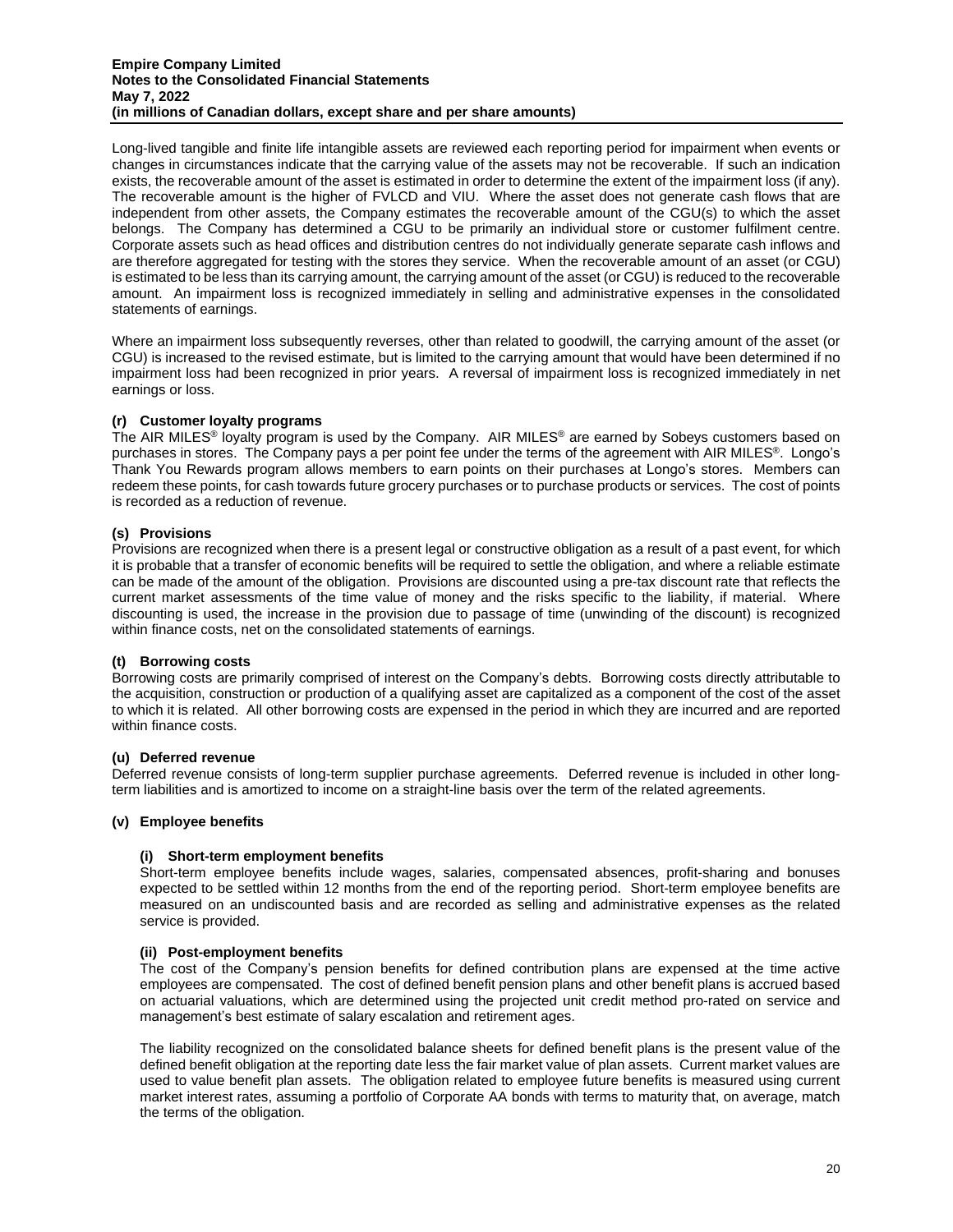Remeasurements, comprising actuarial gains and losses and the return on plan assets (excluding amounts in net interest), are recognized immediately on the consolidated balance sheets with a corresponding charge to retained earnings through other comprehensive income or loss in the period in which they occur. Remeasurements are not reclassified to net earnings or loss in subsequent periods.

Past service costs are recognized in net earnings or loss on the earlier of the date of the plan amendment or curtailment, and the date that the Company recognizes restructuring-related costs.

Service cost on the net defined benefit liability, comprising current service costs, past service costs, gains and losses on curtailments and non-routine settlements, is included in selling and administrative expenses. Net interest expense on the net defined benefit liability is included in finance costs, net.

#### **(iii) Termination benefits**

Termination benefits are recognized as an expense at the earlier of when the Company recognizes related restructuring costs and when the Company can no longer withdraw the offer of those benefits.

#### **(w) Revenue recognition**

Revenue is recognized upon delivery and acceptance of the goods. Revenue is measured at the expected consideration net of discounts and allowances. Sales include revenues from customers through corporate stores operated by the Company and consolidated SEs, customer fulfilment centers and revenue from sales to non-structured entity franchised stores, affiliated stores and independent accounts. Revenue received from non-structured entity franchised stores, affiliated stores and independent accounts is mainly derived from the sale of product. The Company also collects franchise fees under two types of arrangements: (i) franchise fees contractually due based on the dollar value of product shipped are recorded as revenue when the product is shipped; and (ii) franchise fees contractually due based on the franchisee's retail sales are recorded as revenue upon invoicing.

#### **(x) Vendor allowances**

The Company receives allowances from certain vendors whose products are purchased for resale. Included in these vendor programs are volume related allowances, purchase discounts, listing fees, and other discounts and allowances. The Company recognizes these allowances as a reduction of cost of sales and related inventories. Certain allowances are contingent on the Company achieving minimum purchase levels. These allowances are recognized when it is probable that the minimum purchase level will be met and the amount of allowance can be estimated. Amounts received but not yet earned are presented in other liabilities as deferred vendor allowances.

#### **(y) Finance and dividend income**

Finance income and expenses are reported on an accrual basis using the effective interest method. Dividend income is recognized when the right to receive payment has been established.

#### **(z) Earnings per share**

Basic earnings per share is calculated by dividing the earnings available to common shareholders by the weighted average number of common shares outstanding during the period. Diluted earnings per share is calculated by adjusting the weighted average number of common shares outstanding for the dilutive effect of employee stock options and performance share units ("PSUs"). When a loss is recorded, the weighted average number of shares used for the purpose of basic and diluted loss per share is equal, as the impact of all potential common shares would be anti-dilutive.

#### **(aa) Stock-based compensation**

The Company operates both equity and cash settled stock-based compensation plans for certain employees.

All goods and services received in exchange for the grant of any stock-based payments are measured at their fair values. Where employees are rewarded using stock-based payments, the fair values of employees' services are determined indirectly by reference to the fair value of the equity instruments granted. Cash settled plans are revalued at each reporting date (Note 28).

#### **(ab) Standards, amendments and interpretations issued but not yet adopted**

In May 2021, the IASB issued amendments to IAS 12, "Income Taxes". The amendments require deferred tax assets and liabilities to be recognized for transactions that result in both deductible and taxable temporary differences of the same amount at initial recognition. These amendments are effective for annual reporting periods beginning on or after January 1, 2023, with early adoption permitted. The Company is assessing the potential impact of these targeted amendments.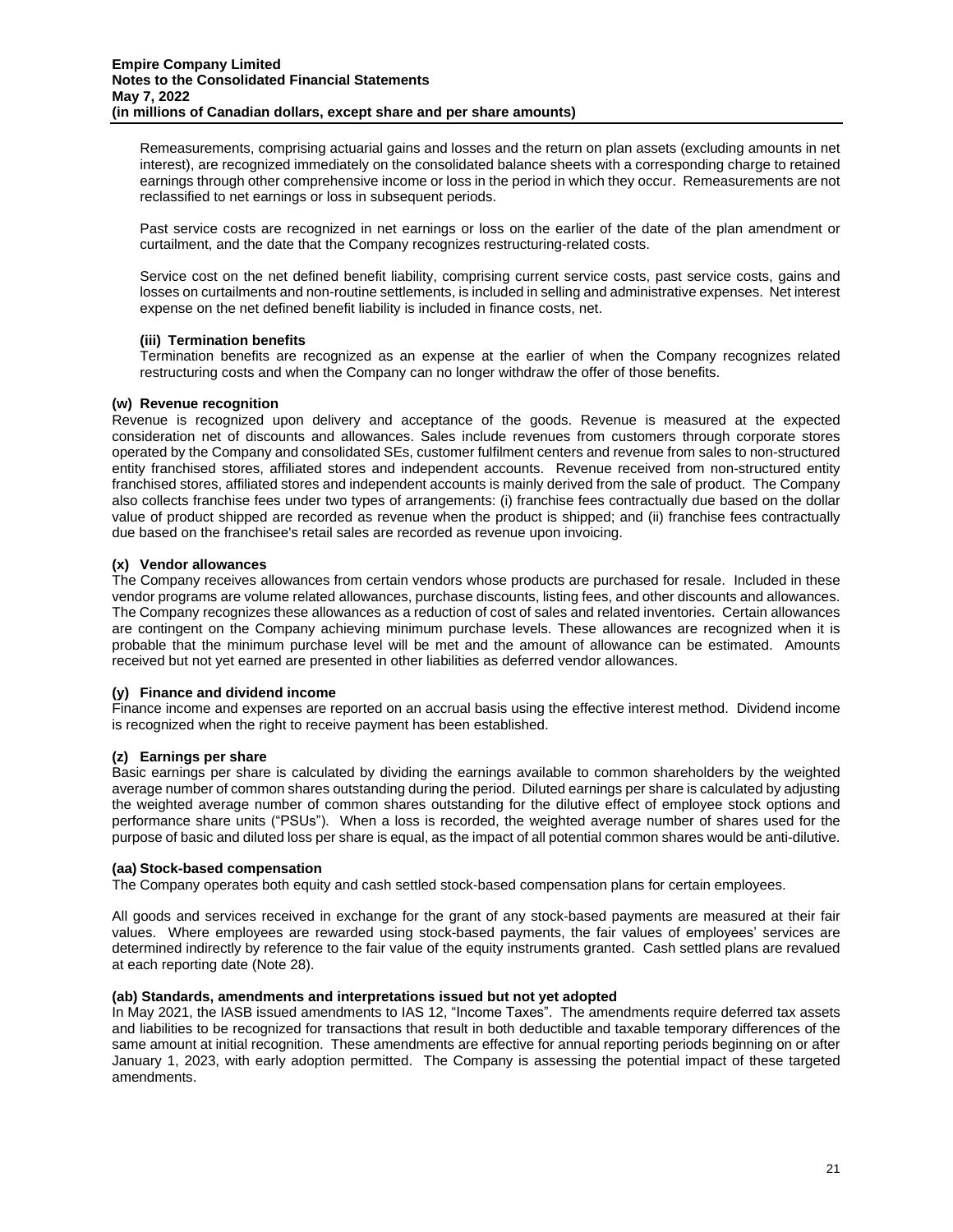#### **Empire Company Limited Notes to the Consolidated Financial Statements May 7, 2022 (in millions of Canadian dollars, except share and per share amounts)**

In May 2020, the IASB issued a package of narrow-scope amendments to three standards (IFRS 3, "Business Combinations"; IAS 16, "Property, Plant and Equipment"; and IAS 37, "Provisions, Contingent Liabilities and Contingent Assets") as well as the IASB's Annual Improvements to IFRS Standards 2018 - 2020. These amendments to existing IFRS standards are to clarify guidance and wording, or to correct for relatively minor unintended consequences, conflicts or oversights. These amendments are effective for annual periods beginning on or after January 1, 2022. The Company does not expect a material impact on its financial statements.

In January 2020, the IASB issued Classification of Liabilities as Current or Non-Current (Amendments to IAS 1, "Presentation of Financial Statements"). The narrow-scope amendment affects only the presentation of liabilities in the statement of financial position and not the amount or timing of recognition. Specifically, it clarifies:

- the classification of liabilities as current or non-current should be based on rights that are in existence at the end of the reporting period and align the wording in all affected paragraphs to refer to the "right" to defer settlement by at least 12 months and make explicit that only rights in place "at the end of the reporting period" should affect the classification of a liability;
- classification is unaffected by expectations about whether an entity will exercise its right to defer settlement of a liability; and
- that "settlement" refers to the transfer to the counterparty of cash, equity instruments, other assets or services.

These amendments are effective for annual periods beginning on or after January 1, 2023, with early adoption permitted. The Company is assessing the potential impact of this narrow-scope amendment.

#### **4. Inventories**

The cost of inventories recognized as an expense for the year ended May 7, 2022 was \$22,502.7 (2021 - \$21,069.0). The Company recorded an expense for the year ended May 7, 2022 of \$2.1 (2021 - \$4.9) for write-down of inventories below cost to net realizable value for inventories on hand.

#### **5. Leases and other receivables**

|                                 | May 7, 2022 | May 1, 2021 |       |
|---------------------------------|-------------|-------------|-------|
| Lease receivable                |             | 553.1       | 540.1 |
| Loans receivable                |             | 45.5        | 47.1  |
| Notes receivable and other      |             | 24.3        | 48.0  |
|                                 |             | 622.9       | 635.2 |
| Less amount due within one year |             | 73.8        | 91.0  |
|                                 |             | 549.1       | 544.2 |

All lease receivables are due from franchisees and affiliates and are secured by the related head lease.

Loans receivable represent long-term financing to certain retail associates. These loans are primarily secured by inventory, fixtures and equipment, bear various interest rates and have repayment terms up to 10 years. The carrying amount of the loans receivable approximates fair value based on the variable interest rates charged on the loans.

Included in notes receivable and other as at May 7, 2022 is \$ nil (2021 - \$15.0) related to property sales.

#### **6. Assets held for sale**

Assets held for sale relates to land, buildings and equipment expected to be sold in the next 12 months. These assets were previously used in the Company's retail and retail support operations.

During the year ended May 7, 2022, the Company sold three properties to third parties. Total proceeds from these transactions were \$23.7, resulting in a pre-tax gain of \$4.3.

During the year ended May 1, 2021, the Company sold two properties to third parties. Total proceeds from these transactions were \$36.8, resulting in a pre-tax gain of \$30.7.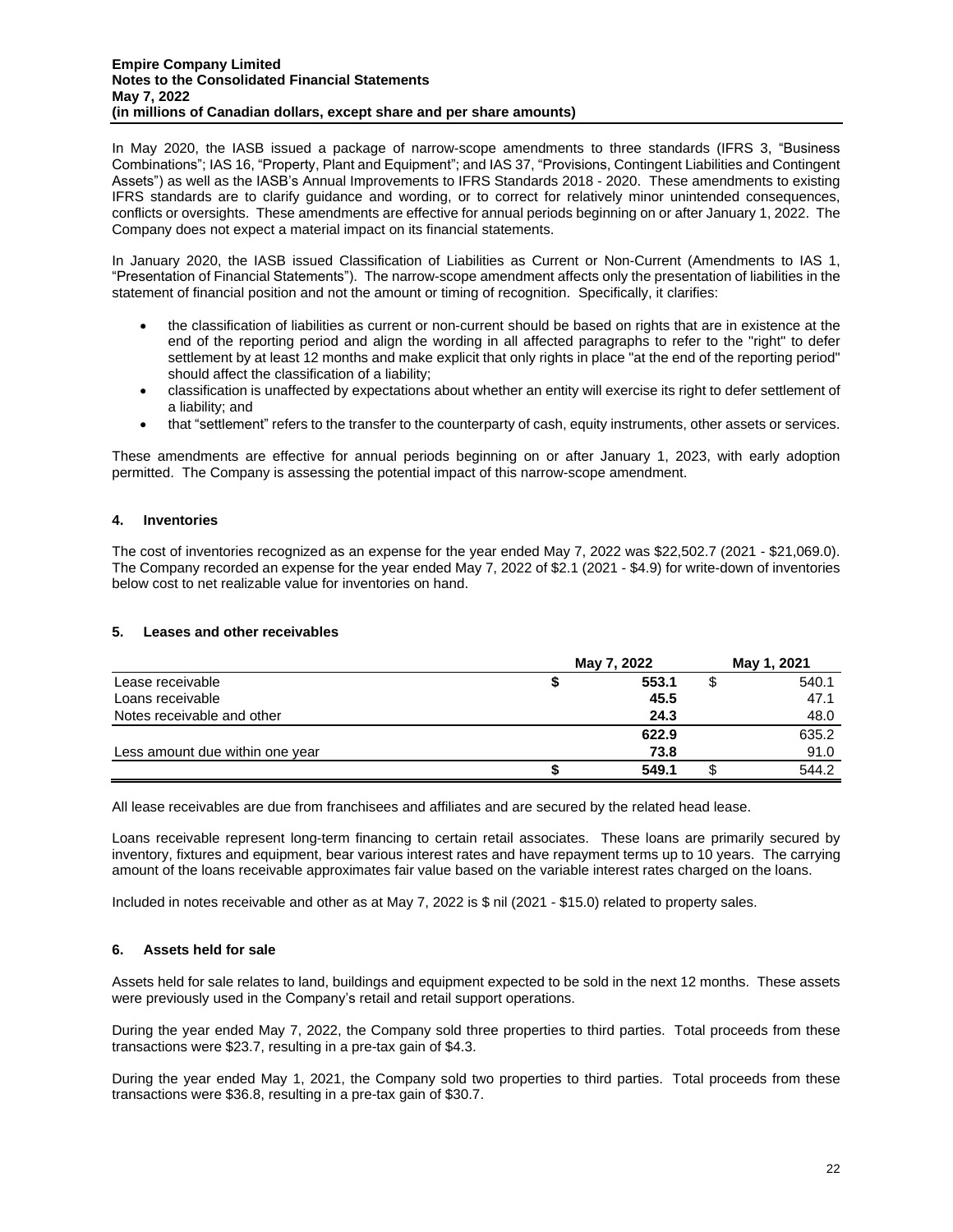#### **7. Investments, at equity**

|                                                       | May 7, 2022 |       | May 1, 2021 |
|-------------------------------------------------------|-------------|-------|-------------|
| Investment in associates and joint ventures           |             |       |             |
| Crombie Real Estate Investment Trust ("Crombie REIT") |             | 599.9 | 471.4       |
| Canadian real estate partnerships                     |             | 77.7  | 84.9        |
| United States ("U.S.") real estate partnerships       |             | 1.0   | 11.3        |
| Joint ventures                                        |             | 2.9   | 2.5         |
| Total                                                 |             | 681.5 | 570.1       |

The fair value of the investment in Crombie REIT, which is based on a published price quoted on the Toronto Stock Exchange ("TSX"), is as follows:

|                               | $M$ ay 7 | 2022  |   | May<br>2021 |
|-------------------------------|----------|-------|---|-------------|
| ∽<br>$  -$<br>Crombie<br>RELI |          | 230.ኢ | w | ᠇.֊         |

The Canadian and U.S. real estate partnerships and joint ventures are not listed on a public stock exchange and hence published price quotes are not available.

The Company owns 72,442,967 (2021 - 64,747,332) Class B Limited Partnership ("Class B LP") units and attached special voting units of Crombie REIT, along with 909,090 (2021 - 909,090) REIT units, representing a 41.5% (2021 - 41.5%) economic and voting interest in Crombie REIT.

Crombie REIT has a distribution reinvestment plan ("DRIP") whereby Canadian resident REIT unitholders may elect to have their distributions automatically reinvested in additional REIT units. The Company is enrolled in the DRIP.

During the year ended May 7, 2022, a wholly-owned subsidiary of the Company purchased, on a private placement basis, \$124.5 of Class B LP units of Crombie REIT (2021 - \$ nil).

The Company's carrying value of its investment in Crombie REIT is as follows:

|                                                                  | May 7, 2022 | May 1, 2021 |        |  |  |
|------------------------------------------------------------------|-------------|-------------|--------|--|--|
| Balance, beginning of year                                       | 471.4       |             | 501.0  |  |  |
| Equity earnings                                                  | 59.4        |             | 32.7   |  |  |
| Share of comprehensive income                                    | 2.5         |             | 0.8    |  |  |
| Distributions, net of DRIP                                       | (53.9)      |             | (62.2) |  |  |
| Deferral of gains on sale of property                            | (5.7)       |             | (0.9)  |  |  |
| Reversal of deferred gain on sale of property to unrelated party | 1.7         |             |        |  |  |
| Purchase of Class B LP units                                     | 124.5       |             |        |  |  |
| Balance, end of year                                             | 599.9       |             | 471.4  |  |  |

The Company's carrying value of its investment in Canadian real estate partnerships is as follows:

|                            | May 7, 2022 | May 1, 2021 |  |        |  |  |
|----------------------------|-------------|-------------|--|--------|--|--|
| Balance, beginning of year |             | 84.9        |  | 87.2   |  |  |
| Equity earnings            |             | 17.1        |  | 19.1   |  |  |
| <b>Distributions</b>       |             | (24.3)      |  | (21.4) |  |  |
| Balance, end of year       |             | 77.7        |  | 84.9   |  |  |

The Company's carrying value of its investment in U.S. real estate partnerships is as follows:

|                                         | May 7, 2022 | May 1, 2021 |       |
|-----------------------------------------|-------------|-------------|-------|
| Balance, beginning of year              |             | 11.3        | 14.0  |
| Equity earnings                         |             | 15.2        | 2.2   |
| <b>Distributions</b>                    |             | (25.0)      | (3.3) |
| Foreign currency translation adjustment |             | (0.5)       | (1.6) |
| Balance, end of year                    |             | 1.0         | 11.3  |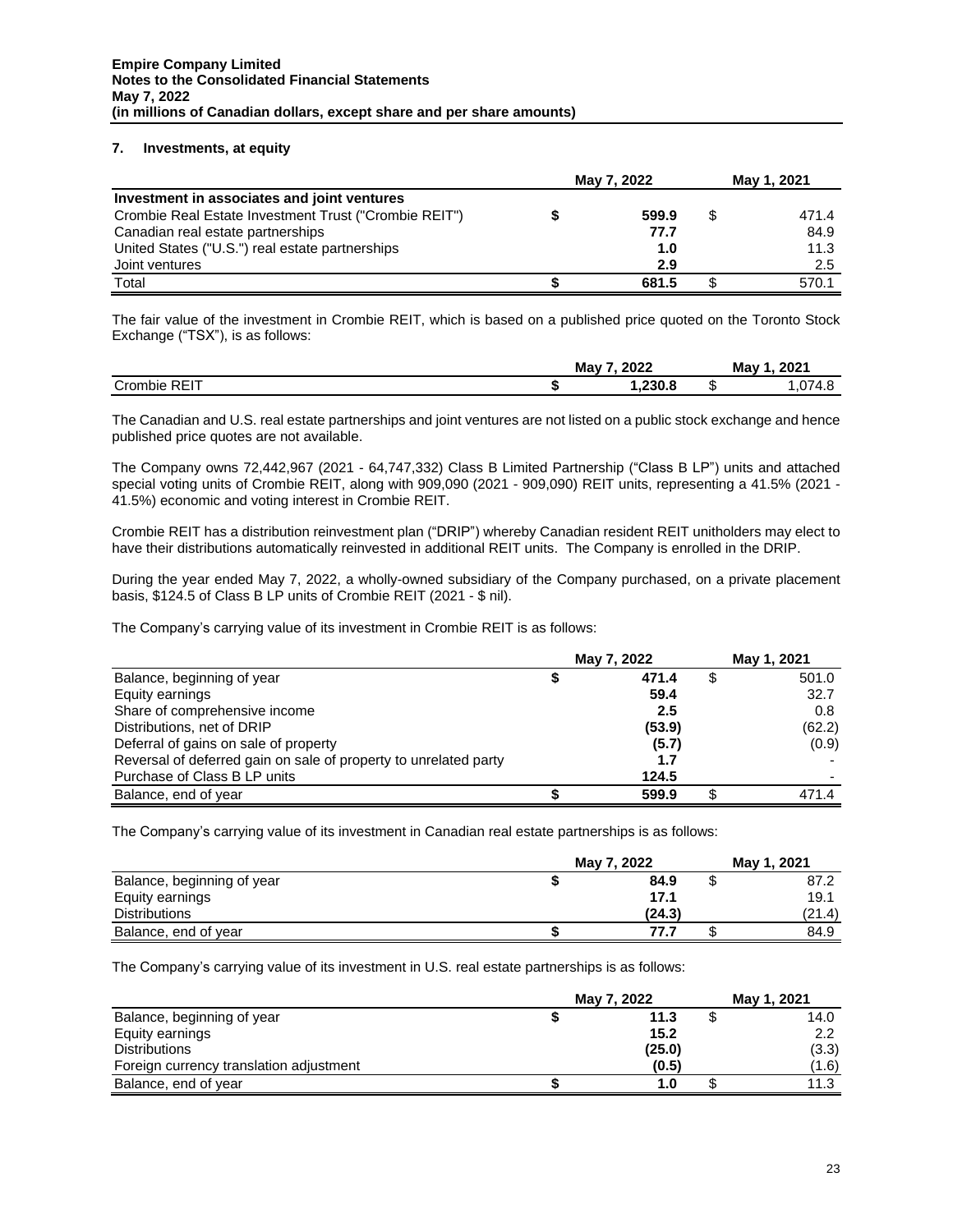The following amounts represent the revenues, expenses, assets and liabilities of Crombie REIT as at and for the 12 months ended March 31, 2022, as well as a reconciliation of the carrying amount of the Company's investment in Crombie REIT to the net assets attributable to unitholders of Crombie REIT:

|                                                                      | March 31, 2022 | March 31, 2021 |                |  |  |
|----------------------------------------------------------------------|----------------|----------------|----------------|--|--|
| Revenues                                                             | \$<br>410.3    | \$             | 390.0          |  |  |
| <b>Expenses</b>                                                      | 264.4          |                | 312.6          |  |  |
| Earnings before income taxes                                         | \$<br>145.9    | \$             | 77.4           |  |  |
| Loss from continuing operations                                      | \$<br>(2.9)    | \$             | (63.5)         |  |  |
| Other comprehensive income                                           | 6.2            |                | 1.9            |  |  |
| Total comprehensive income (loss)                                    | \$<br>3.3      | \$             | (61.6)         |  |  |
|                                                                      |                |                |                |  |  |
|                                                                      | March 31, 2022 |                | March 31, 2021 |  |  |
| <b>Assets</b>                                                        |                |                |                |  |  |
| Current                                                              | \$<br>55.0     | \$             | 128.7          |  |  |
| Non-current                                                          | 4,065.8        |                | 4,006.8        |  |  |
| Total                                                                | \$<br>4,120.8  | \$             | 4,135.5        |  |  |
|                                                                      |                |                |                |  |  |
| <b>Liabilities</b><br>Current                                        | \$<br>443.2    | \$             | 467.5          |  |  |
| Non-current                                                          | 1,887.9        |                | 2,190.0        |  |  |
| Total                                                                | \$<br>2,331.1  | \$             | 2,657.5        |  |  |
|                                                                      |                |                |                |  |  |
|                                                                      | March 31, 2022 |                | March 31, 2021 |  |  |
| <b>Unitholders' net assets</b>                                       |                |                |                |  |  |
| <b>REIT Units</b>                                                    | \$<br>1,060.7  | \$             | 881.4          |  |  |
| Class B LP units                                                     | 729.0          |                | 596.6          |  |  |
|                                                                      | 1,789.7        |                | 1,478.0        |  |  |
| Less total REIT units outstanding as at March 31                     | (1,060.7)      |                | (881.4)        |  |  |
| Cumulative changes since acquisition of Crombie REIT                 |                |                |                |  |  |
| Issue costs related to Class B LP units                              | 12.7           |                | 12.6           |  |  |
| Deferred gains (net of depreciation addback and timing variances)    | (163.1)        |                | (159.0)        |  |  |
| Dilution gains                                                       | 38.6           |                | 38.6           |  |  |
| Write-off of portion of AOCI on dilution of interest in Crombie REIT | 0.7            |                | 0.7            |  |  |
| Crombie REIT tax reorganization - deferred tax adjustment            | (31.7)         |                | (31.7)         |  |  |
| Carrying amount attributable to investment in Class B LP units       | 586.2          |                | 457.8          |  |  |
| <b>REIT units owned by Empire</b>                                    | 13.8           |                | 13.8           |  |  |
| Cumulative equity earnings on REIT units                             | 7.6            |                | 6.7            |  |  |
| Cumulative distributions on REIT units                               | (7.7)          |                | (6.9)          |  |  |
| Empire's carrying amount of investment in Crombie REIT               | \$<br>599.9    | \$             | 471.4          |  |  |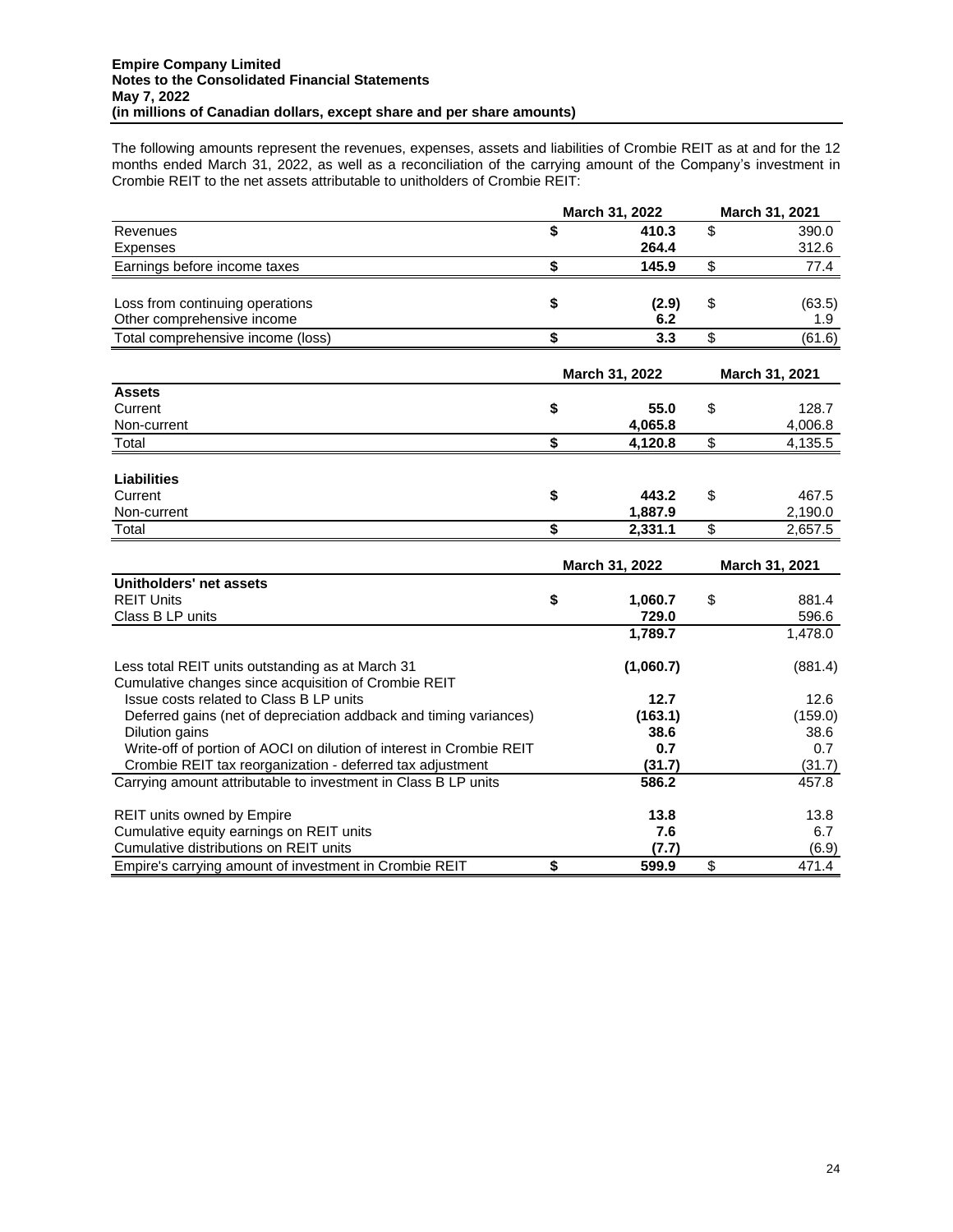The Company has interests in various Canadian real estate partnerships ranging from 40.7% to 49.0% which are involved in residential property developments in Ontario and Western Canada.

The following amounts represent the revenues, expenses, assets and liabilities of the Canadian real estate partnerships as at and for the 12 months ended March 31, 2022:

|                               | March 31, 2022 | March 31, 2021 |    |                |  |
|-------------------------------|----------------|----------------|----|----------------|--|
| Revenues                      |                | 116.6          | \$ | 117.3          |  |
| Expenses                      |                | 76.4           |    | 72.2           |  |
| Net earnings                  |                | 40.2           |    | 45.1           |  |
|                               |                | March 31, 2022 |    | March 31, 2021 |  |
| Current assets                |                | 225.4          | \$ | 236.4          |  |
| <b>Current liabilities</b>    |                | 59.3           |    | 56.5           |  |
| Net assets                    |                | 166.1          |    | 179.9          |  |
| Carrying amount of investment |                | 77.7           | S  | 84.9           |  |

The Company has interests in various U.S. real estate partnerships ranging from 37.1% to 39.0% which are involved in residential property developments in the U.S.

The following amounts represent the revenues, expenses, assets and liabilities of the U.S. real estate partnerships as at and for the 12 months ended March 31, 2022:

|                               | March 31, 2022 | March 31, 2021 |   |                |  |
|-------------------------------|----------------|----------------|---|----------------|--|
| Revenues                      |                | 76.4           | J | 9.8            |  |
| Expenses                      |                | 35.6           |   | 4.0            |  |
| Net earnings                  |                | 40.8           |   | 5.8            |  |
|                               |                | March 31, 2022 |   | March 31, 2021 |  |
| Current assets                |                | 7.5            |   | 37.5           |  |
| <b>Current liabilities</b>    |                | 4.1            |   | 6.8            |  |
| Net assets                    |                | 3.4            |   | 30.7           |  |
|                               |                |                |   |                |  |
| Carrying amount of investment |                | 1.0            |   | 11.3           |  |

#### **8. Other assets**

|                       | May 7, 2022 | May 1, 2021 |  |      |  |
|-----------------------|-------------|-------------|--|------|--|
| Deferred lease assets |             | 9.5         |  | 9.2  |  |
| Investments           |             | 3.3         |  | 7.6  |  |
| Derivative assets     |             | 0.9         |  |      |  |
| Other                 |             | 8.0         |  | 5.4  |  |
| Total                 |             | 21.7        |  | 22.3 |  |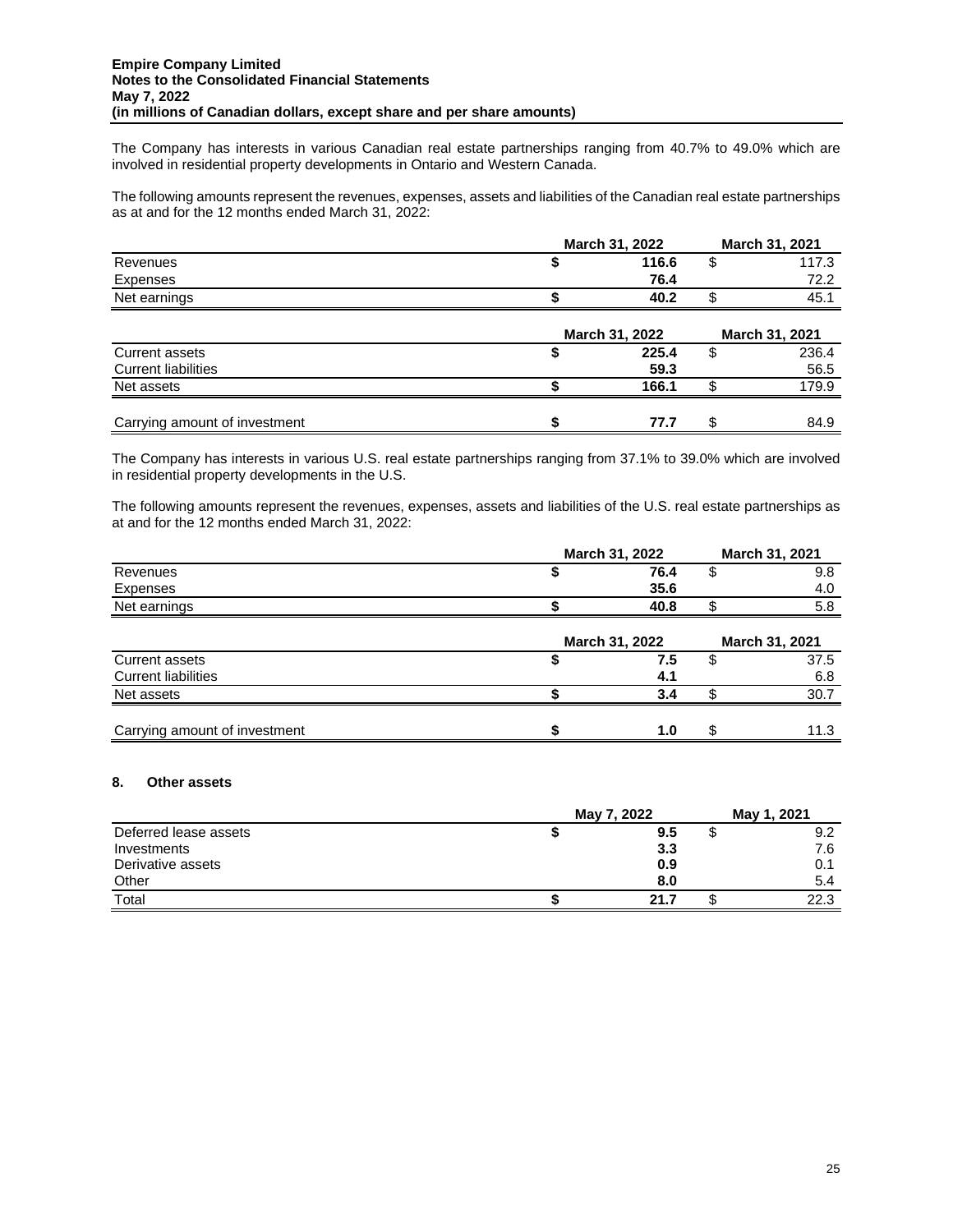### **9. Property and equipment**

|                                         |                      |      |              |      |              | Leasehold                                            |      | <b>Assets Under</b> |     |         |
|-----------------------------------------|----------------------|------|--------------|------|--------------|------------------------------------------------------|------|---------------------|-----|---------|
| May 7, 2022                             | Land                 |      |              |      |              | <b>Buildings Equipment Improvements Construction</b> |      |                     |     | Total   |
| Cost                                    |                      |      |              |      |              |                                                      |      |                     |     |         |
| Opening balance                         | \$<br>387.1 S        |      | $1,199.9$ \$ |      | $2,600.2$ \$ | 992.7 <sup>5</sup>                                   |      | 336.2 S             |     | 5,516.1 |
| Additions                               | 9.0                  |      | 10.7         |      | 149.8        | 31.2                                                 |      | 508.8               |     | 709.5   |
| Additions from business                 |                      |      |              |      |              |                                                      |      |                     |     |         |
| acquisitions                            |                      |      |              |      | 62.3         | 20.3                                                 |      | 1.6                 |     | 84.2    |
| Transfers and adjustments               | (4.1)                |      | 50.0         |      | 194.2        | 112.4                                                |      | (484.2)             |     | (131.7) |
| Disposals and write-downs               | (19.4)               |      | (77.8)       |      | (219.4)      | (52.0)                                               |      | (2.0)               |     | (370.6) |
| Closing balance                         | \$<br>372.6          | -\$  | 1,182.8      | - \$ | $2,787.1$ \$ | $1,104.6$ \$                                         |      | 360.4               | -\$ | 5,807.5 |
|                                         |                      |      |              |      |              |                                                      |      |                     |     |         |
| Accumulated depreciation and impairment |                      |      |              |      |              |                                                      |      |                     |     |         |
| Opening balance                         | \$                   | - \$ | $518.3$ \$   |      | $1,537.1$ \$ | 483.1 \$                                             |      |                     | -\$ | 2,538.5 |
| Disposals and write-downs               | ۰                    |      | (40.1)       |      | (204.2)      | (47.7)                                               |      | ۰                   |     | (292.0) |
| Transfers and adjustments               | ۰                    |      | 2.1          |      | (3.5)        | 9.1                                                  |      |                     |     | 7.7     |
| Depreciation                            | ۰                    |      | 53.5         |      | 274.0        | 74.0                                                 |      | ۰                   |     | 401.5   |
| Impairment losses                       | ۰                    |      |              |      | 2.3          | 1.1                                                  |      | ۰                   |     | 3.4     |
| Impairment reversals                    | ۰                    |      |              |      | (2.9)        | (7.9)                                                |      | ۰                   |     | (10.8)  |
| Closing balance                         | \$<br>$\blacksquare$ | S.   | 533.8        | \$   | $1.602.8$ \$ | 511.7 S                                              |      |                     | \$  | 2,648.3 |
| Net carrying value                      | \$<br>372.6 \$       |      | 649.0        | \$   | $1,184.3$ \$ | 592.9                                                | - \$ | 360.4               | \$  | 3,159.2 |

|                                         |                                |     |              |                    | Leasehold                               |    | <b>Assets Under</b>      |      |         |
|-----------------------------------------|--------------------------------|-----|--------------|--------------------|-----------------------------------------|----|--------------------------|------|---------|
| May 1, 2021                             | Land                           |     |              |                    | <b>Buildings Equipment Improvements</b> |    | <b>Construction</b>      |      | Total   |
| Cost                                    |                                |     |              |                    |                                         |    |                          |      |         |
| Opening balance                         | \$<br>451.9                    | \$  | $1,184.7$ \$ | 2,613.8 \$         | 789.4 \$                                |    | 363.3                    | - \$ | 5,403.1 |
| Additions                               | 0.8                            |     | 8.0          | 128.3              | 47.8                                    |    | 513.8                    |      | 698.7   |
| Additions from business                 |                                |     |              |                    |                                         |    |                          |      |         |
| acquisitions                            | ٠                              |     | 0.9          | 3.1                | 1.5                                     |    |                          |      | 5.5     |
| Transfers and adjustments               | (50.4)                         |     | 73.0         | 156.7              | 173.6                                   |    | (539.9)                  |      | (187.0) |
| Disposals and write-downs               | (15.2)                         |     | (66.7)       | (301.7)            | (19.6)                                  |    | (1.0)                    |      | (404.2) |
| Closing balance                         | \$<br>387.1                    | \$  | 1.199.9      | \$<br>$2,600.2$ \$ | 992.7                                   | \$ | 336.2                    | \$   | 5,516.1 |
|                                         |                                |     |              |                    |                                         |    |                          |      |         |
| Accumulated depreciation and impairment |                                |     |              |                    |                                         |    |                          |      |         |
| Opening balance                         | \$<br>-                        | -\$ | 490.5 \$     | $1.587.9$ \$       | 441.3 \$                                |    | $\overline{\phantom{a}}$ | \$   | 2.519.7 |
| Disposals and write-downs               | ۰                              |     | (19.0)       | (294.1)            | (18.7)                                  |    | $\overline{\phantom{0}}$ |      | (331.8) |
| Transfers and adjustments               | $\overline{a}$                 |     | (5.0)        | (10.6)             | (0.1)                                   |    |                          |      | (15.7)  |
| Depreciation                            | ۰                              |     | 51.8         | 252.6              | 62.9                                    |    | ٠                        |      | 367.3   |
| Impairment losses                       |                                |     |              | 3.0                | 0.1                                     |    |                          |      | 3.1     |
| Impairment reversals                    | $\blacksquare$                 |     |              | (1.7)              | (2.4)                                   |    | ۰                        |      | (4.1)   |
| Closing balance                         | \$<br>$\overline{\phantom{0}}$ | \$  | 518.3        | \$<br>1,537.1      | \$<br>483.1                             | \$ | $\overline{\phantom{a}}$ | \$   | 2,538.5 |
| Net carrying value                      | \$<br>387.1                    | \$  | 681.6        | \$<br>1,063.1      | \$<br>509.6                             | S  | 336.2                    | -\$  | 2,977.6 |

#### **Assets under construction**

During the year ended May 7, 2022, the Company capitalized borrowing costs of \$0.6 (2021 - \$0.5) on indebtedness related to property and equipment under construction. The Company used a capitalization rate of 5.9% (2021 - 4.0%).

#### **Security**

As at May 7, 2022, the net carrying value of property pledged as security for borrowings is \$42.1 (2021 - \$45.0).

#### **Fixed asset commitments**

As at May 7, 2022, the Company had entered into commitments of \$93.4 (2021 - \$16.9) for the construction, expansion and renovation of buildings.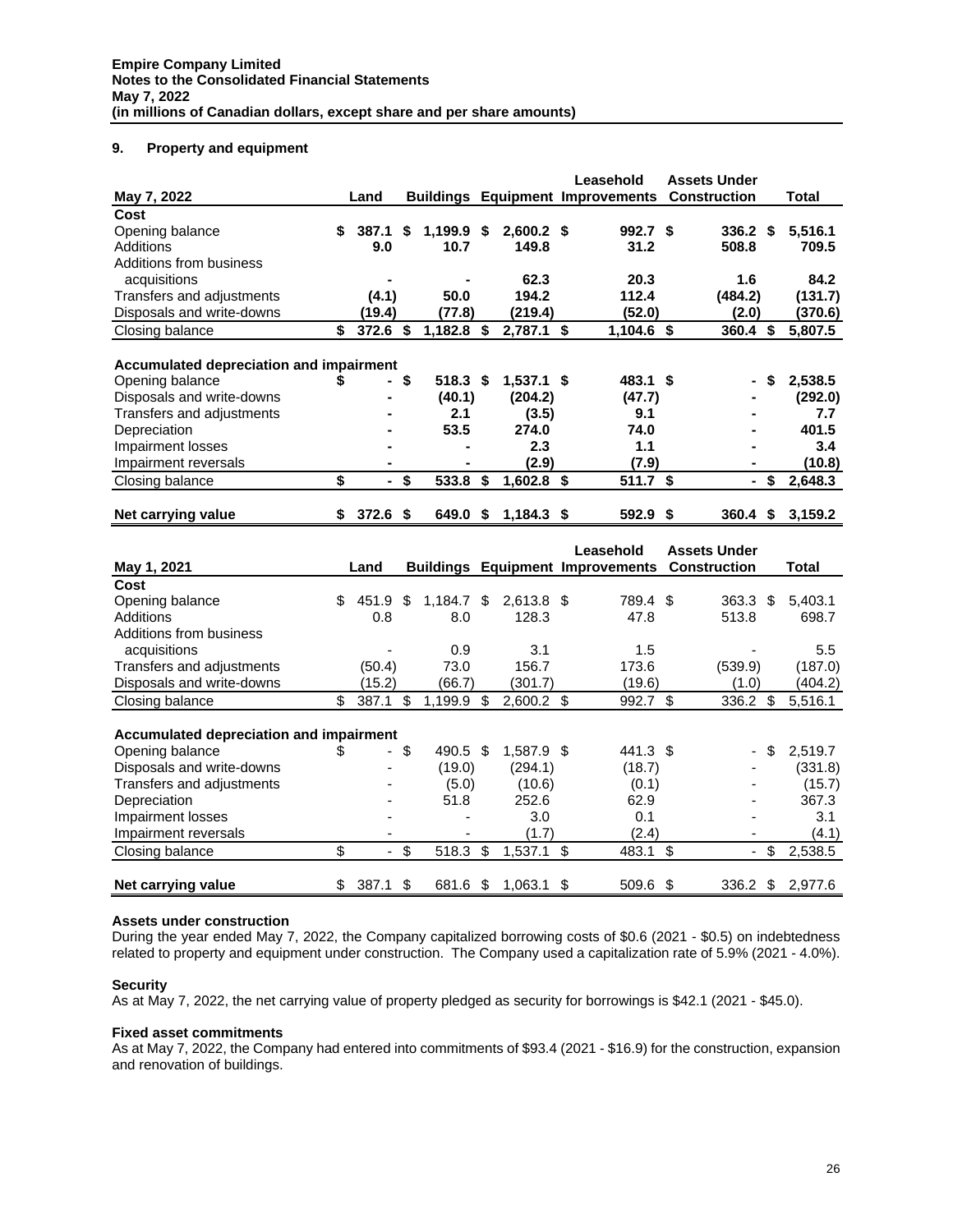#### **Impairment of property and equipment**

The Company evaluates for indicators of impairments and indicators of impairment reversals. The Company performed an impairment test for property and equipment and determined recoverable amounts based on VIU calculations using cash flow projections from the Company's latest internal forecasts. When the recoverable amount of a CGU is less than the carrying amount, an impairment loss is recognized. When the recoverable amount of a previously impaired CGU is greater than the value of its impaired assets, an impairment reversal is recognized. Key assumptions used in determining VIU include discount rates, growth rates and expected changes in cash flows. Management estimates discount rates using pre-tax rates that reflect current market assessments of the time value of money and risks specific to the CGUs. Forecasts are projected beyond three years based on long-term growth rates ranging from 2.0% to 5.0%. Discount rates are calculated on a pre-tax basis and range from 6.0% to 11.0%.

Impairment losses of \$3.4 and reversals of \$10.8 were recorded in selling and administrative expenses during the year ended May 7, 2022 (2021 - \$3.1 and \$4.1).

All impairment losses and impairment reversals relate to the Food retailing segment.

#### **10. Leases**

#### Finance leases, as lessee

The Company leases various retail stores, distribution centres, offices and equipment under non-cancellable finance leases. These leases have varying terms, escalation clauses, renewal options and bases on which variable rent is payable.

Changes in right-of-use assets are as follows:

| May 7, 2022                          | <b>Property</b> | <b>Other</b> | <b>Total</b> |              |  |
|--------------------------------------|-----------------|--------------|--------------|--------------|--|
| Opening balance                      | 4.590.3         | 88.6         |              | 4,678.9      |  |
| Additions                            | 566.9           | 38.1         |              | 605.0        |  |
| Additions from business acquisitions | 265.6           |              |              | 265.6        |  |
| <b>Disposals</b>                     | (80.5)          |              |              | (80.5)       |  |
| Depreciation                         | (450.7)         | (18.6)       |              | (469.3)      |  |
| <b>Closing balance</b>               | 4,891.6         | 108.1        |              | 4,999.7      |  |
| May 1, 2021                          | <b>Property</b> | <b>Other</b> |              | <b>Total</b> |  |
| Opening balance                      | \$<br>3.967.7   | \$<br>65.8   | \$           | 4,033.5      |  |
| Additions                            | 1,008.1         | 37.0         |              | 1,045.1      |  |
| Depreciation                         | (385.5)         | (14.2)       |              | (399.7)      |  |
| Closing balance                      | 4.590.3         | 88.6         |              | 4,678.9      |  |

During the year ended May 7, 2022, the Company completed sale and leaseback transactions which resulted in an adjustment in the right-of-use asset of \$19.0 (2021 - \$6.4).

The Company has variable rent payments which are recognized in selling and administrative expenses on the consolidated statements of earnings. Contingent rent recognized for the year ended May 7, 2022 is \$14.5 (2021 - \$11.9).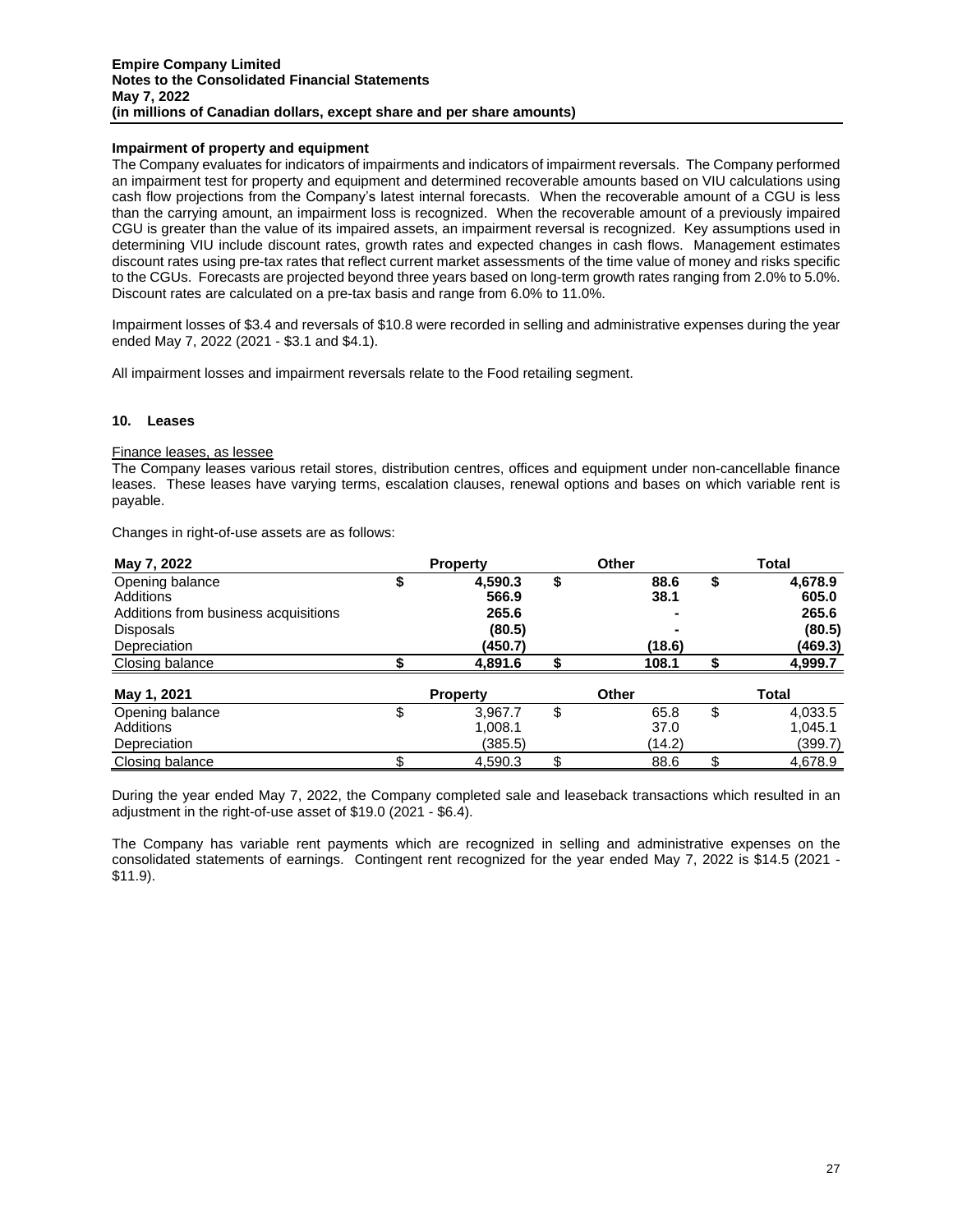#### Finance lease liabilities

Changes in lease liabilities are as follows:

|                                       | May 7, 2022 | May 1, 2021 |    |         |
|---------------------------------------|-------------|-------------|----|---------|
| Opening balance                       |             | 5,908.1     | \$ | 5,266.2 |
| Additions                             |             | 628.1       |    | 1,062.0 |
| Additions from business acquisitions  |             | 267.1       |    |         |
| Interest expense on lease liabilities |             | 231.6       |    | 228.3   |
| Disposals                             |             | (35.1)      |    |         |
| Lease payments                        |             | (714.4)     |    | (648.4) |
| Closing balance                       |             | 6,285.4     | c  | 5,908.1 |
|                                       |             |             |    |         |
| Current                               |             | 509.5       | \$ | 490.5   |
| Non-current                           |             | 5,775.9     |    | 5,417.6 |
| Total                                 |             | 6,285.4     | \$ | 5,908.1 |

The weighted average incremental borrowing rate as at May 7, 2022 is 3.7% (2021 - 3.8%). The weighted average lease term remaining as at May 7, 2022 is 14 years (2021 - 14 years).

The total future minimum rent payable under the Company's finance leases as of May 7, 2022 is \$8,071.3. The commitments over the next five fiscal years are:

|            | <b>Third Party Lease</b><br><b>Payments</b> | <b>Related Party</b><br><b>Lease Payments</b> |  |  |
|------------|---------------------------------------------|-----------------------------------------------|--|--|
| 2023       | 547.7<br>\$                                 | \$<br>177.3                                   |  |  |
| 2024       | 547.7                                       | 178.7                                         |  |  |
| 2025       | 530.7                                       | 179.2                                         |  |  |
| 2026       | 488.6                                       | 177.8                                         |  |  |
| 2027       | 444.6                                       | 174.7                                         |  |  |
| Thereafter | 3,009.8                                     | 1,614.5                                       |  |  |

#### Operating leases, as lessee

The Company has short-term operating leases that are primarily related to equipment and vehicles and has recorded \$13.6 (2021 - \$16.0) within selling and administrative expenses on the consolidated statements of earnings.

#### Finance leases, as a lessor

Finance income for the year ended May 7, 2022 was \$22.2 (2021 - \$24.0). The total future minimum rent to be received by the Company relating to properties that are subleased to third parties are:

|                                              | <b>Finance Lease</b><br><b>Payments to be</b><br><b>Received</b> |       |
|----------------------------------------------|------------------------------------------------------------------|-------|
| 2023                                         | S                                                                | 82.5  |
| 2024                                         |                                                                  | 77.6  |
| 2025                                         |                                                                  | 72.6  |
| 2026                                         |                                                                  | 66.2  |
| 2027                                         |                                                                  | 59.4  |
| Thereafter                                   |                                                                  | 317.1 |
| Total undiscounted lease payments receivable |                                                                  | 675.4 |
| Unearned finance income                      |                                                                  | 122.3 |
| Net investment in finance subleases          |                                                                  | 553.1 |

#### Operating leases, as lessor

The Company leases most investment properties under operating leases. These leases have varying terms, escalation clauses, renewal options and bases upon which contingent rent is receivable.

Lease income for the year ended May 7, 2022 was \$16.7 (2021 - \$15.9) of which \$0.2 (2021 - \$0.2) was contingent rent and was recognized within other income on the consolidated statements of earnings.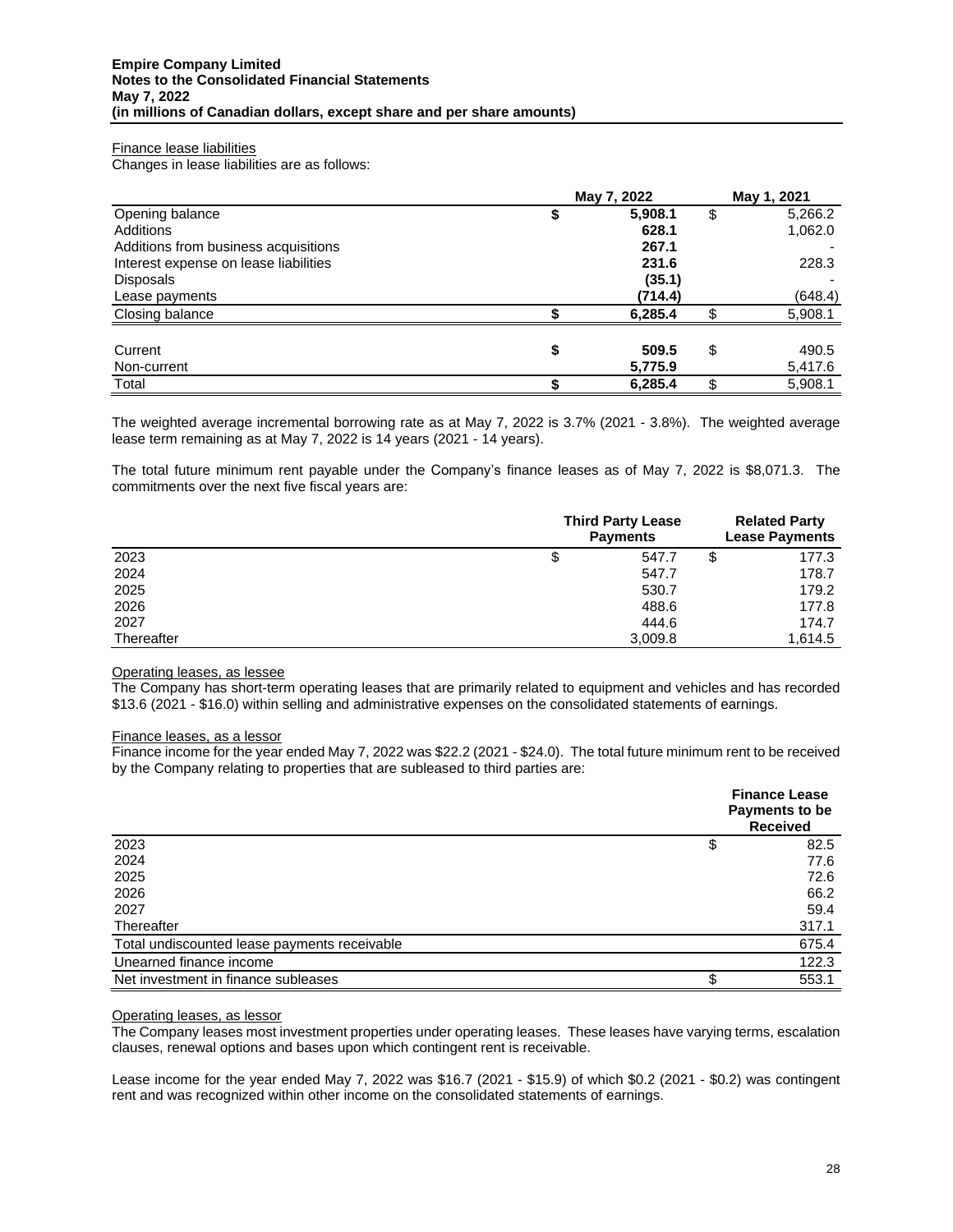The lease payments expected to be received over the next five fiscal years for owned properties are:

|            | <b>Operating Lease</b><br>Payments to be<br><b>Received</b> |      |
|------------|-------------------------------------------------------------|------|
| 2023       |                                                             | 6.8  |
| 2024       |                                                             | 6.0  |
| 2025       |                                                             | 5.2  |
| 2026       |                                                             | 4.7  |
| 2027       |                                                             | 3.8  |
| Thereafter |                                                             | 11.9 |
| Total      |                                                             | 38.4 |

The Company recorded \$74.8 (2021 - \$62.4) of sublease income of which \$7.8 (2021 - \$5.5) was contingent rent received which has been recognized within selling and administrative expenses on the consolidated statements of earnings.

The lease payments expected to be received over the next five fiscal years for subleased properties are:

|            | <b>Operating Lease</b><br>Payments to be<br><b>Received</b> |       |
|------------|-------------------------------------------------------------|-------|
| 2023       | Φ                                                           | 69.5  |
| 2024       |                                                             | 61.7  |
| 2025       |                                                             | 53.1  |
| 2026       |                                                             | 46.7  |
| 2027       |                                                             | 37.4  |
| Thereafter |                                                             | 177.0 |
| Total      |                                                             | 445.4 |

#### **11. Investment property**

Investment property is primarily comprised of commercial properties owned by the Company held for income generating purposes, rather than for the principal purpose of the Company's operating activities.

|                                         | May 7, 2022 | May 1, 2021 |    |       |
|-----------------------------------------|-------------|-------------|----|-------|
| Cost                                    |             |             |    |       |
| Opening balance                         | \$          | 184.0       | \$ | 140.9 |
| <b>Additions</b>                        |             |             |    | 0.3   |
| Additions from business acquisitions    |             |             |    | 1.9   |
| Transfers and adjustments               |             | (0.4)       |    | 50.4  |
| Disposals and write-downs               |             | (16.5)      |    | (9.5) |
| Closing balance                         | \$          | 167.1       | \$ | 184.0 |
| Accumulated depreciation and impairment |             |             |    |       |
| Opening balance                         | \$          | 25.4        | \$ | 26.9  |
| Depreciation                            |             | 1.5         |    | 1.7   |
| Impairment expense                      |             |             |    | 2.6   |
| Transfers and adjustments               |             |             |    | (3.6) |
| Disposals and write-downs               |             | (6.6)       |    | (2.2) |
| Closing balance                         | \$          | 20.3        | \$ | 25.4  |
| Net carrying value                      |             | 146.8       | \$ | 158.6 |
| <b>Fair value</b>                       |             | 244.2       | \$ | 232.3 |

The fair value of investment property is classified as Level 3 on the fair value hierarchy. The fair value represents the price that would be received to sell the assets in an orderly transaction between market participants at the measurement date.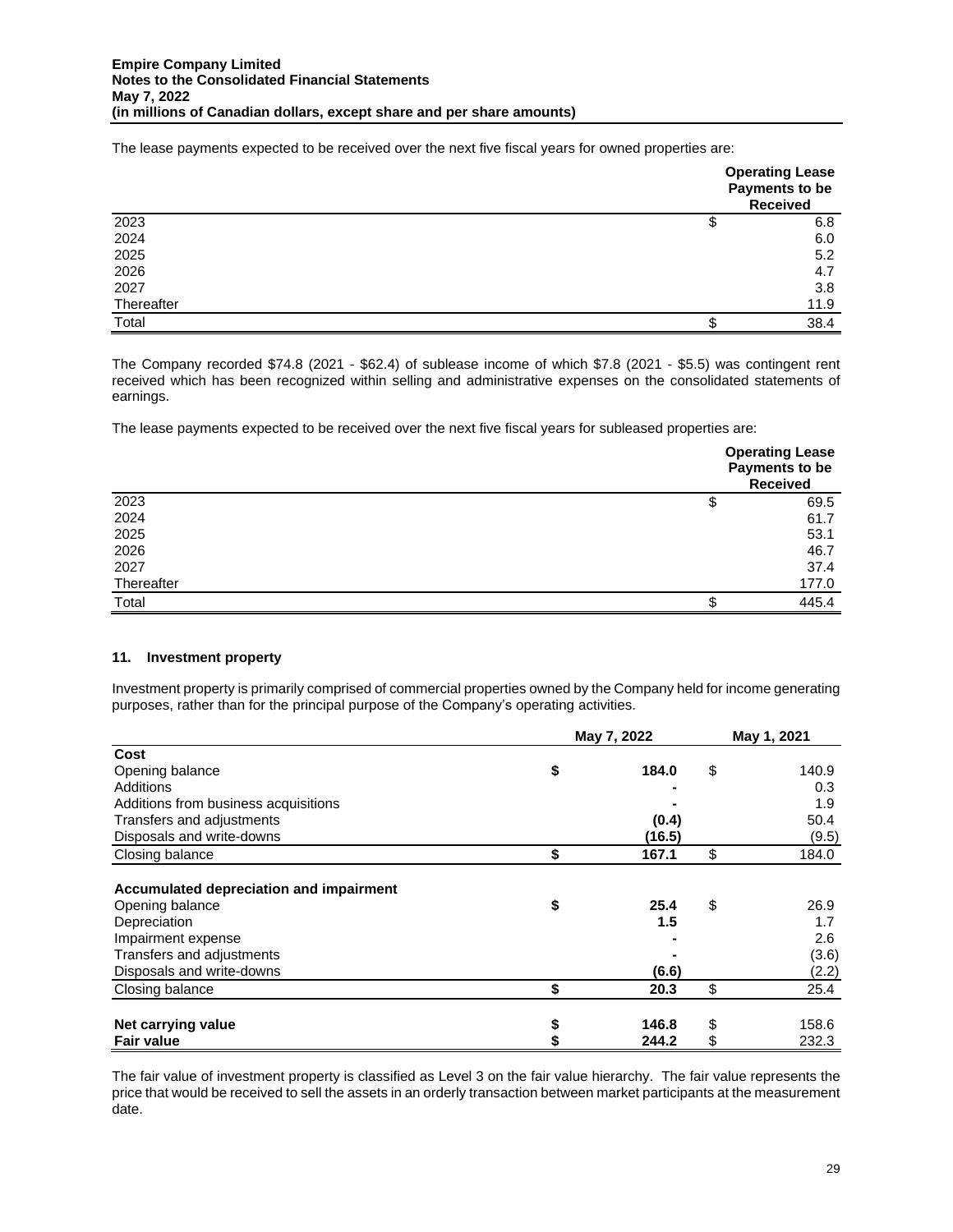#### **Empire Company Limited Notes to the Consolidated Financial Statements May 7, 2022 (in millions of Canadian dollars, except share and per share amounts)**

An external, independent valuation company, having appropriate recognized professional qualifications and experience, assisted management in determining the fair value of investment properties chosen from a rotating sample each year at May 7, 2022 and May 1, 2021. Additions to investment property through acquisition are transacted at fair value, therefore, carrying value equals fair value at the time of acquisition. Properties reclassified from property and equipment are valued for disclosure purposes using comparable market information or the use of an external independent valuation company.

Rental income from investment property included in other income on the consolidated statements of earnings amounted to \$1.5 for the year ended May 7, 2022 (2021 - \$4.1).

Direct operating expenses (including repairs and maintenance but excluding depreciation expense) arising from investment property that generated rental income amounted to \$4.8 for the year ended May 7, 2022 (2021 - \$2.3). Direct operating expenses (including repairs and maintenance but excluding depreciation expense) arising from nonincome producing investment property amounted to \$2.4 for the year ended May 7, 2022 (2021 - \$1.7). All direct operating expenses for investment properties are included in selling and administrative expenses on the consolidated statements of earnings.

Impairment of investment property follows the same methodology as property and equipment (Note 3(q)). Impairment losses of \$ nil and reversals of \$ nil were recorded during the year ended May 7, 2022 (2021 - \$2.6 and \$ nil).

#### **12. Intangibles**

|                                 |                         | <b>Deferred</b>    |                     |                 |    |                    |       |         |
|---------------------------------|-------------------------|--------------------|---------------------|-----------------|----|--------------------|-------|---------|
|                                 | <b>Brand</b>            | <b>Purchase</b>    | <b>Prescription</b> |                 |    |                    |       |         |
| May 7, 2022                     | <b>Names</b>            | <b>Agreements</b>  | <b>Files</b>        | <b>Software</b> |    | Other              | Total |         |
| Cost                            |                         |                    |                     |                 |    |                    |       |         |
| Opening balance                 | \$<br>$466.2$ \$        | 174.6 \$           | 303.1 S             | 378.7           | S  | 232.4 <sup>5</sup> |       | 1,555.0 |
| Additions and transfers         |                         | 3.4                |                     | 162.6           |    | 21.1               |       | 187.1   |
| Additions from business         |                         |                    |                     |                 |    |                    |       |         |
| acquisitions                    | 254.8                   | $\blacksquare$     |                     | 3.3             |    | 14.3               |       | 272.4   |
| Disposals and write-downs       | -                       | (3.1)              | (1.2)               | (71.2)          |    | (7.7)              |       | (83.2)  |
| Closing balance                 | \$<br>721.0 \$          | 174.9 \$           | 301.9 S             | 473.4           | \$ | 260.1 S            |       | 1,931.3 |
|                                 |                         |                    |                     |                 |    |                    |       |         |
| <b>Accumulated amortization</b> |                         |                    |                     |                 |    |                    |       |         |
| Opening balance                 | \$<br>28.3 <sup>5</sup> | 110.9 <sup>5</sup> | $163.1$ \$          | 183.2 S         |    | 93.5 <sup>5</sup>  |       | 579.0   |
| Amortization                    |                         | 11.8               | 19.3                | 43.4            |    | 20.3               |       | 94.8    |
| Disposals, write-downs and      |                         |                    |                     |                 |    |                    |       |         |
| transfers                       | (0.1)                   | (11.3)             | (1.2)               | (65.2)          |    | (3.2)              |       | (81.0)  |
| Closing balance                 | \$<br>$28.2$ \$         | $111.4$ \$         | $181.2$ \$          | 161.4           | -S | $110.6$ \$         |       | 592.8   |
|                                 |                         |                    |                     |                 |    |                    |       |         |
| Net carrying value              | \$<br>692.8 \$          | 63.5 <sup>5</sup>  | 120.7 <sup>5</sup>  | 312.0 S         |    | 149.5 \$           |       | 1,338.5 |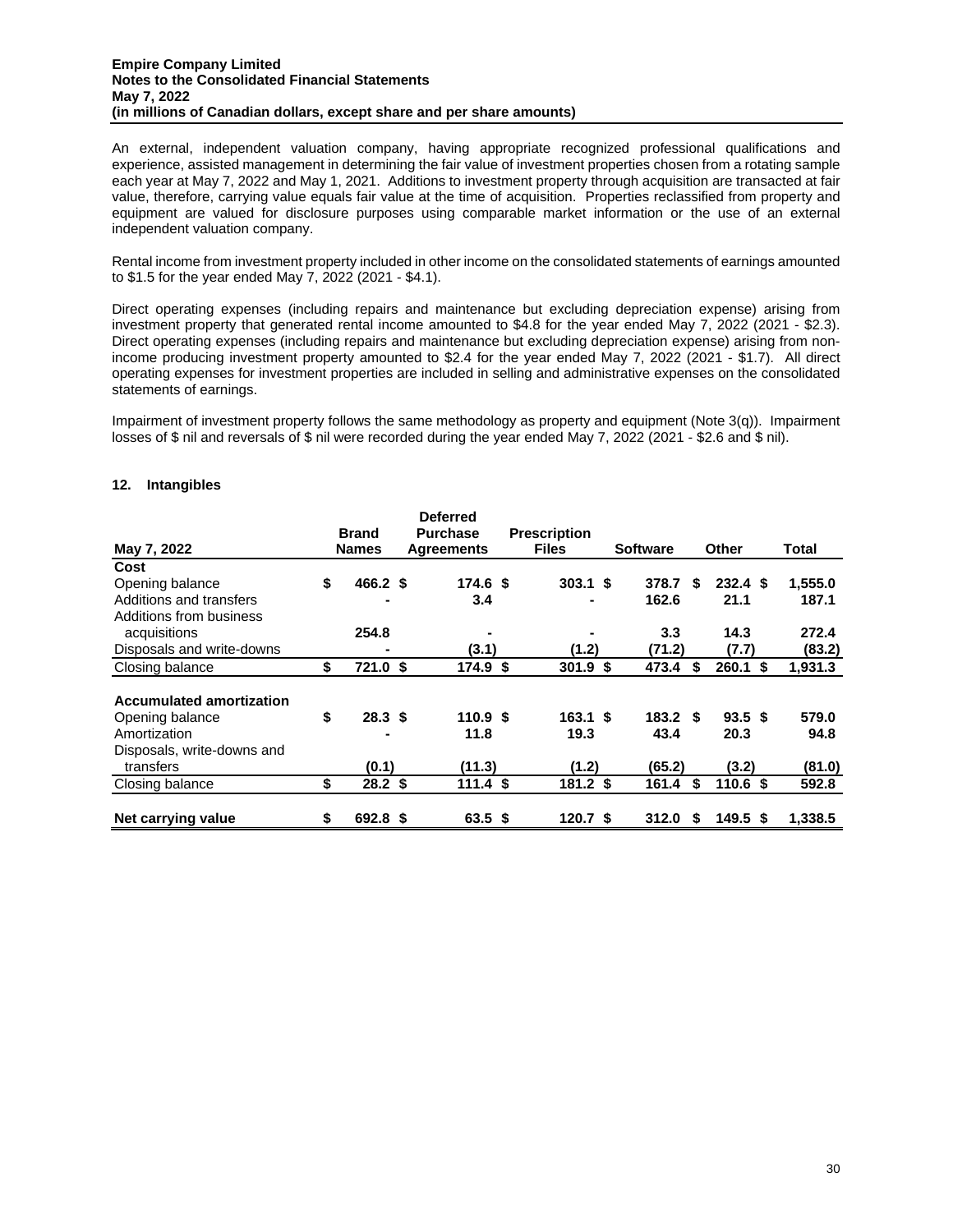#### **Empire Company Limited Notes to the Consolidated Financial Statements May 7, 2022 (in millions of Canadian dollars, except share and per share amounts)**

|                                         | <b>Brand</b>            | <b>Deferred</b><br><b>Purchase</b> | <b>Prescription</b> |                 |        |    |                   |              |
|-----------------------------------------|-------------------------|------------------------------------|---------------------|-----------------|--------|----|-------------------|--------------|
| May 1, 2021                             | <b>Names</b>            | <b>Agreements</b>                  | <b>Files</b>        | <b>Software</b> |        |    | Other             | <b>Total</b> |
| Cost                                    |                         |                                    |                     |                 |        |    |                   |              |
| Opening balance                         | \$<br>466.2 \$          | 171.6 \$                           | $304.0$ \$          |                 | 328.2  | -S | 257.8 \$          | 1,527.8      |
| Additions and transfers                 |                         | 10.3                               |                     |                 | 91.3   |    | (15.6)            | 86.0         |
| Disposals and write-downs               | ۰                       | (7.3)                              | (0.9)               |                 | (40.8) |    | (9.8)             | (58.8)       |
| Closing balance                         | \$<br>466.2 \$          | 174.6 \$                           | $303.1 \text{ } $$  |                 | 378.7  | -S | $232.4$ \$        | 1,555.0      |
| <b>Accumulated amortization</b>         |                         |                                    |                     |                 |        |    |                   |              |
| Opening balance                         | \$<br>28.3 <sup>5</sup> | $101.5$ \$                         | 144.6 \$            |                 | 190.8  | -S | 93.8 <sup>°</sup> | 559.0        |
| Amortization                            |                         | 15.0                               | 19.4                |                 | 33.1   |    | 8.1               | 75.6         |
| Disposals, write-downs and<br>transfers | ۰                       | (5.6)                              | (0.9)               |                 | (40.7) |    | (8.4)             | (55.6)       |
| Closing balance                         | \$<br>28.3~\$           | $110.9$ \$                         | $163.1$ \$          |                 | 183.2  | -S | $93.5 \text{ } $$ | 579.0        |
| Net carrying value                      | \$<br>437.9 \$          | 63.7 \$                            | $140.0 \text{ }$ \$ |                 | 195.5  | S  | 138.9 \$          | 976.0        |

Included in other intangibles at May 7, 2022 are liquor licenses of \$10.9 (2021 - \$10.9). These licenses have options to renew and it is the Company's intention to renew these licenses at each renewal date indefinitely. Therefore, cash inflows are expected to be generated at each store location for which the license is valid, and these assets are considered to have indefinite useful lives. Also included in other intangibles as at May 7, 2022 are the following amounts: loyalty programs - \$16.7 (2021 - \$11.4) and private labels - \$59.5 (2021 - \$59.5). The Company has determined that brand names with a net carrying value of \$692.8 (2021 - \$437.9) have indefinite useful lives. All intangibles with indefinite useful lives relate to the Food retailing segment. Impairment of these intangibles is assessed at least annually on the same basis as goodwill (Note 13).

Impairment of intangibles follows the same methodology as property and equipment (Note 3(q)). There were no impairment losses or reversals for the years ended May 7, 2022, and May 1, 2021.

#### **Intangible commitments**

As at May 7, 2022, the Company had entered into commitments of \$16.1 (2021 - \$ nil) related to other intangibles.

#### **13. Goodwill**

|                                      | May 7, 2022 | May 1, 2021 |  |        |
|--------------------------------------|-------------|-------------|--|--------|
| Opening balance                      |             | 1.577.8     |  | .573.7 |
| Additions from business acquisitions |             | 483.9       |  | 4.3    |
| Disposals                            |             | (2.7)       |  | (0.2)  |
| Closing balance                      |             | 2.059.0     |  | .577.8 |

Goodwill arising from business acquisitions is allocated at the lowest level within the organization at which it is monitored by management to make business decisions and is not higher than an operating segment before aggregation. Therefore, goodwill has been allocated to the following three operating segments within the Food retailing segment:

|                 | May 7, 2022 <sup>(1)</sup> | May 1, 2021    |    |         |
|-----------------|----------------------------|----------------|----|---------|
| Sobeys National |                            | 1,066.0        | \$ |         |
| Farm Boy        |                            | 541.4          |    | 541.4   |
| Longo's         |                            | 451.6          |    |         |
| Quebec          |                            |                |    | 641.3   |
| Atlantic        |                            |                |    | 193.9   |
| Ontario         |                            | $\blacksquare$ |    | 177.6   |
| Lawtons         |                            |                |    | 19.5    |
| West            |                            | ۰              |    | 4.1     |
| Total           |                            | 2,059.0        | \$ | 1.577.8 |

(1) Due to the change in operating segments in the current reporting period and the resulting change in how Management monitors *goodwill, the table above was updated to include the Sobeys National operating segment.*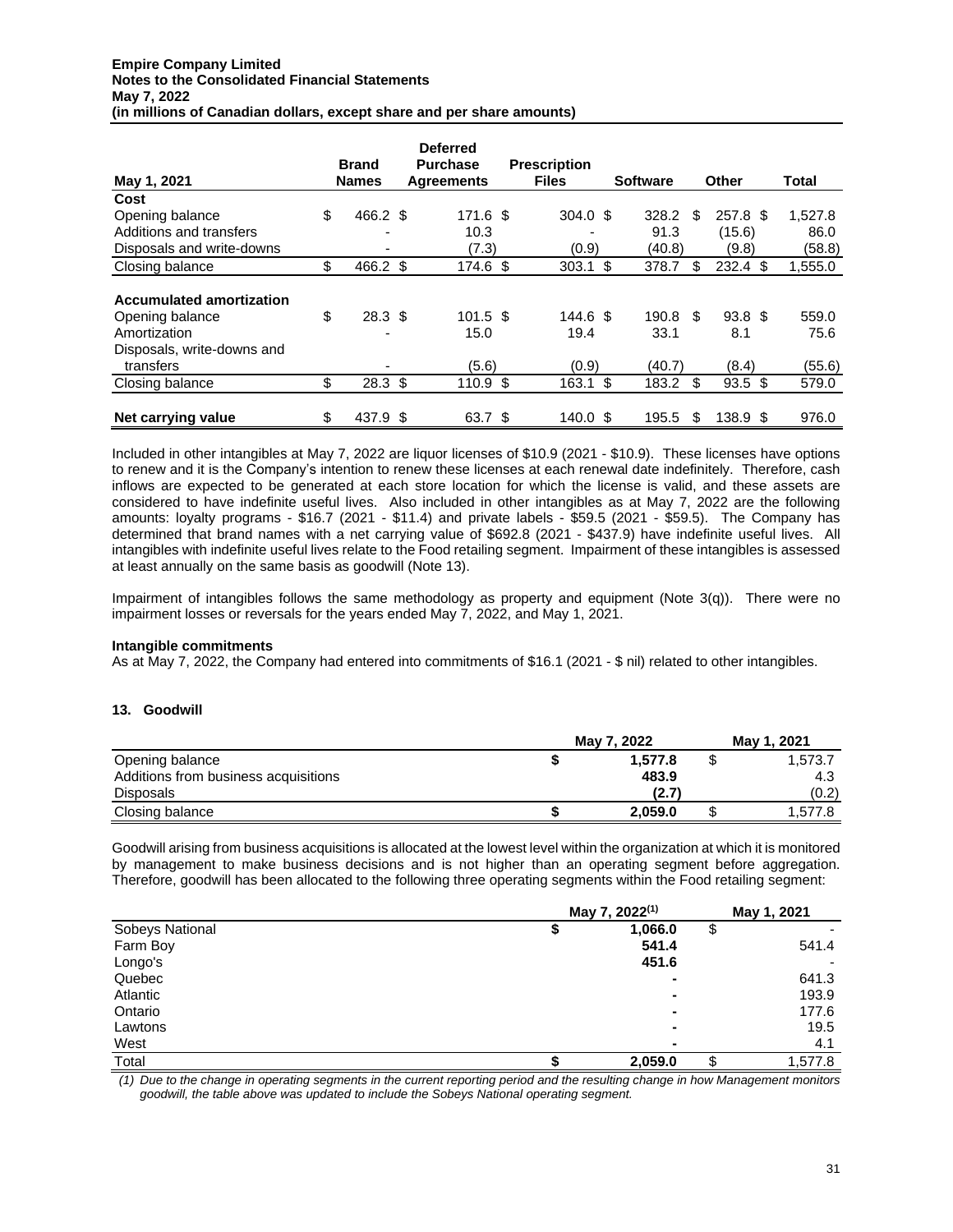Goodwill arising on business acquisitions is not amortized but is tested for impairment on an annual basis, or more frequently if indicators that goodwill may be impaired exist. The Company's annual test of goodwill was performed during the third quarter of fiscal 2022 and resulted in no impairment (2021 - \$ nil) being recorded.

In performing the impairment test, the Company determined the recoverable amount of the CGU to which goodwill relates based on FVLCD, except for Farm Boy which was estimated using a VIU model. For all operating segments other than Farm Boy, the key assumptions used by management to determine the fair value of the CGU includes industry earnings multiples in a range from 7.0 to 14.0. Farm Boy goodwill was measured using discounted cash flow projections, based on pre-tax cash flow forecasts for the next fiscal year. Cash flow growth is based on projections for new retail sites as well as growth rate of 2.0% to 6.0% over a 10-year timeline for existing sites, with a terminal growth rate of 2.0%. A discount rate of 9.6% was used in the VIU model.

#### **14. Income taxes**

Income tax expense varies from the amount that would be computed by applying the combined federal and provincial statutory tax rate as a result of the following:

|                                                                | May 7, 2022 | May 1, 2021 |         |  |
|----------------------------------------------------------------|-------------|-------------|---------|--|
| Earnings before income taxes                                   | 1.081.6     | \$          | 1,030.1 |  |
| Effective combined statutory income tax rate                   | 26.5%       |             | 26.5%   |  |
| Income tax expense according to combined statutory             |             |             |         |  |
| income tax rate                                                | 286.6       |             | 273.0   |  |
| Income taxes resulting from:                                   |             |             |         |  |
| Non-deductible items                                           | 1.2         |             | 0.3     |  |
| Non-taxable items                                              | (7.8)       |             | (4.2)   |  |
| Change in tax rates and tax rate differential                  | (6.3)       |             | 2.9     |  |
| Benefit of investment tax credits                              | (3.4)       |             |         |  |
| Revaluation of tax estimates                                   | 1.1         |             | (6.0)   |  |
| Other                                                          | (1.1)       |             | (0.1)   |  |
| Total income tax expense, combined effective tax rate of 25.0% |             |             |         |  |
| (2021 - 25.8%)                                                 | 270.3       |             | 265.9   |  |

Current year income tax expense attributable to net earnings consists of:

|                                                   | May 7, 2022 | May 1, 2021 |       |  |
|---------------------------------------------------|-------------|-------------|-------|--|
| Current tax expense                               | 230.8       |             | 170.6 |  |
| Deferred tax expense:                             |             |             |       |  |
| Origination and reversal of temporary differences | 38.8        |             | 92.4  |  |
| Change in tax rates                               | 0.7         |             | 2.9   |  |
| Total                                             | 270.3       |             | 265.9 |  |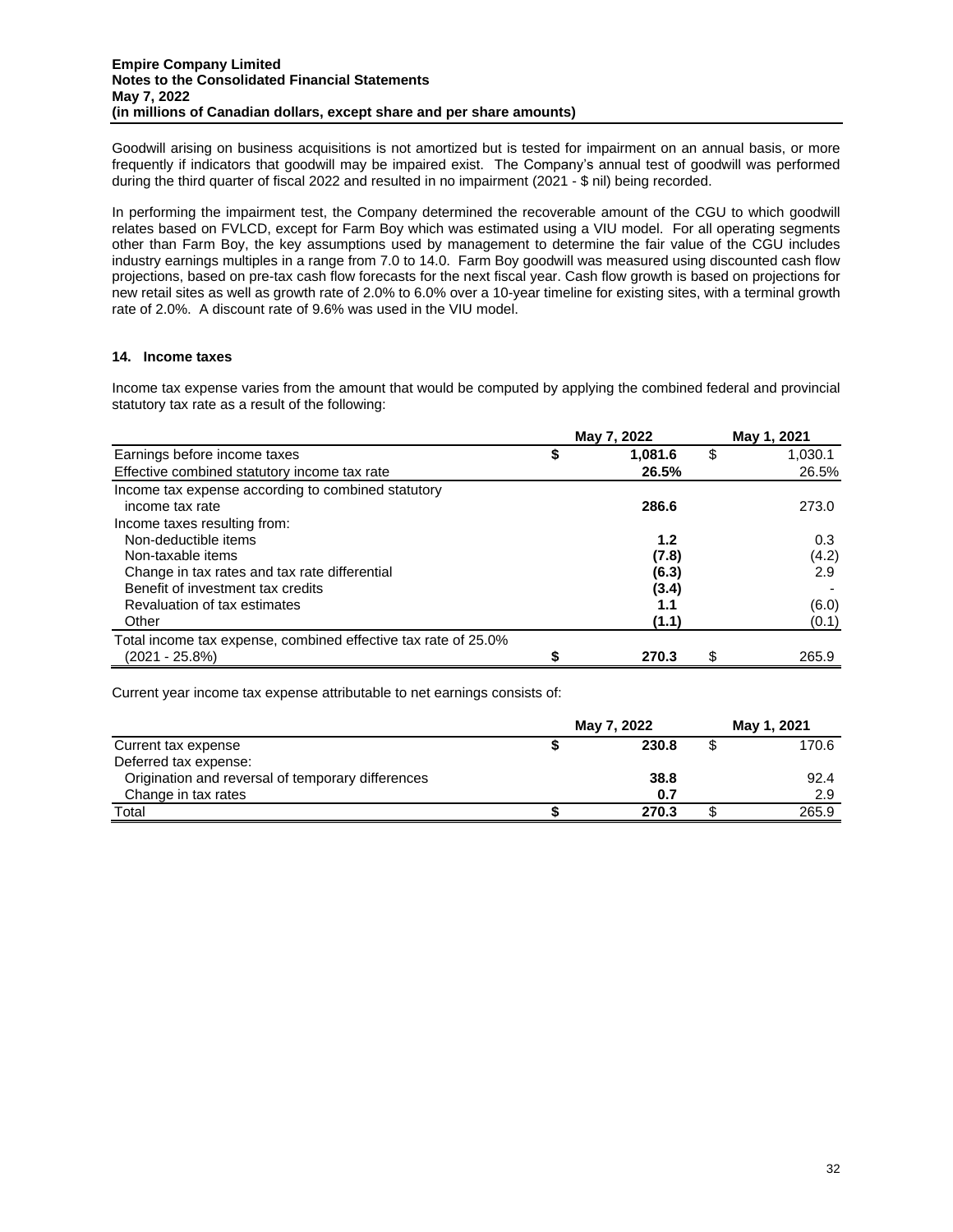Deferred taxes arising from temporary differences and unused tax losses can be summarized as follows:

|                                             |                           |    |                                 | Recognized in:                         |                        |                                  |
|---------------------------------------------|---------------------------|----|---------------------------------|----------------------------------------|------------------------|----------------------------------|
| May 7, 2022                                 | Opening<br><b>Balance</b> |    | <b>OCI</b> and<br><b>Equity</b> | <b>Business</b><br><b>Acquisitions</b> | Net<br><b>Earnings</b> | <b>Closing</b><br><b>Balance</b> |
| Accounts payable and accrued liabilities    | \$<br>6.0                 | \$ |                                 | \$<br>0.5 <sup>5</sup>                 | 10.4 <sup>5</sup>      | 16.9                             |
| Employee future benefits                    | 65.3                      |    | (17.7)                          |                                        | (0.6)                  | 47.0                             |
| Goodwill and intangibles                    | 66.9                      |    |                                 | (72.3)                                 | (14.6)                 | (20.0)                           |
| Inventory                                   | 5.6                       |    |                                 |                                        | (0.3)                  | 5.3                              |
| Investments                                 | (41.9)                    |    | (0.7)                           |                                        | 3.6                    | (39.0)                           |
| Lease liabilities                           | 1,565.7                   |    |                                 | 70.5                                   | 26.3                   | 1,662.5                          |
| Long-term debt                              | (0.9)                     |    |                                 |                                        | 2.4                    | $1.5\,$                          |
| Other assets                                | (2.3)                     |    |                                 |                                        | 1.0                    | (1.3)                            |
| Other long-term liabilities                 | 12.0                      |    | 1.0                             | 1.9                                    | (13.5)                 | 1.4                              |
| Property, equipment and investment property | (83.0)                    |    |                                 | 2.4                                    | (22.5)                 | (103.1)                          |
| <b>Provisions</b>                           | 35.2                      |    |                                 |                                        | (13.2)                 | 22.0                             |
| Partnership deferral reserve                | 8.7                       |    |                                 |                                        | (4.8)                  | 3.9                              |
| Right-of-use assets and lease receivables   | (1, 383.2)                |    |                                 | (70.4)                                 | (15.1)                 | (1,468.7)                        |
| Tax loss carry forwards                     | 29.6                      |    |                                 | 5.5                                    | 2.3                    | 37.4                             |
| Other                                       | 0.5                       |    |                                 |                                        | (0.9)                  | (0.4)                            |
|                                             | \$<br>284.2 \$            |    | $(17.4)$ \$                     | $(61.9)$ \$                            | $(39.5)$ \$            | 165.4                            |
| Recognized as:                              |                           |    |                                 |                                        |                        |                                  |
| Deferred tax assets                         | \$<br>474.9               | -S | $(17.4)$ \$                     | 7.8                                    | \$<br>$(39.9)$ \$      | 425.4                            |
| Deferred tax liabilities                    | $(190.7)$ \$              |    |                                 | (69.7) \$                              | 0.4 <sup>5</sup>       | (260.0)                          |

|                                             | <b>Opening</b> | <b>OCI</b> and                 | Net             | <b>Closing</b> |
|---------------------------------------------|----------------|--------------------------------|-----------------|----------------|
| May 1, 2021                                 | <b>Balance</b> | <b>Equity</b>                  | <b>Earnings</b> | <b>Balance</b> |
| Accounts payable and accrued liabilities    | \$<br>4.1      | \$<br>$\overline{\phantom{a}}$ | \$<br>1.9       | \$<br>6.0      |
| Employee future benefits                    | 83.0           | (10.5)                         | (7.2)           | 65.3           |
| Goodwill and intangibles                    | 88.5           |                                | (21.6)          | 66.9           |
| Inventory                                   | 4.7            |                                | 0.9             | 5.6            |
| Investments                                 | (39.1)         | 0.4                            | (3.2)           | (41.9)         |
| Lease liabilities                           | 1,409.3        |                                | 156.4           | 1,565.7        |
| Long-term debt                              | (1.9)          |                                | 1.0             | (0.9)          |
| Other assets                                | (4.8)          |                                | 2.5             | (2.3)          |
| Other long-term liabilities                 | 40.3           | 0.1                            | (28.4)          | 12.0           |
| Property, equipment and investment property | (64.1)         |                                | (18.9)          | (83.0)         |
| Provisions                                  | 31.0           |                                | 4.2             | 35.2           |
| Partnership deferral reserve                | 17.7           |                                | (9.0)           | 8.7            |
| Right-of-use assets and lease receivables   | (1,233.1)      |                                | (150.1)         | (1,383.2)      |
| Tax loss carry forwards                     | 57.5           |                                | (27.9)          | 29.6           |
| Other                                       | (3.6)          |                                | 4.1             | 0.5            |
|                                             | \$<br>389.5    | \$<br>(10.0) \$                | (95.3) \$       | 284.2          |
| Recognized as:                              |                |                                |                 |                |
| Deferred tax assets                         | \$<br>587.0 \$ | (10.4) \$                      | $(101.7)$ \$    | 474.9          |

**Recognized in:**

As at May 7, 2022, the Company had approximately \$135.9 of Canadian non-capital tax loss carry forwards which expire between fiscal 2034 and 2042. The remaining deductible temporary differences do not expire under current income tax legislation. All deferred tax assets (including tax losses and other tax credits) have been recognized in the consolidated balance sheets as it is probable that future taxable income will be available to the Company to utilize the benefits of those assets. The amount of deferred tax assets and deferred tax liabilities that are expected to be recovered or settled beyond the next 12 months is \$177.1.

Deferred tax liabilities **\$** (197.5) \$ 0.4 \$ 6.4 \$ (190.7)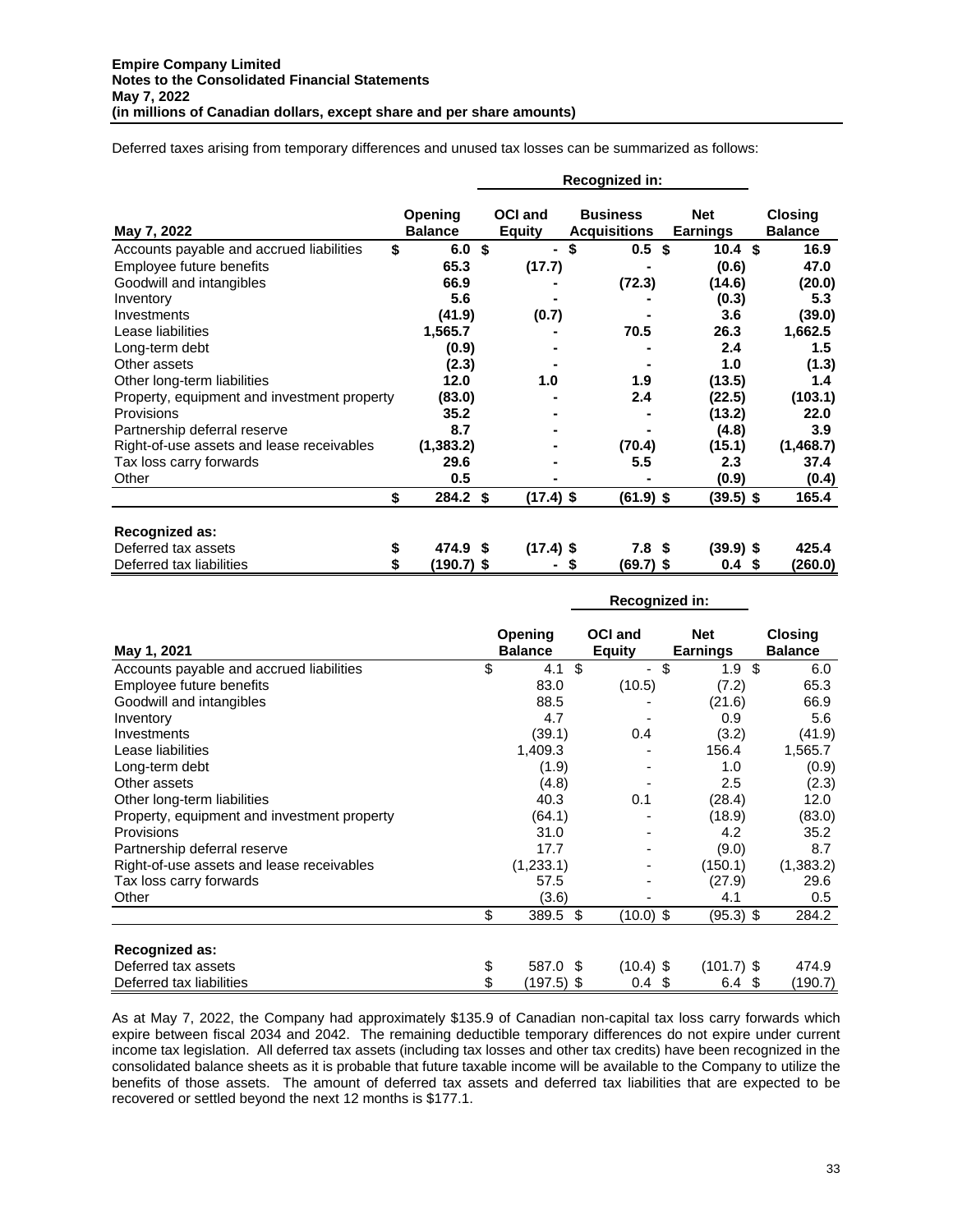Income tax expense (benefit) recognized in other comprehensive income is as follows:

|                                                                 | May 7, 2022 | May 1, 2021 |
|-----------------------------------------------------------------|-------------|-------------|
| Unrealized losses on derivatives designated as cash flow hedges | (0.7)       |             |
| Share of other comprehensive income of investments, at equity   | 0.7         | 0.2         |
| Exchange differences on translation of foreign operations       | (0.1)       | 0.5         |
| Actuarial gains on defined benefit plans                        | 17.7        | 10.5        |
| Total                                                           | 17.6        | 11.2        |

#### **15. Provisions**

| May 7, 2022               | Legal                    | <b>Environmental Restructuring</b> |                   | Total  |
|---------------------------|--------------------------|------------------------------------|-------------------|--------|
| Opening balance<br>Φ      | 9.0 <sup>5</sup>         | 39.6 <sup>5</sup>                  | 52.9 <sup>5</sup> | 101.5  |
| Provisions made           | 6.2                      | 2.4                                | 29.5              | 38.1   |
| Provisions used           | (4.9)                    | (1.0)                              | (33.4)            | (39.3) |
| Provisions reversed       | (3.7)                    | (1.0)                              | (20.6)            | (25.3) |
| Change due to discounting | $\overline{\phantom{0}}$ | 1.0                                | 0.9               | 1.9    |
| Closing balance           | 6.6 <sup>5</sup>         | $41.0 \text{ }$ \$                 | 29.3 <sup>5</sup> | 76.9   |
| \$<br>Current             | 6.6 <sup>5</sup>         | 1.4 $$$                            | 24.7 <sup>5</sup> | 32.7   |
| Non-current               |                          | 39.6                               | 4.6               | 44.2   |
| Total                     | 6.6 <sup>5</sup>         | 41.0 S                             | 29.3 <sup>5</sup> | 76.9   |

#### **Legal costs**

Legal provisions relate to claims of \$6.6 (2021 - \$9.0) that are outstanding as at May 7, 2022 that arose in the ordinary course of business.

#### **Environmental costs**

In accordance with legal and environmental policy requirements, the Company has recorded provisions for locations requiring environmental restoration. These provisions relate to decommissioning liabilities recorded for fuel station locations owned by the Company and other sites where restoration will be incurred at the net present value of the estimated future remediation costs. Discounting of environmental-related provisions has been calculated using pre-tax discount rate of 6.0%.

#### **Restructuring**

Restructuring provisions made and reversed for the year ended May 7, 2022 were \$29.5 and \$20.6, respectively. Of this amount, \$14.7 provisions made and \$16.6 provisions reversed related to store closures and conversions. These costs have been recorded in selling and administrative expenses on the consolidated statements of earnings. Discounting of restructuring provisions has been calculated using a pre-tax discount rate of 7.0%.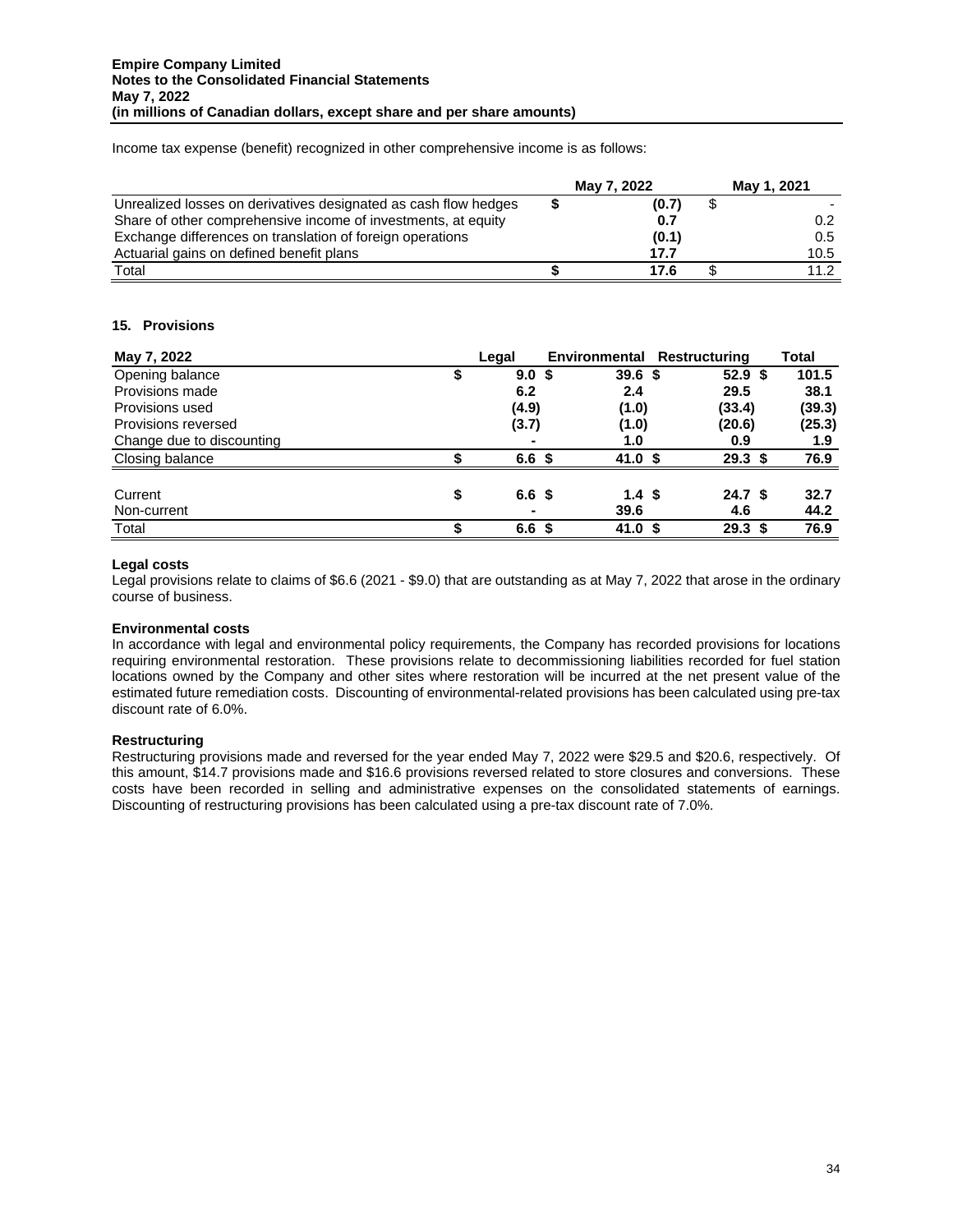#### **16. Long-term debt**

|                                                                               | May 7, 2022 |     | May 1, 2021 |
|-------------------------------------------------------------------------------|-------------|-----|-------------|
| First mortgage loans, weighted average interest rate 5.84%, due 2033          | \$<br>3.8   | \$  | 3.9         |
| Medium term notes, Series D, interest rate 6.06%, due October 29, 2035        | 175.0       |     | 175.0       |
| Medium term notes, Series E, interest rate 5.79%, due October 6, 2036         | 125.0       |     | 125.0       |
| Medium term notes, Series F, interest rate 6.64%, due June 7, 2040            | 150.0       |     | 150.0       |
| Series 2013-2 Notes, interest rate 4.70%, early redemption committed.         |             |     |             |
| due August 8, 2023                                                            | 500.0       |     | 500.0       |
| Notes payable and other debt primarily at interest rates fluctuating with the |             |     |             |
| prime rate                                                                    | 163.1       |     | 155.4       |
| Credit facility, due on demand, interest rate fluctuates with the prime rate  | 15.1        |     |             |
| Credit facility, expiring November 4, 2022, floating interest rate tied to    |             |     |             |
| bankers' acceptance rates                                                     | 47.3        |     | 119.8       |
|                                                                               | 1.179.3     |     | 1.229.1     |
| Unamortized transaction costs                                                 | (2.6)       |     | (3.8)       |
|                                                                               | 1,176.7     |     | 1,225.3     |
| Less amount due within one year                                               | 581.0       |     | 46.5        |
|                                                                               | 595.7       | \$. | 1.178.8     |

First mortgage loans are secured by land, buildings and specific charges on certain assets. Medium term notes and Series 2013-2 Notes are unsecured. On May 3, 2022, Sobeys announced it would redeem its Series 2013-2 Notes on June 2, 2022. This resulted in an early redemption premium of \$9.2 being recorded in finance costs on the consolidated statements of earnings for the year ended May 7, 2022.

Through the acquisition of Longo's on May 10, 2021, Sobeys assumed their existing \$75.0 demand operating line of credit. As of May 7, 2022, the outstanding amount of the facility was \$15.1. Interest payable on this facility fluctuates with changes in the Canadian prime rate.

Empire has a \$250.0 senior, unsecured revolving term credit facility with a maturity date of November 4, 2022. As of May 7, 2022, the outstanding amount of the credit facility was \$47.3 (2021 - \$119.8). Interest payable on this facility fluctuates with changes in the Canadian prime rate or bankers' acceptance rates.

On June 2, 2017, Sobeys established a senior, unsecured non-revolving credit facility for \$500.0. On September 14, 2020, this facility, originally scheduled to mature on November 4, 2020, was fully repaid.

On December 5, 2018, Sobeys established a senior, unsecured non-revolving credit facility for \$400.0. The facility was fully utilized on December 10, 2018, with the proceeds used to fund part of the Farm Boy acquisition. On November 6, 2020, this facility, originally scheduled to mature on December 10, 2020, was fully repaid.

Sobeys has a \$650.0 senior, unsecured revolving term credit facility with a maturity date of November 4, 2022. As of May 7, 2022, the outstanding amount of the facility was \$ nil (2021 - \$ nil) and Sobeys has issued \$71.5 in letters of credit against the facility (2021 - \$86.1). Interest payable on this facility fluctuates with changes in the Canadian prime rate or bankers' acceptance rates.

The following table reconciles the changes in cash flows from financing activities for long-term debt:

|                                                             | May 7, 2022 | May 1, 2021 |
|-------------------------------------------------------------|-------------|-------------|
| Opening balance                                             | 1,225.3     | 1.675.2     |
| Issuance of debt                                            | 94.6        | 86.4        |
| Repayments of long-term debt                                | (96.8)      | (69.4)      |
| Repayments on credit facilities, net                        | (83.2)      | (467.8)     |
| Total cash flow used in long-term debt financing activities | (85.4)      | (450.8)     |
| Assumed through business acquisitions (Note 24)             | 35.8        |             |
| Deferred financing costs                                    | 1.0         | 0.9         |
| Closing balance                                             | 1,176.7     | 1,225.3     |
| Current                                                     | \$<br>581.0 | \$<br>46.5  |
| Non-current                                                 | 595.7       | 1,178.8     |
| Total                                                       | 1,176.7     | 1,225.3     |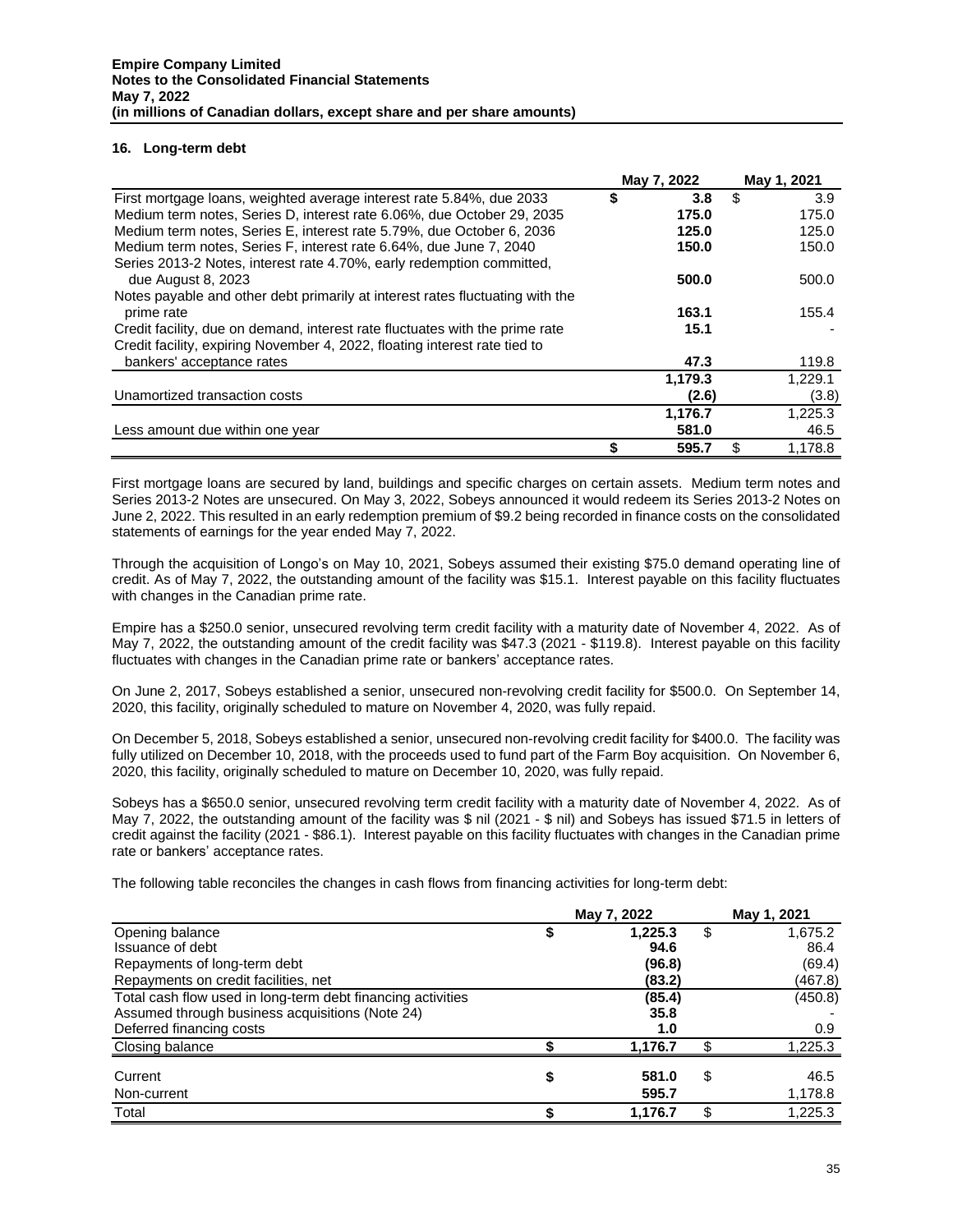Principal debt retirement in each of the next five fiscal years is as follows:

| 2023<br>2024 | J | 581.0 |
|--------------|---|-------|
|              |   | 10.8  |
| 2025         |   | 7.2   |
| 2026<br>2027 |   | 5.5   |
|              |   | 4.7   |
| Thereafter   |   | 570.1 |

#### **17. Other long-term liabilities**

|                                      | May 7, 2022 | May 1, 2021 |
|--------------------------------------|-------------|-------------|
| Non-controlling interest liabilities | 342.1       | 80.1        |
| Deferred revenue                     | 9.2         |             |
| Vendor allowances                    | 8.1         | 8.8         |
| Other                                | 6.6         | 4.1         |
| Total                                | 366.0       | 100.1       |

#### **18. Employee future benefits**

The Company has several defined contribution, defined benefit and multi-employer plans providing pension and other post-retirement benefits to most of its employees.

#### **Defined contribution pension plans**

The contributions required by the employee and the employer are included in the plan terms in the plan text. The employee's pension depends on the level of retirement income achieved with the combined total of employee and employer contributions and investment income over the period of plan membership and annuity purchase rates at the time of the employee's retirement.

#### **Defined benefit pension plans**

The ultimate retirement benefit is defined by a formula that provides a unit of benefit for each year of service. Employee contributions, if required, fund part of the cost of the benefit and employer contributions fund the balance. The employer contributions are not specified or defined within the pension plan text, but are based on the result of actuarial valuations which determine the level of funding required to meet the total obligation as estimated at the time of the valuation.

The defined benefit plans typically expose the Company to actuarial risks such as interest rate risk, mortality risk and salary risk.

#### Interest rate risk

The present value of the defined benefit liability is calculated using a discount rate that reflects the average yield, as at the measurement date, on high-quality corporate bonds of similar duration to the plans' liabilities. A decrease in the market yield on high-quality corporate bonds will increase the Company's defined benefit liability.

#### Mortality risk

The present value of the defined benefit plan is calculated by reference to the best estimate of the mortality of plan participants both during and after their employment. An increase in the life expectancy of the plan participants will increase the plan's liability.

#### Salary risk

The present value of the defined benefit plan liability is calculated by reference to the future salary of the plan participants. An increase in the salary of plan participants will increase the plan's liability.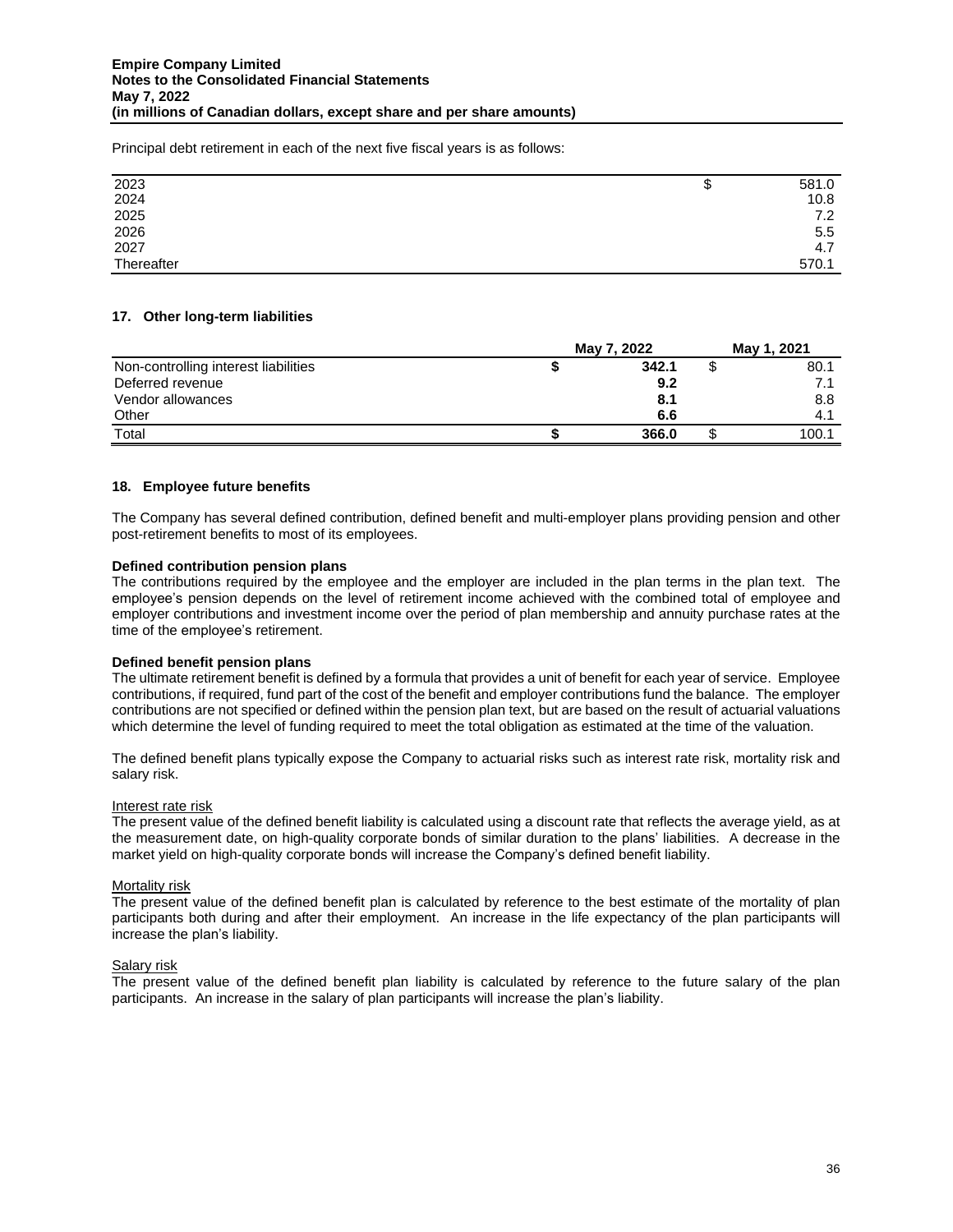The Company uses either January 1, June 30 or December 31 as an actuarial valuation date and May 1 as a measurement date for accounting purposes, for its defined benefit pension plans.

|                                 | <b>Most Recent Valuation Date</b> | <b>Next Valuation Date</b> |
|---------------------------------|-----------------------------------|----------------------------|
| Retirement pension plans        | December 31, 2020                 | December 31, 2021          |
| Senior management pension plans | June 30, 2021                     | June 30, 2024              |
| Other benefit plans             | January 1, 2022                   | January 1, 2025            |

#### **Multi-employer plans**

The Company participates in various multi-employer pension plans which are administered by independent boards of trustees generally consisting of an equal number of union and employer representatives. Approximately 12% of employees in the Company and of its franchisees and affiliates participate in these plans. Defined benefit multiemployer pension plans are accounted for as defined contribution plans as adequate information to account for the Company's participation in the plans is not available due to the size and number of contributing employers in the plans. The Company's responsibility to make contributions to these plans is limited by amounts established pursuant to its collective agreements. The contributions made by the Company to multi-employer plans are expensed as contributions are due.

During the year ended May 7, 2022, the Company recognized an expense of \$38.4 (2021 - \$40.0) in selling and administrative expense which represents the contributions made in connection with multi-employer pension plans. During fiscal 2023, the Company expects to continue to make contributions to these multi-employer pension plans.

#### **Other benefit plans**

The Company also offers certain employee post-retirement and post-employment benefit plans which are not funded and include health care, life insurance and dental benefits.

#### **Defined contribution plans**

The total expense, and cash contributions, for the Company's defined contribution plans was \$33.3 for the year ended May 7, 2022 (2021 - \$33.4).

#### **Defined benefit plans**

Information about the Company's defined benefit plans, in aggregate, is as follows:

|                                                      | <b>Pension Benefit Plans</b><br><b>Other Benefit Plans</b> |             |    |             |             |  |             |
|------------------------------------------------------|------------------------------------------------------------|-------------|----|-------------|-------------|--|-------------|
|                                                      |                                                            | May 7, 2022 |    | May 1, 2021 | May 7, 2022 |  | May 1, 2021 |
| Defined benefit obligation                           |                                                            |             |    |             |             |  |             |
| Balance, beginning of year                           |                                                            | 750.2       | -S | 840.1       | 107.5       |  | 113.3       |
| Current service costs, net of employee contributions |                                                            | 1.2         |    | 1.3         | 2.6         |  | 2.6         |
| Interest costs                                       |                                                            | 22.3        |    | 21.7        | 3.4         |  | 3.1         |
| Benefits paid                                        |                                                            | (53.6)      |    | (68.5)      | (5.2)       |  | (4.9)       |
| Remeasurement - actuarial gains                      |                                                            |             |    |             |             |  |             |
| included in other comprehensive loss                 |                                                            | (107.8)     |    | (44.4)      | (19.5)      |  | (6.6)       |
| Balance, end of year                                 |                                                            | 612.3       |    | 750.2       | 88.8        |  | 107.5       |

|                                    | <b>Pension Benefit Plans</b> |      |             |                | <b>Other Benefit Plans</b> |             |
|------------------------------------|------------------------------|------|-------------|----------------|----------------------------|-------------|
|                                    | May 7, 2022                  |      | May 1, 2021 | May 7, 2022    |                            | May 1, 2021 |
| <b>Plan assets</b>                 |                              |      |             |                |                            |             |
| Fair value, beginning of year      | 603.7                        | - \$ | 649.3 \$    | $\blacksquare$ | - \$                       |             |
| Interest income on plan assets     | 17.9                         |      | 16.6        | $\blacksquare$ |                            |             |
| Remeasurement loss on plan assets  |                              |      |             |                |                            |             |
| (excluding amount in net interest) | (63.5)                       |      | (9.4)       | $\blacksquare$ |                            |             |
| <b>Employer contributions</b>      | 20.1                         |      | 17.4        | 5.2            |                            | 4.9         |
| Benefits paid                      | (53.6)                       |      | (68.6)      | (5.2)          |                            | (4.9)       |
| Administrative costs               | (1.7)                        |      | (1.6)       |                |                            |             |
| Fair value, end of year            | 522.9                        |      | 603.7       | $\blacksquare$ |                            |             |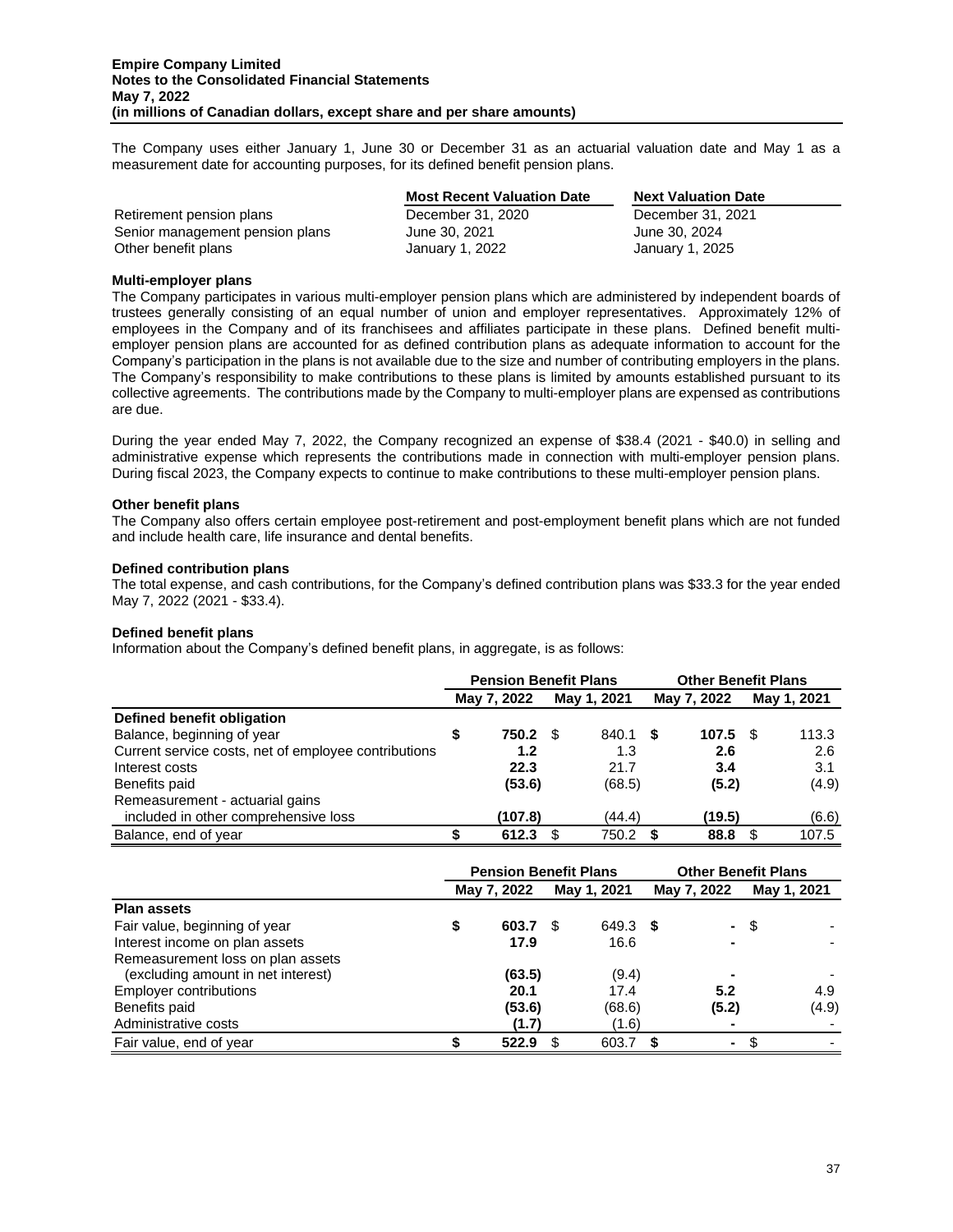| <b>Pension Benefit Plans</b> |         |             |                 |             |                          |             |                                                   |
|------------------------------|---------|-------------|-----------------|-------------|--------------------------|-------------|---------------------------------------------------|
|                              |         |             |                 |             |                          |             | May 1, 2021                                       |
|                              |         |             |                 |             |                          |             |                                                   |
|                              |         | - SS        |                 |             |                          |             |                                                   |
|                              | (77.8)  |             | (92.1)          |             | (88.8)                   |             | (107.5)                                           |
|                              | (534.5) |             | (658.1)         |             |                          |             |                                                   |
|                              |         |             |                 |             |                          |             | (107.5)                                           |
|                              |         | May 7, 2022 | 522.9<br>(89.4) | May 1, 2021 | 603.7 \$<br>$(146.5)$ \$ | May 7, 2022 | <b>Other Benefit Plans</b><br>- \$<br>$(88.8)$ \$ |

|                                                         | <b>Pension Benefit Plans</b> |                |  |             | <b>Other Benefit Plans</b> |                |      |             |
|---------------------------------------------------------|------------------------------|----------------|--|-------------|----------------------------|----------------|------|-------------|
|                                                         |                              | May 7, 2022    |  | May 1, 2021 |                            | May 7, 2022    |      | May 1, 2021 |
| <b>Expenses</b>                                         |                              |                |  |             |                            |                |      |             |
| Current service costs, net of employee contributions \$ |                              | 1.2 $\sqrt{3}$ |  | $1.3$ \$    |                            | 2.6            | - \$ | 2.6         |
| Net interest on net defined benefit liability           |                              | 4.4            |  | 5.1         |                            | 3.4            |      | 3.1         |
| Administrative costs                                    |                              | 1.7            |  | 1.6         |                            | $\blacksquare$ |      |             |
| Expenses                                                |                              | 7.3            |  | 8.0         |                            | 6.0            |      | 5.7         |

Current and past service costs have been recognized within selling and administrative expenses, whereas interest costs and return on plan assets (excluding amounts in net interest costs) have been recognized within finance costs, net on the consolidated statements of earnings.

Actuarial gains and losses recognized directly in other comprehensive loss:

|                                                                 | <b>Pension Benefit Plans</b> |             |      |             |      | <b>Other Benefit Plans</b> |      |             |
|-----------------------------------------------------------------|------------------------------|-------------|------|-------------|------|----------------------------|------|-------------|
|                                                                 |                              | May 7, 2022 |      | May 1, 2021 |      | May 7, 2022                |      | May 1, 2021 |
| Remeasurement effects recognized in other<br>comprehensive loss |                              |             |      |             |      |                            |      |             |
| Loss on plan assets (excluding amounts in<br>net interest)      |                              | 63.5        | - \$ | 9.4         | - 56 | ۰.                         | - \$ |             |
| Actuarial loss (gain) - experience changes                      |                              | 4.3         |      | (2.9)       |      | (5.6)                      |      |             |
| Actuarial gain - demographic assumptions                        |                              |             |      | (1.4)       |      |                            |      |             |
| Actuarial gain - financial assumptions                          |                              | (112.1)     |      | (40.2)      |      | (13.9)                     |      | (6.6)       |
| Remeasurement effects recognized in other                       |                              |             |      |             |      |                            |      |             |
| comprehensive income                                            |                              | 44.3        |      | 35.1        |      | 19.5                       |      | 6.6         |

The significant actuarial assumptions adopted in measuring the Company's accrued benefit obligations are as follows (weighted-average assumptions as of May 7, 2022):

|                               | <b>Pension Benefit Plans</b> |             | <b>Other Benefit Plans</b> |             |  |  |
|-------------------------------|------------------------------|-------------|----------------------------|-------------|--|--|
|                               | May 7, 2022                  | May 1, 2021 | Mav 7. 2022                | Mav 1. 2021 |  |  |
| Discount rate                 | 4.50%                        | 3.10%       | 4.50%                      | 3.20%       |  |  |
| Rate of compensation increase | $3.50\%$                     | 3.50%       |                            |             |  |  |

For measurement purposes, a 4.50% 2022 annual rate of increase in the per capita cost of covered health care benefits was assumed (2021 - 4.75%). The cumulative rate expectation to 2023 and thereafter is 4.50%.

These assumptions were developed by management with consideration of expert advice provided by independent actuarial appraisers. These assumptions are used in the determination of the Company's defined benefit obligations and should be regarded as management's best estimate. The actual outcome may vary. Estimation uncertainties exist, in particular regarding medical cost trends, which may vary significantly in future appraisals of the Company's obligations.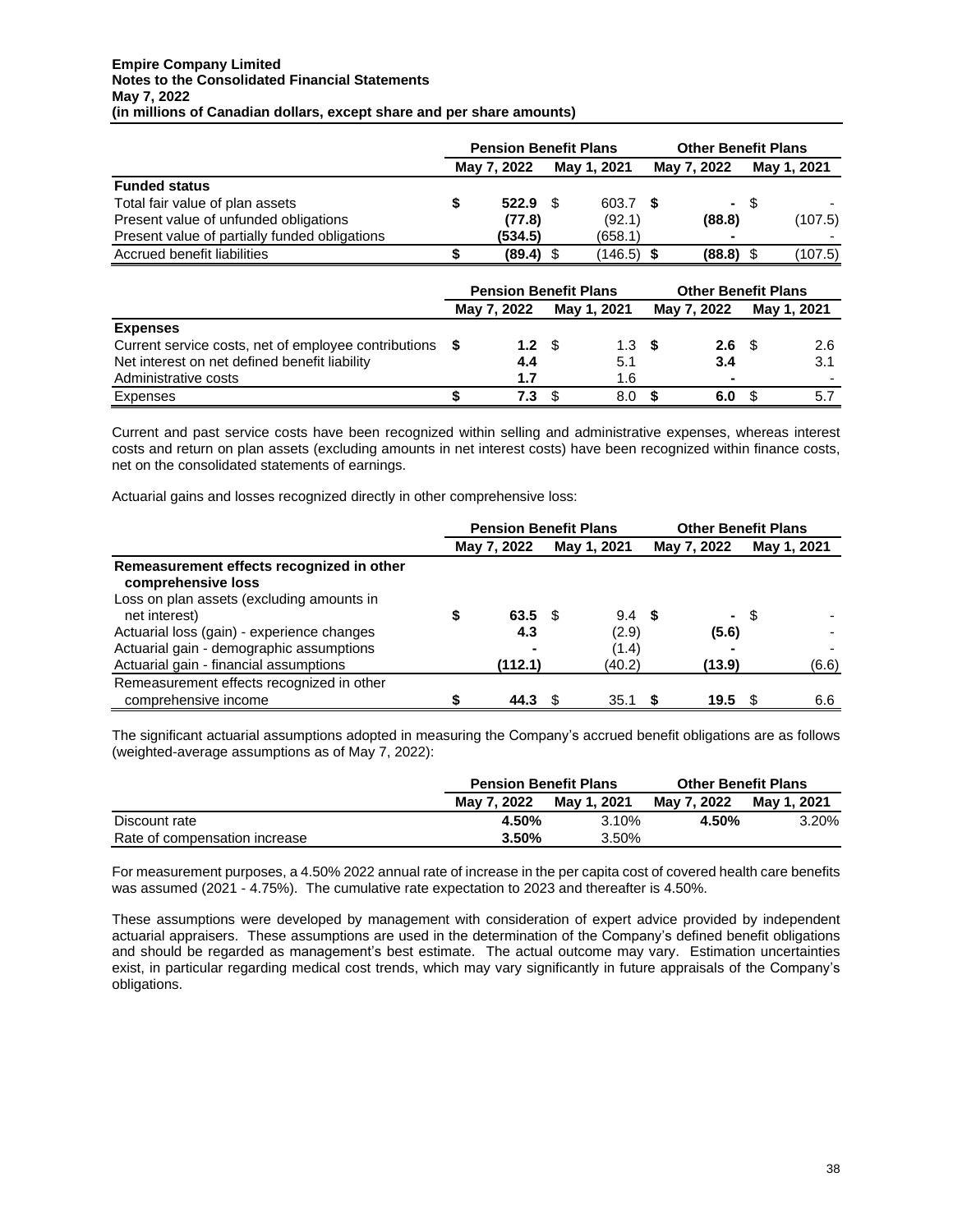The following table outlines the sensitivity of the fiscal 2022 key economic assumptions used in measuring the accrued benefit plan obligations and related expenses of the Company's pension and other benefit plans. The sensitivity of each key assumption has been calculated independently. Changes to more than one assumption simultaneously may amplify or reduce the impact on accrued benefit obligations or benefit plan expenses.

|                                  |                                                                               | <b>Pension Benefit Plans</b> |      |                                      |      | <b>Other Benefit Plans</b>            |      |       |  |
|----------------------------------|-------------------------------------------------------------------------------|------------------------------|------|--------------------------------------|------|---------------------------------------|------|-------|--|
|                                  | <b>Benefit</b><br><b>Benefit</b><br>Cost <sup>(1)</sup><br><b>Obligations</b> |                              |      | <b>Benefit</b><br><b>Obligations</b> |      | <b>Benefit</b><br>Cost <sup>(1)</sup> |      |       |  |
| Discount rate $(2)$              |                                                                               | 4.50%                        |      | 4.50%                                |      | 4.50%                                 |      | 4.50% |  |
| Impact of: 1% increase           | \$                                                                            | (69.0)                       | - \$ | $(2.3)$ \$                           |      | $(9.8)$ \$                            |      | 0.2   |  |
| Impact of: 1% decrease           |                                                                               | 85.5                         | - \$ | 1.0                                  | - \$ | 11.9                                  | - \$ | (0.3) |  |
| Growth rate of health care costs |                                                                               |                              |      |                                      |      | 4.50%                                 |      | 4.50% |  |
| Impact of: 1% increase           |                                                                               |                              |      |                                      | \$   | 3.6                                   | - \$ | 0.3   |  |
| Impact of: 1% decrease           |                                                                               |                              |      |                                      |      | (3.2)                                 | - \$ | (0.3) |  |

(1) Reflects the impact on the current service cost, interest cost and net interest on defined benefit liability (asset).

*(2) Based on weighted average of discount rates related to all plans.*

The asset mix of the defined benefit pension plans as at year end is as follows:

|                       | May 7, 2022 | May 1, 2021 |
|-----------------------|-------------|-------------|
| Canadian equity funds | 7.2%        | 6.6%        |
| Foreign equity funds  | 17.4%       | 18.5%       |
| Fixed income funds    | 75.1%       | 74.6%       |
| Net working capital   | 0.3%        | 0.3%        |
| Total investments     | 100.0%      | 100.0%      |

All the securities are valued based on quoted prices (unadjusted) in active markets for identical assets or liabilities, or based on inputs other than quoted prices in active markets that are observable for the asset or liability, either directly (as prices) or indirectly (derived from prices).

The actual (loss) return on plan assets was (\$47.4) for the year ended May 7, 2022 (2021 - \$5.6).

Management's estimate of contributions expected to be paid to the defined benefit pension plans during the annual period beginning on May 8, 2022 and ending on May 6, 2023 is \$14.4. The actual amount of contributions may vary from the estimated depending on the funded positions of the plan, filing of any actuarial valuations, and any new regulatory requirements or other factors.

#### **19. Capital stock**

On June 18, 2020, the Company renewed its normal course issuer bid ("NCIB") by filing a notice of intention with the TSX to purchase for cancellation up to 5,000,000 Non-Voting Class A shares representing approximately 3.0% of the Non-Voting Class A shares outstanding. The NCIB was amended on April 19, 2021 to purchase up to 8,548,551 Non-Voting Class A shares, representing approximately 5.0% of the shares outstanding, and expired on July 1, 2021.

On June 22, 2021, the Company renewed its NCIB by filing a notice of intention with the TSX to purchase for cancellation up to 8,468,408 Non-Voting Class A shares representing 5.0% of the 169,368,174 Non-Voting Class A shares outstanding as of June 18, 2021. The purchases will be made through the facilities of the TSX and/or any alternative trading systems to the extent they are eligible. The price that Empire will pay for any such shares will be the market price at the time of acquisition. Purchases could commence on July 2, 2021 and shall terminate not later than July 1, 2022.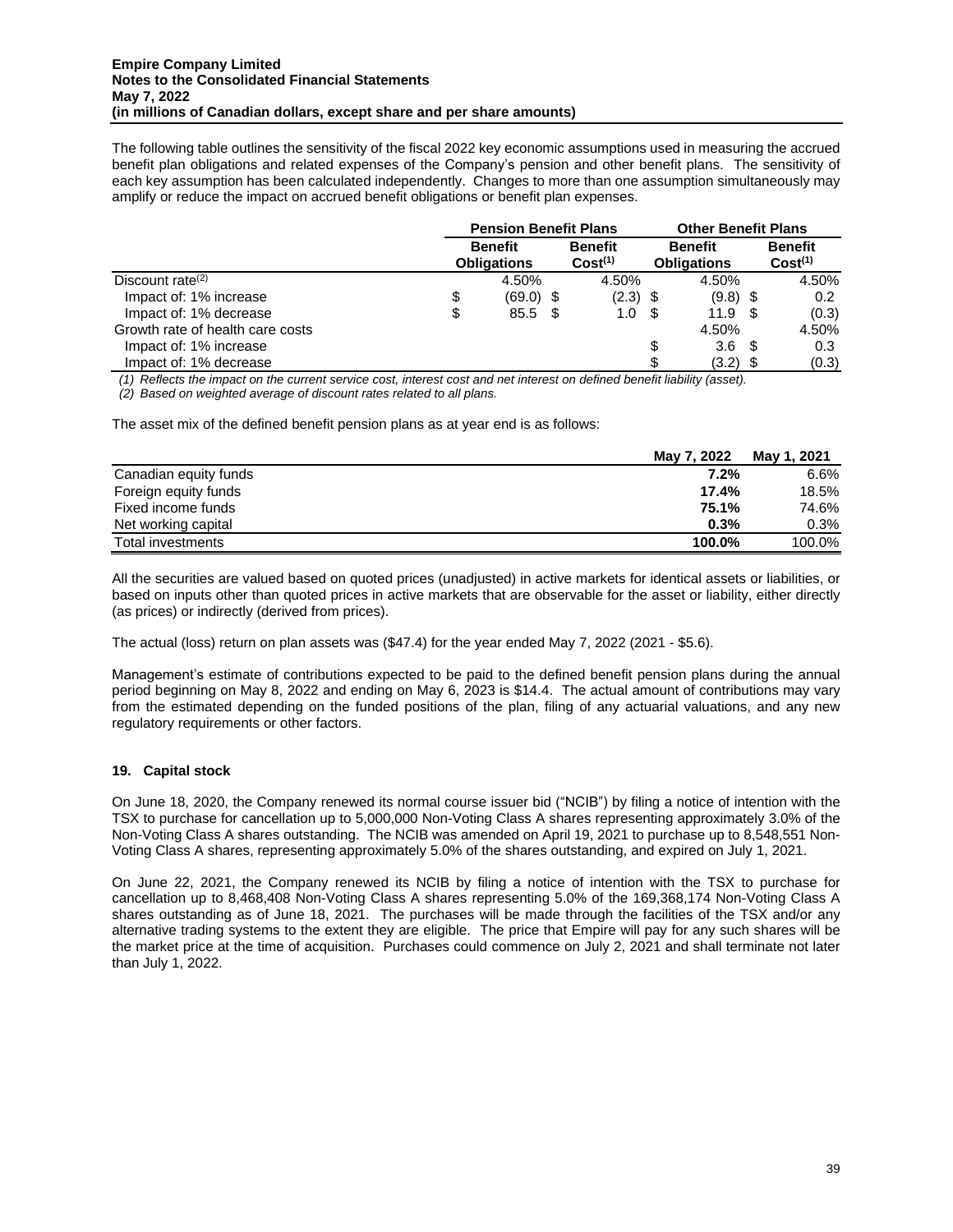The following table reflects shares repurchased under the NCIB:

|                                      | May 7, 2022 |           | May 1, 2021 |           |  |
|--------------------------------------|-------------|-----------|-------------|-----------|--|
| Number of shares                     |             | 6,378,983 |             | 4,124,260 |  |
| Weighted average price               |             | 39.02     |             | 37.24     |  |
|                                      |             |           |             |           |  |
| Reduction of share capital           |             | 77.4      | S           | 49.8      |  |
| Premium charged to retained earnings |             | 171.5     |             | 103.8     |  |
| Cash consideration paid              |             | 248.9     |             | 153.6     |  |

The Company engages in an automatic share purchase plan with its designated broker allowing the purchases of Non-Voting Class A shares for cancellation under its NCIB program during trading black-out periods.

Subsequent to the year ended May 7, 2022, the Company purchased for cancellation 869,600 Non-Voting Class A shares at a weighted average price of \$41.02 for a total consideration of \$35.7.

The Company's authorized, issued and outstanding shares are as follows:

|                                                                   | <b>Number of Shares</b> |             |  |  |  |
|-------------------------------------------------------------------|-------------------------|-------------|--|--|--|
| Authorized                                                        | Mav 7. 2022             | May 1, 2021 |  |  |  |
| 2002 Preferred shares, par value of \$25 each, issuable in series | 991.980.000             | 991.980.000 |  |  |  |
| Non-Voting Class A shares, without par value                      | 754.605.023             | 760.984.006 |  |  |  |
| Class B common shares, without par value, voting                  | 122,400,000             | 122.400.000 |  |  |  |

|                                                   | <b>Number of Shares</b> |                |   | <b>Share Capital</b> |      |             |
|---------------------------------------------------|-------------------------|----------------|---|----------------------|------|-------------|
| <b>Issued and outstanding</b>                     | May 7, 2022             | May 1, 2021    |   | May 7, 2022          |      | May 1, 2021 |
| Balance, beginning of period, Non-Voting          |                         |                |   |                      |      |             |
| Class A shares                                    | 167,323,301             | 170,971,038 \$ |   | 1.963.4              | - \$ | 2,009.1     |
| Repurchase of common shares                       | (6,378,983)             | (4, 124, 260)  |   | (77.4)               |      | (49.8)      |
| Issuance of shares on business acquisition        | 3,187,348               |                |   | 129.6                |      |             |
| Issuance of shares for stock-based                |                         |                |   |                      |      |             |
| compensation                                      | 432.014                 | 476.523        |   | 4.0                  |      | 4.1         |
| Balance, end of period, Non-Voting Class A shares | 164,563,680             | 167,323,301    | S | 2,019.6              |      | 1,963.4     |
|                                                   |                         |                |   |                      |      |             |
| Class B common shares, without par value          | 98,138,079              | 98,138,079 \$  |   | 7.3 <sup>5</sup>     |      | 7.3         |
| Shares held in trust                              | (39, 027)               | (46,512)       |   | (0.8)                |      | (0.9)       |
| Total capital stock                               |                         |                | S | 2.026.1              |      | 1,969.8     |

Under certain circumstances, where an offer (as defined in the share conditions) is made to purchase Class B common shares, the holders of the Non-Voting Class A shares shall be entitled to receive a follow-up offer at the highest price per share paid, pursuant to such offer to purchase Class B common shares.

During the year ended May 7, 2022, the Company paid common dividends of \$156.8 (2021 - \$139.4) to its equity holders. This represents a payment of \$0.60 per share (2021 - \$0.52 per share) for common shareholders.

The Company has established a trust fund to facilitate the purchase of Non-Voting Class A shares for the future settlement of vested units under the Company's equity settled stock-based compensation plans. Contributions to the trust fund and the Non-Voting Class A shares purchased are held by TSX Trust Company as trustee. The trust fund is an SE and as such the accounts of the trust fund are included on the consolidated financial statements of the Company. The following represents the activity of shares held in trust, recorded at cost:

|                             | <b>Number of Shares</b> |             |             | <b>Share Capital</b> |
|-----------------------------|-------------------------|-------------|-------------|----------------------|
| <b>Shares held in trust</b> | May 7, 2022             | May 1, 2021 | May 7, 2022 | May 1, 2021          |
| Balance, beginning of year  | 46.512                  | 163.497     | 0.9         | 3.2                  |
| Purchased                   | 305                     | 824         |             |                      |
| Issued                      | (7.790)                 | (117.809)   | (0.1)       | (2.3)                |
| Balance, end of year        | 39.027                  | 46.512      | 0.8         | 0.9                  |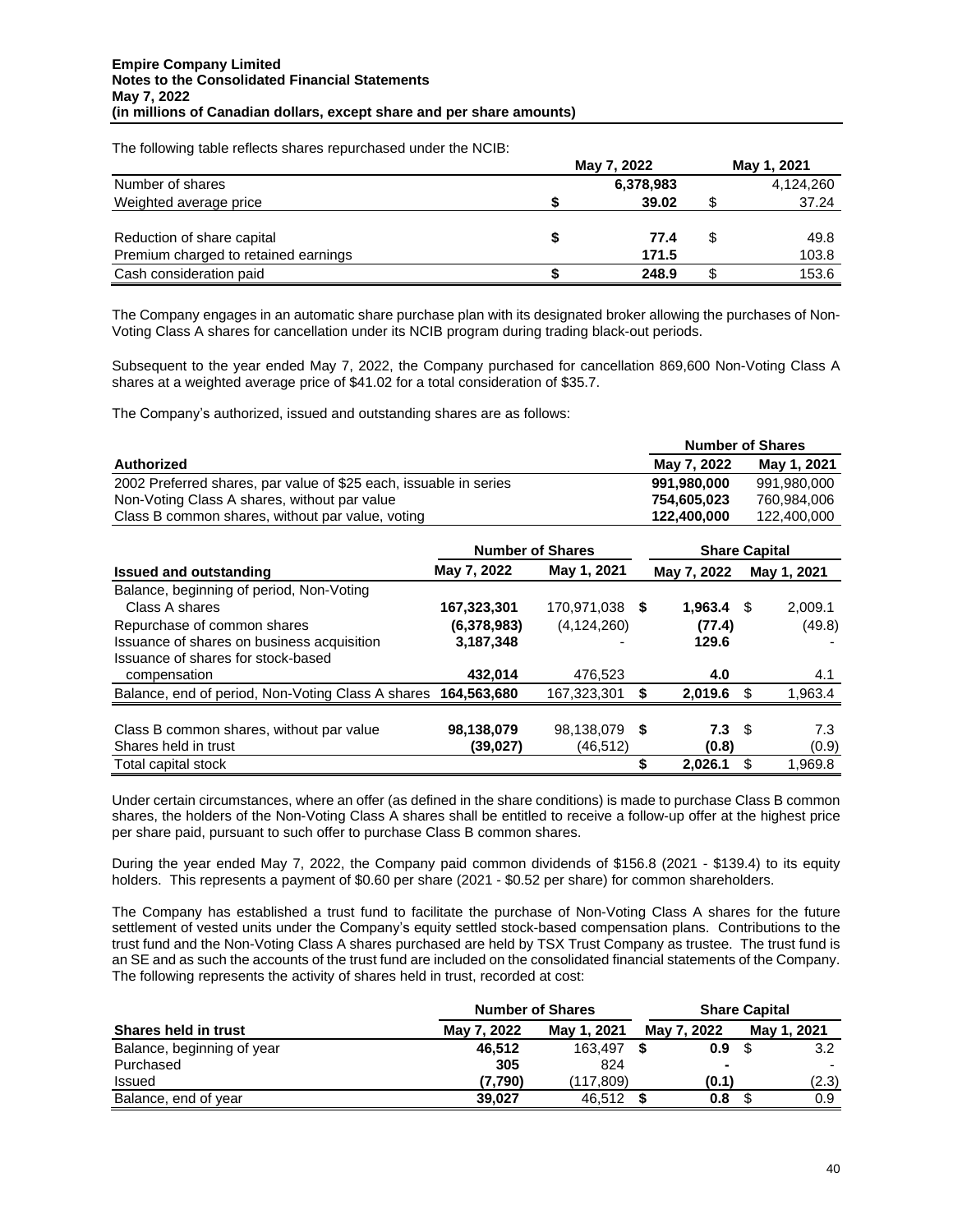#### **20. Other income**

|                                  | May 7, 2022 | May 1, 2021 |  |                          |
|----------------------------------|-------------|-------------|--|--------------------------|
| Net gain on lease terminations   |             | 47.0        |  | $\overline{\phantom{a}}$ |
| Net gain on disposal of assets   |             | 23.1        |  | 37.1                     |
| Lease income from owned property |             | 16.7        |  | 15.9                     |
| Total                            |             | 86.8        |  | 53.0                     |

#### **21. Employee benefits expense**

|                                                          | May 7, 2022 |         |  | May 1, 2021 |  |  |  |
|----------------------------------------------------------|-------------|---------|--|-------------|--|--|--|
| Wages, salaries and other short-term employment benefits |             | 3.731.4 |  | 3.504.2     |  |  |  |
| Post-employment benefits                                 |             | 38.8    |  | 38.8        |  |  |  |
| <b>Termination benefits</b>                              |             | 7.2     |  | 9.2         |  |  |  |
| Total                                                    |             | 3.777.4 |  | 3.552.2     |  |  |  |

#### **22. Finance costs, net**

|                                                                   | May 7, 2022 |       | May 1, 2021 |
|-------------------------------------------------------------------|-------------|-------|-------------|
| <b>Finance income</b>                                             |             |       |             |
| Interest income on lease receivables                              |             | 22.2  | \$<br>24.0  |
| Interest income from cash and cash equivalents                    |             | 3.9   | 5.5         |
| Fair value gains on forward contracts                             |             | 3.1   | 3.9         |
| Accretion income on leases and other receivables                  |             | 0.3   | 0.4         |
| Total finance income                                              |             | 29.5  | 33.8        |
| <b>Finance costs</b>                                              |             |       |             |
| Interest expense on lease liabilities                             |             | 231.6 | 228.3       |
| Interest expense on other financial liabilities at amortized cost |             | 70.3  | 64.5        |
| Pension finance costs, net                                        |             | 7.8   | 8.1         |
| Accretion expense on provisions                                   |             | 1.9   | 2.3         |
| Total finance costs                                               |             | 311.6 | 303.2       |
| Finance costs, net                                                |             | 282.1 | \$<br>269.4 |

#### **23. Earnings per share**

|                                                    | Mav 7. 2022 | May 1, 2021 |
|----------------------------------------------------|-------------|-------------|
| Weighted average number of shares - basic          | 265,170,624 | 268,326,099 |
| Shares deemed to be issued for no consideration in |             |             |
| respect of stock-based payments                    | 1.005.859   | 967.820     |
| Weighted average number of shares - diluted        | 266,176,483 | 269,293,919 |

#### **24. Business acquisitions**

#### Longo's acquisition

On March 16, 2021, the Company, through a wholly-owned subsidiary, signed an agreement to acquire 51% of Longo's, a long-standing, family-built network of specialty grocery stores in the Greater Toronto Area, and its Grocery Gateway e-commerce business. The purchase price of the transaction was \$660.6. The Company acquired the business through the issuance of 3,187,348 Non-Voting Class A shares with a transaction date price of \$129.6, cash of \$196.6 and a contingent note payable of \$10.7. The acquisition closed effective May 10, 2021.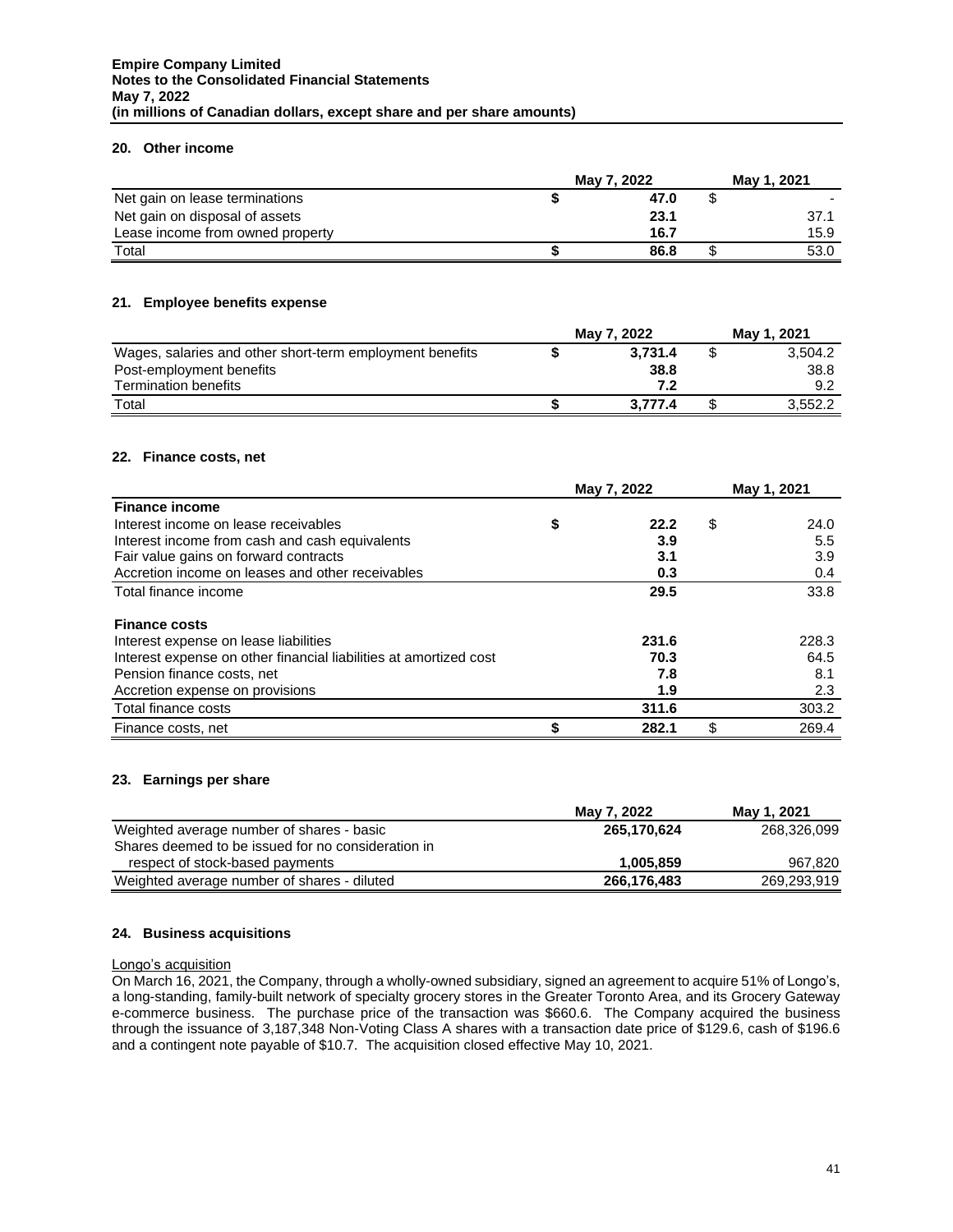The fair value of identifiable assets acquired, liabilities assumed and non-controlling interest as at May 10, 2021 are as follows:

| Assumed cash                             | \$<br>0.6   |
|------------------------------------------|-------------|
| Receivables                              | 10.8        |
| Inventories                              | 47.3        |
| Prepaid expenses                         | 7.1         |
| Income taxes receivable                  | 0.4         |
| Property and equipment                   | 71.9        |
| Right-of-use assets                      | 262.4       |
| Intangibles                              | 261.3       |
| Goodwill                                 | 451.6       |
| Accounts payable and accrued liabilities | (73.4)      |
| Lease liabilities                        | (262.4)     |
| Long-term debt                           | (34.3)      |
| Other assets and liabilities             | (23.7)      |
| Deferred tax liabilities                 | (59.0)      |
| Non-controlling interest                 | (323.7)     |
| Total consideration                      | \$<br>336.9 |

From the date of acquisition, Longo's contributed sales of \$1,041.1 and net earnings, net of non-controlling interest, of \$9.9 for the year ended May 7, 2022.

Goodwill of \$451.6 was recognized as the excess of the acquisition cost over the fair value of net identifiable assets at the date of acquisition. The goodwill recognized is attributable mainly to the workforce acquired and expected customer base of the acquired retail store locations and e-commerce business. The goodwill recognized is not deductible for tax purposes. Intangibles of \$261.3 are related to the fair value of the Longo's brand name, loyalty program and software.

After the fifth anniversary of the transaction, the Longo's 49% non-controlling shareholders have an option to sell up to a 12.25% per annum interest in Longo's to Sobeys, at a multiple applied to the last 12 months earnings before interest, taxes, depreciation and amortization. The multiple will vary depending on achievement of certain business results. If Longo's non-controlling shareholders exercise an option to sell, Sobeys will have a corresponding call option for the same percentage in the following year. After the tenth anniversary of the transaction, both Sobeys and Longo's have mutual put and call options for any remaining minority shares outstanding.

A financial liability of \$239.7 has been recognized at the date of acquisition based on the present value of the amount payable on exercise of the non-controlling interest put liability in accordance with IFRS 9, "Financial Instruments" ("IFRS 9"). The non-controlling interest put liability is calculated based on the amount payable upon exercise based on management's best estimate of future earnings of Longo's at a predetermined date. The initial and subsequent fair value measurement of the put liability is classified as Level 3 within the three-level hierarchy of IFRS 13, "Fair Value Measurement" ("IFRS 13") and is included in other long-term liabilities. The Company's accounting policy is to recognize subsequent revaluation gains or losses through retained earnings.

#### Other acquisitions

During the year ended May 7, 2022, the Company completed the acquisition of several franchise and non-franchise stores, and other businesses. The results of these acquisitions have been included in the consolidated financial results of the Company since their acquisition dates and were accounted for through the use of the acquisition method.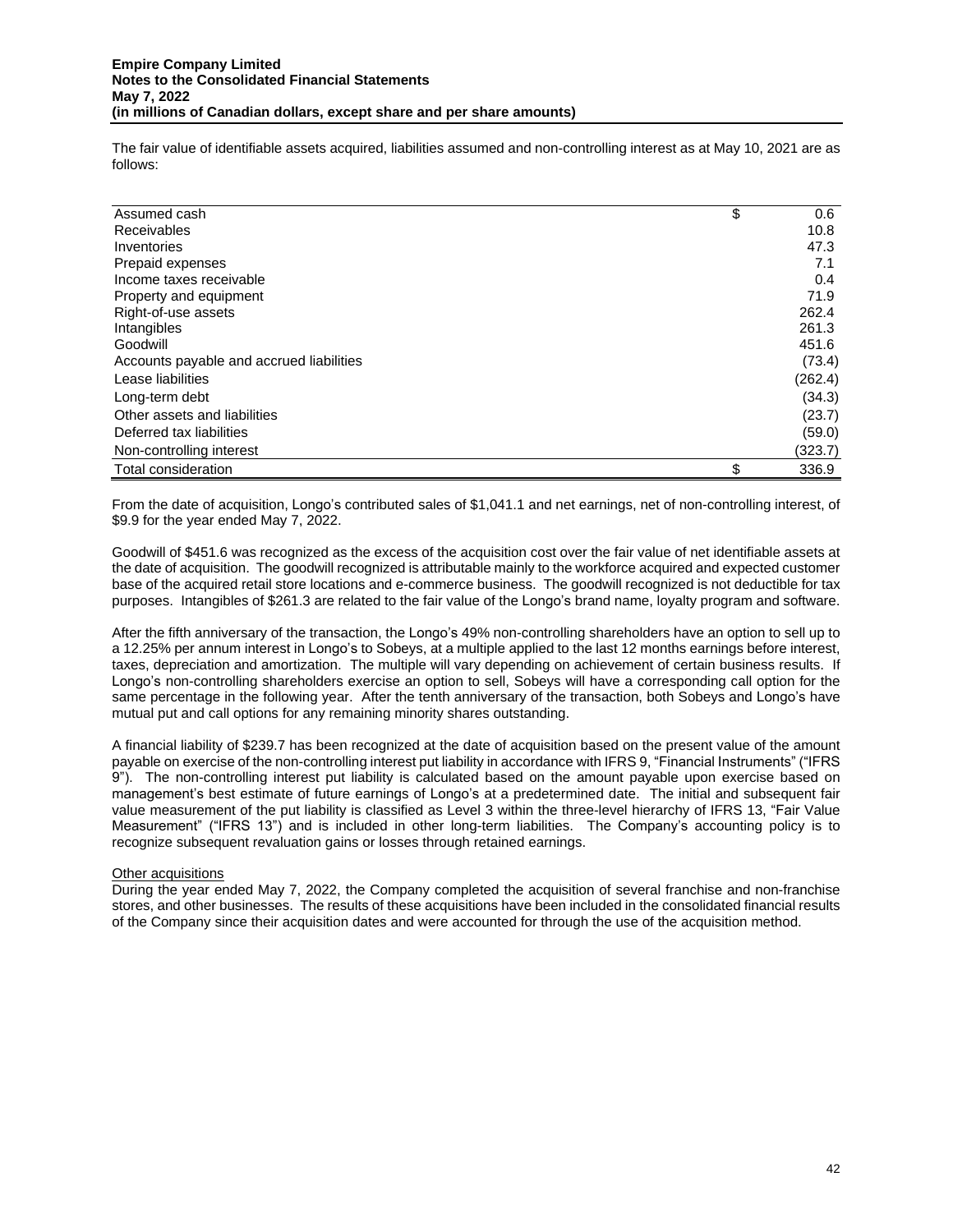The following table represents the amounts of identifiable assets and liabilities resulting from these acquisitions for the year ended:

|                                             | May 7, 2022 | May 1, 2021 |    |      |
|---------------------------------------------|-------------|-------------|----|------|
| <b>Receivables</b>                          |             | 2.1         | \$ |      |
| Inventories                                 |             | 7.2         |    | 4.2  |
| Prepaid expenses                            |             | 0.3         |    |      |
| Income taxes receivable                     |             | 0.7         |    |      |
| Property, equipment and investment property |             | 12.3        |    | 7.4  |
| Right-of-use assets                         |             | 3.2         |    |      |
| Intangibles                                 |             | 11.1        |    |      |
| Goodwill                                    |             | 32.3        |    | 4.3  |
| Accounts payable and accrued liabilities    |             | (3.3)       |    |      |
| Lease liabilities                           |             | (4.7)       |    |      |
| Long-term debt                              |             | (1.5)       |    |      |
| Other assets and liabilities                |             | (1.8)       |    |      |
| Deferred tax liabilities                    |             | (2.9)       |    |      |
| Non-controlling interest                    |             | (9.6)       |    |      |
| Total consideration                         |             | 45.4        | \$ | 15.9 |

For acquired businesses during the year ended May 7, 2022, sales of \$67.6 (2021 - \$36.2) and net loss of \$3.7 (2021 - \$ nil) were included in the consolidated financial statements.

On August 2, 2021, concurrent with the Company's 75% acquisition of a business, Sobeys and the non-controlling shareholders entered into put and call options such that non-controlling shareholders have an option to sell and Sobeys has the ability to purchase the remaining 25% interest in the business either five or seven years subsequent to the acquisition. A financial liability of \$6.9 has been recognized at the date of acquisition based on the present value of the amount payable on exercise of the non-controlling interest put liability in accordance with IFRS 9.

Goodwill recorded on the acquisitions of franchise and non-franchise stores and other businesses relates to the acquired work force and customer base of the existing store location, along with the synergies expected from combining the efforts of the acquired stores with existing stores. The estimated fair value of identifiable net assets and goodwill acquired have been determined provisionally and are subject to adjustment pending the finalization of the valuations and related accounting.

#### **25. Guarantees and contingent liabilities**

#### **Guarantees**

#### Franchisees and affiliates

Sobeys is party to several franchise and operating agreements as part of its business model. These agreements contain clauses which require Sobeys to provide support to franchisee and affiliate operators to offset or mitigate retail store losses, reduce store rental payments, minimize the impact of promotional pricing and assist in covering other store related operating expenses. Not all of the financial support noted above will apply in each instance as the provisions of the agreements vary. Sobeys will continue to provide financial support pursuant to the franchise and operating agreements in future years.

During fiscal 2009, Sobeys entered into an additional credit enhancement contract in the form of a standby letter of credit for certain franchisees and affiliates for the purchase and installation of equipment. Under the terms of the contract, should franchisees and affiliates be unable to fulfil their lease obligations or provide an acceptable remedy, Sobeys would be required to fund the greater of \$6.0 or 10.0% (2021 - \$6.0 or 10.0%) of the authorized and outstanding obligation annually. Under the terms of the contract, Sobeys is required to provide a letter of credit in the amount of the outstanding guarantee, to be renewed each calendar year. This credit enhancement allows Sobeys to provide favourable financing terms to certain franchisees and affiliates. As at May 7, 2022, the amount of the guarantee was \$6.0 (2021 - \$6.0).

#### **Other**

At May 7, 2022, the Company had entered into letters of credit issued in an aggregate amount of \$82.4 (2021 - \$99.3) to support the Company's obligations.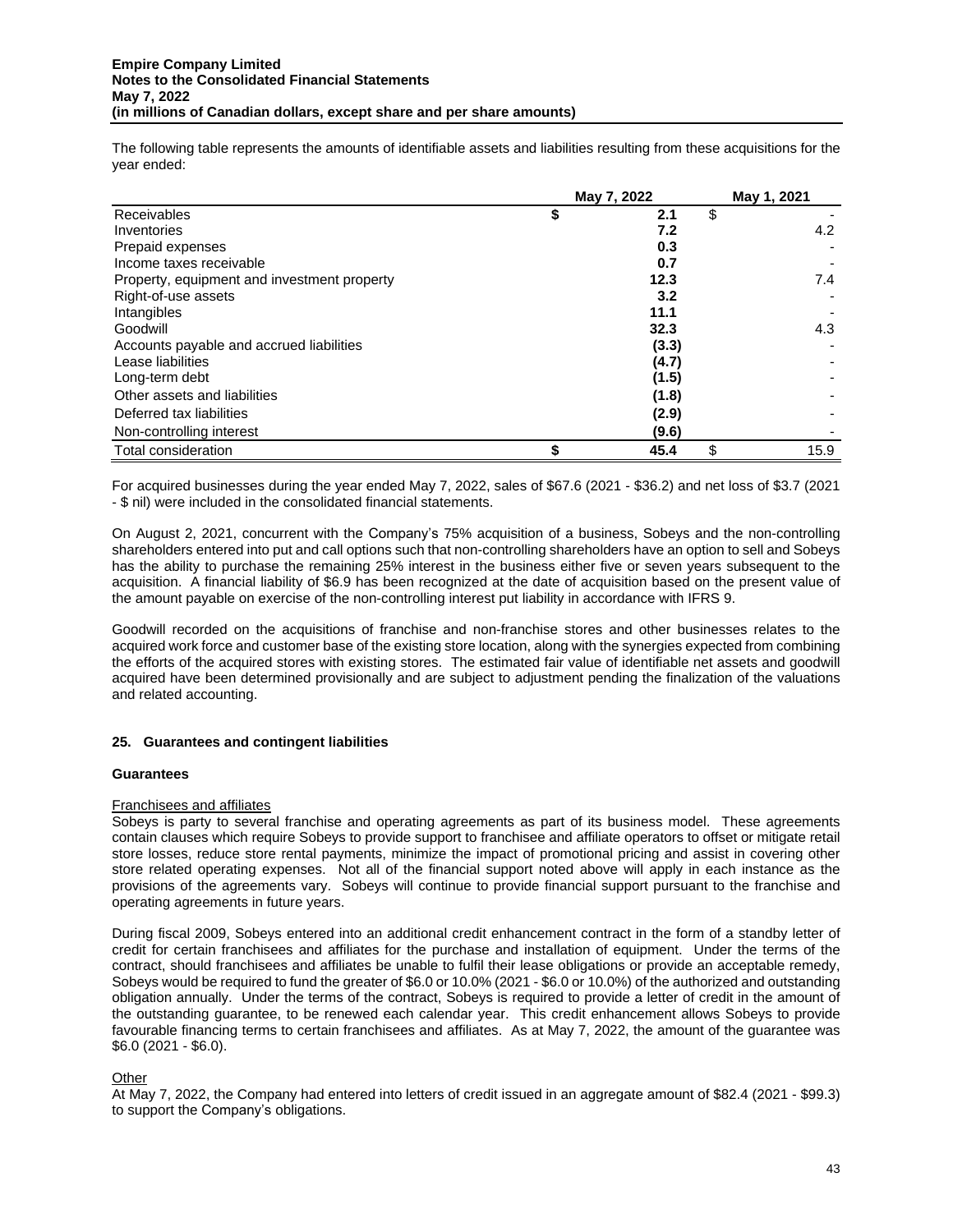Sobeys, through its subsidiaries, has guaranteed the payment of obligations under certain commercial development agreements. As at May 7, 2022, Sobeys has guaranteed \$40.0 (2021 - \$40.0) in obligations related to these agreements.

#### **Contingent liabilities**

On June 21, 2005, Sobeys received a notice of reassessment from Canada Revenue Agency ("CRA") for fiscal years 1999 and 2000 related to Lumsden Brothers Limited, a wholesale subsidiary of Sobeys, and the Goods and Service Tax ("GST"). The reassessment related to GST on sales of tobacco products to eligible Indigenous peoples. CRA asserts that Sobeys was obliged to collect GST on sales of tobacco products to eligible Indigenous peoples. The total tax, interest and penalties in the reassessment was \$13.6 (2021 - \$13.6). Sobeys has reviewed this matter, has received legal advice, and believes it was not required to collect GST. During fiscal 2006, Sobeys filed a Notice of Objection with CRA. The matter is still under dispute and accordingly, Sobeys has not recorded on its statements of earnings any of the tax, interest or penalties in the notice of reassessment. Sobeys has deposited with CRA funds equal to the total tax, interest and penalties in the reassessment and has recorded this amount as an other long-term receivable from CRA pending resolution of the matter. The continuation of the hearing of the Appeal was held in July 2021, and the court has not yet released its judgement.

There are various claims and litigation, with which the Company is involved, arising out of the ordinary course of business operations. The Company's management does not consider the exposure to such litigation to be material, although this cannot be predicted with certainty.

In the ordinary course of business, the Company is subject to ongoing audits by tax authorities. While the Company believes that its tax filing positions are appropriate and supportable, from time to time certain matters are reviewed and challenged by the tax authorities.

#### **26. Financial instruments**

#### **Credit risk**

Credit risk is the risk of an unexpected loss if a customer or counterparty to a financial instrument fails to meet its contractual obligations. The Company's financial instruments that are exposed to concentrations of credit risk are primarily cash and cash equivalents, receivables, leases and other receivables, derivative contracts and guarantees.

The Company's maximum exposure to credit risk corresponds to the carrying amount for all cash and cash equivalents, loans and receivables, and guarantee contracts for franchisees and affiliates (Note 25).

The Company mitigates credit risk associated with its trade receivables and loans receivables through established credit approvals, limits and a regular monitoring process. The Company generally considers the credit quality of its financial assets that are neither past due or impaired to be solid. The Company regularly monitors collection performance and pledged security for all of its receivables, and leases and other receivables to ensure adequate payments are being received and adequate security is available. Pledged security can vary by agreement, but generally includes inventory, fixed assets including land and/or building as well as personal guarantees. Credit risk is further mitigated due to the large number of customers and their dispersion across geographic areas. The Company only enters into derivative contracts with counterparties that are dual rated by recognized credit rating agencies and have a credit rating of "A" or better to minimize credit risk.

Receivables are substantially comprised of balances due from independent accounts, franchisee or affiliate locations as well as rebates and allowances from vendors. The due date of these amounts can vary by agreement but in general balances over 30 days are considered past due. The aging of the receivables is as follows:

|                                                      | May 7, 2022 |       |  | May 1, 2021 |
|------------------------------------------------------|-------------|-------|--|-------------|
| $0 - 30$ days                                        |             | 456.4 |  | 456.6       |
| 31 - 90 days                                         |             | 36.5  |  | 16.1        |
| Greater than 90 days                                 |             | 90.1  |  | 110.6       |
| Total receivables before allowance for credit losses |             | 583.0 |  | 583.3       |
| Less allowance for credit losses                     |             | 24.2  |  | 36.3        |
| Receivables                                          |             | 558.8 |  | 547.0       |

Interest earned on past due accounts is recorded as a reduction to selling and administrative expenses on the consolidated statements of earnings. Receivables are classified as current on the consolidated balance sheets as of May 7, 2022.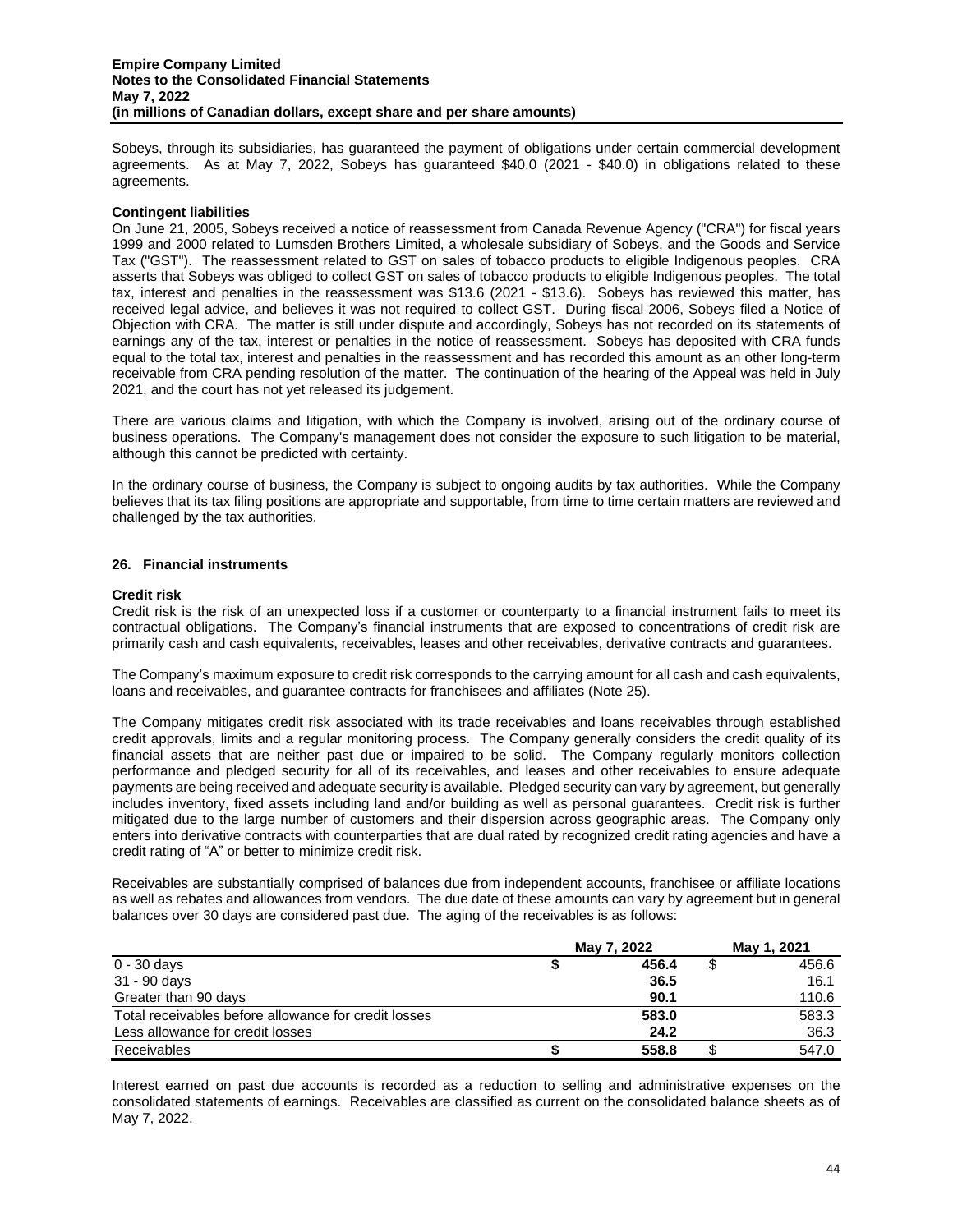#### **Empire Company Limited Notes to the Consolidated Financial Statements May 7, 2022 (in millions of Canadian dollars, except share and per share amounts)**

Allowance for credit losses is reviewed at each balance sheet date. An allowance is taken on receivables from independent accounts, as well as receivables, leases and other receivables from franchisee or affiliate locations and is recorded as a reduction to its respective receivable account on the consolidated balance sheets. The change in allowance for credit losses is recorded as selling and administrative expenses on the consolidated statements of earnings and is presented as follows:

|                              | May 7, 2022 | May 1, 2021 |  |        |
|------------------------------|-------------|-------------|--|--------|
| Allowance, beginning of year |             | 36.3        |  | 38.8   |
| Provision for losses         |             | 4.4         |  | 9.3    |
| Recoveries                   |             | (1.0)       |  | (1.2)  |
| Write-offs                   |             | (15.5)      |  | (10.6) |
| Allowance, end of year       |             | 24.2        |  | 36.3   |

#### **Liquidity risk**

Liquidity risk is the risk that the Company may not have cash available to satisfy financial liabilities as they come due. The Company actively maintains a committed credit facility to ensure that it has sufficient available funds to meet current and foreseeable future financial requirements at a reasonable cost.

The Company monitors capital markets and the related conditions, and monitors its cash flows in order to assist in optimizing its cash position and evaluate longer term cash and funding requirements. Market conditions allowing, the Company will access debt capital markets for various long-term debt maturities and as other liabilities come due, or as assessed to be appropriate, in order to minimize risk and optimize pricing.

The following table summarizes the amount and the contractual maturities of both the interest and principal portion of significant financial liabilities on an undiscounted basis as at May 7, 2022:

|                                      | 2023    |      | 2024    |      | 2025 |                          |      | 2026                     |      | 2027 |      | <b>Thereafter</b> |      | Total   |
|--------------------------------------|---------|------|---------|------|------|--------------------------|------|--------------------------|------|------|------|-------------------|------|---------|
| Derivative financial liabilities     |         |      |         |      |      |                          |      |                          |      |      |      |                   |      |         |
| Foreign currency swaps               | 45.9    | - \$ | 48.1 \$ |      |      |                          | - \$ |                          | - \$ |      | - \$ |                   | - \$ | 94.0    |
| Non-controlling interest             |         |      |         |      |      |                          |      |                          |      |      |      |                   |      |         |
| liabilities                          |         |      | 84.0    |      |      | $\overline{\phantom{a}}$ |      | $\overline{\phantom{a}}$ |      | 7.3  |      | 250.8             |      | 342.1   |
| Non-derivative financial liabilities |         |      |         |      |      |                          |      |                          |      |      |      |                   |      |         |
| Accounts payable and                 |         |      |         |      |      |                          |      |                          |      |      |      |                   |      |         |
| accrued liabilities                  | 2,988.9 |      |         |      |      | $\overline{\phantom{0}}$ |      | $\overline{\phantom{0}}$ |      | ٠    |      | ٠                 |      | 2,988.9 |
| Long-term debt                       | 597.4   |      | 42.2    |      | 38.5 |                          |      | 36.6                     |      | 35.8 |      | 879.2             |      | 1,629.7 |
| Total                                | 3.632.2 |      | 174.3   | - \$ | 38.5 |                          | \$.  | 36.6                     |      | 43.1 | £.   | 1.130.0           |      | 5.054.7 |

# **Fair value of financial instruments**

The fair value of a financial instrument is the estimated amount that the Company would receive to sell financial assets or pay to transfer financial liabilities in an orderly transaction between market participants at the measurement date.

The book value of cash and cash equivalents, receivables, current portion of leases and other receivables, and accounts payable and accrued liabilities approximates fair value at the balance sheet dates due to the short-term maturity of these instruments.

The book value of the long-term portion of leases and other receivables approximates fair value at the balance sheet dates due to the current market rates associated with these instruments.

The fair value of the variable rate long-term debt approximates its carrying amount based on current market rates and consistency of credit spread. The fair value of long-term debt has been estimated by discounting future cash flows at a rate offered for borrowings of similar maturities and credit quality.

The fair value of derivative financial assets and liabilities, classified as Level 2, is estimated using valuation models that utilize market based observable inputs. Management believes that its valuation technique is appropriate.

The fair value of the non-controlling interest put liabilities associated with the acquisitions of Farm Boy and other acquisitions is equivalent to the present value of the non-controlling interest buyout price which is based on the estimated future earnings of these entities at a predetermined date. The fair value of the non-controlling interest put liability associated with the acquisition of Longo's was determined through a statistical simulation, which is based on the estimated future earnings of Longo's at a predetermined date. The fair value of these options is classified as Level 3 within the three-level hierarchy of IFRS 13.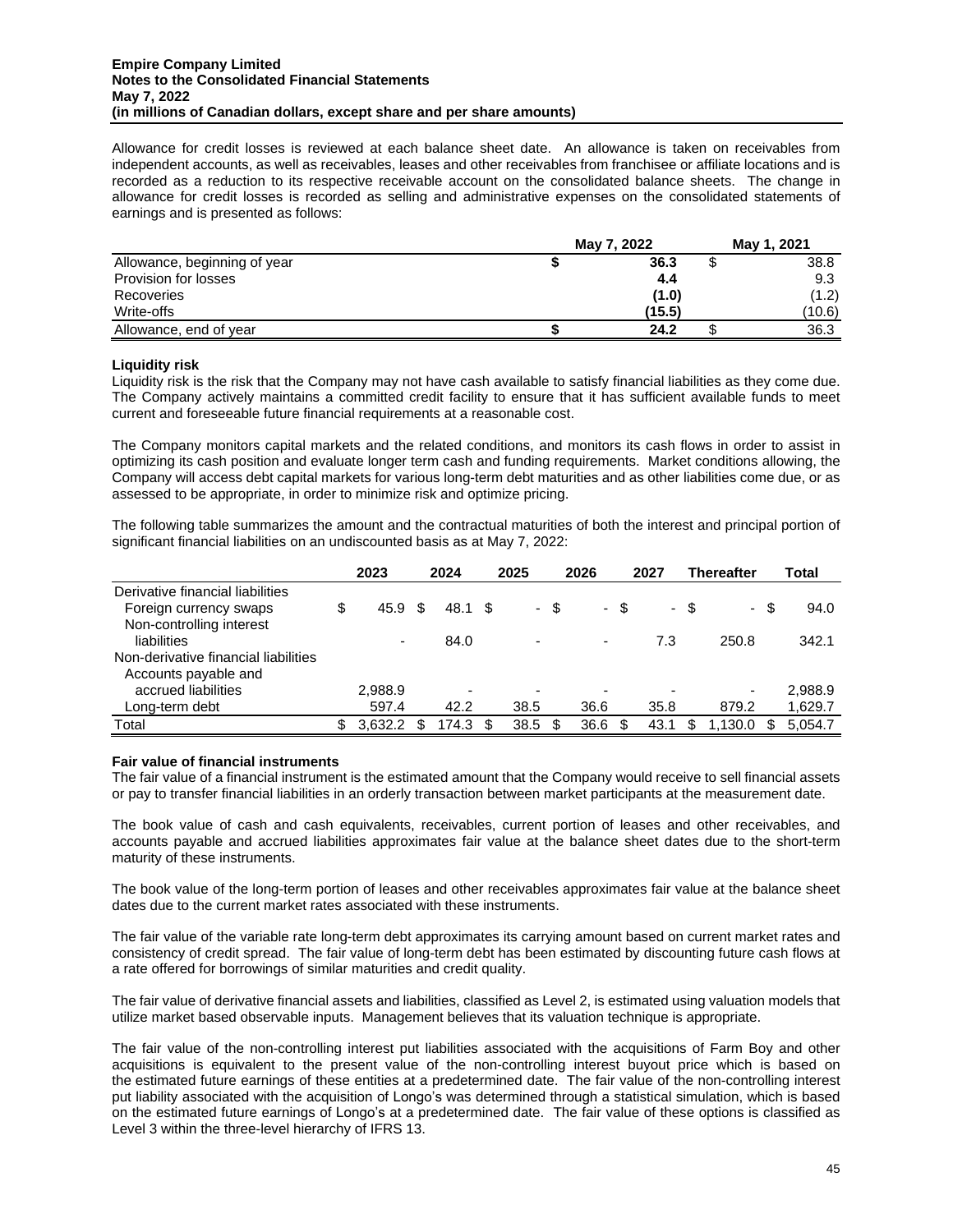There were no transfers between classes of the fair value hierarchy during the year ended May 7, 2022.

The carrying amount of the Company's financial instruments approximates their fair values with the following exception:

| Long-term debt        | May 7 | 2022    | 2021<br>May 1 |        |  |  |
|-----------------------|-------|---------|---------------|--------|--|--|
| Total carrying amount |       | 1.176.7 |               | .225.3 |  |  |
| Total fair value      |       | .210.3  |               | ,406.7 |  |  |

As at May 7, 2022, the fair value hierarchy includes financial assets at FVTPL of \$ nil, \$0.9 and \$ nil for Levels 1, 2 and 3, respectively (2021 - \$ nil, \$0.1 and \$ nil).

As at May 7, 2022, the fair value hierarchy includes financial liabilities at FVTPL of \$ nil, \$4.2 and \$342.1 for Levels 1, 2 and 3, respectively (2021 - \$ nil, \$0.5 and \$80.1).

#### **Derivative financial instruments**

Derivative financial instruments are recorded on the consolidated balance sheets at fair value unless the derivative instrument is a contract to buy or sell a non-financial item in accordance with the Company's expected purchase, sale or usage requirements, referred to as a "normal purchase" or "normal sale". Changes in the fair values of derivative financial instruments are recognized in net earnings or loss unless it qualifies and is designated as an effective cash flow hedge or a normal purchase or normal sale. Normal purchases and normal sales are exempt from the application of the standard and are accounted for as executory contracts. Changes in fair value of a derivative financial instrument designated as a cash flow hedge are recorded in other assets and other long-term liabilities with the effective portion recorded in other comprehensive income or loss.

#### **Cash flow hedges**

The Company's cash flow hedges consist principally of foreign currency swaps, electricity sales agreements and natural gas sales agreements. Foreign exchange contracts are used to hedge future purchases or expenditures of foreign currency denominated goods or services. Electricity and natural gas sales agreements are used to mitigate the risk of changes in market prices of electricity and natural gas. Gains and losses are initially recognized directly in other comprehensive income or loss and are transferred to net earnings or loss when the forecast cash flows affect income or expense for the year.

As of May 7, 2022, the fair values of the outstanding derivatives designated as cash flow hedges of forecast transactions were assets of \$0.9 (2021 - \$0.1) and liabilities of \$4.2 (2021 - \$0.5).

Cash flows from cash flow hedges are expected to flow over the next two years until fiscal 2025, and are expected to be recognized in net earnings or loss over this period, and, in the case of foreign currency swaps, over the life of the related debt in which a portion of the initial cost is being hedged.

#### **Interest rate risk**

Interest rate risk is the potential for financial loss arising from changes in interest rates. Financial instruments that potentially subject the Company to interest rate risk include financial liabilities with floating interest rates.

The Company manages interest rate risk by monitoring market conditions and the impact of interest rate fluctuations on its debt. The majority of the Company's long-term debt is at fixed interest rates. Approximately 17.5% (2021 - 32.1%) of the Company's long-term debt is exposed to interest rate risk due to floating rates.

Net earnings or loss is impacted by a change in interest rates on the average balance of interest-bearing financial liabilities during the year. For the year ended May 7, 2022, the Company's average outstanding unhedged floating rate debt was \$210.7 (2021 - \$466.0). An increase (decrease) of 25 basis points would have impacted net earnings by \$0.4 (\$0.4) (2021 - \$0.9 (\$0.9)) as a result of the Company's exposure to interest rate fluctuations on its unhedged floating rate debt.

#### **Foreign currency exchange risk**

The Company conducts the vast majority of its business in Canadian dollars. The Company's foreign currency exchange risk principally relates to purchases made in U.S. dollars, British pound and European euros. In addition, the Company also uses forward contracts to fix the exchange rate on some of its expected requirements for foreign currencies. Amounts received or paid related to instruments used to hedge foreign exchange, including any gains and losses, are recognized in the cost of purchases. The Company does not consider its exposure to foreign currency exchange risk to be material.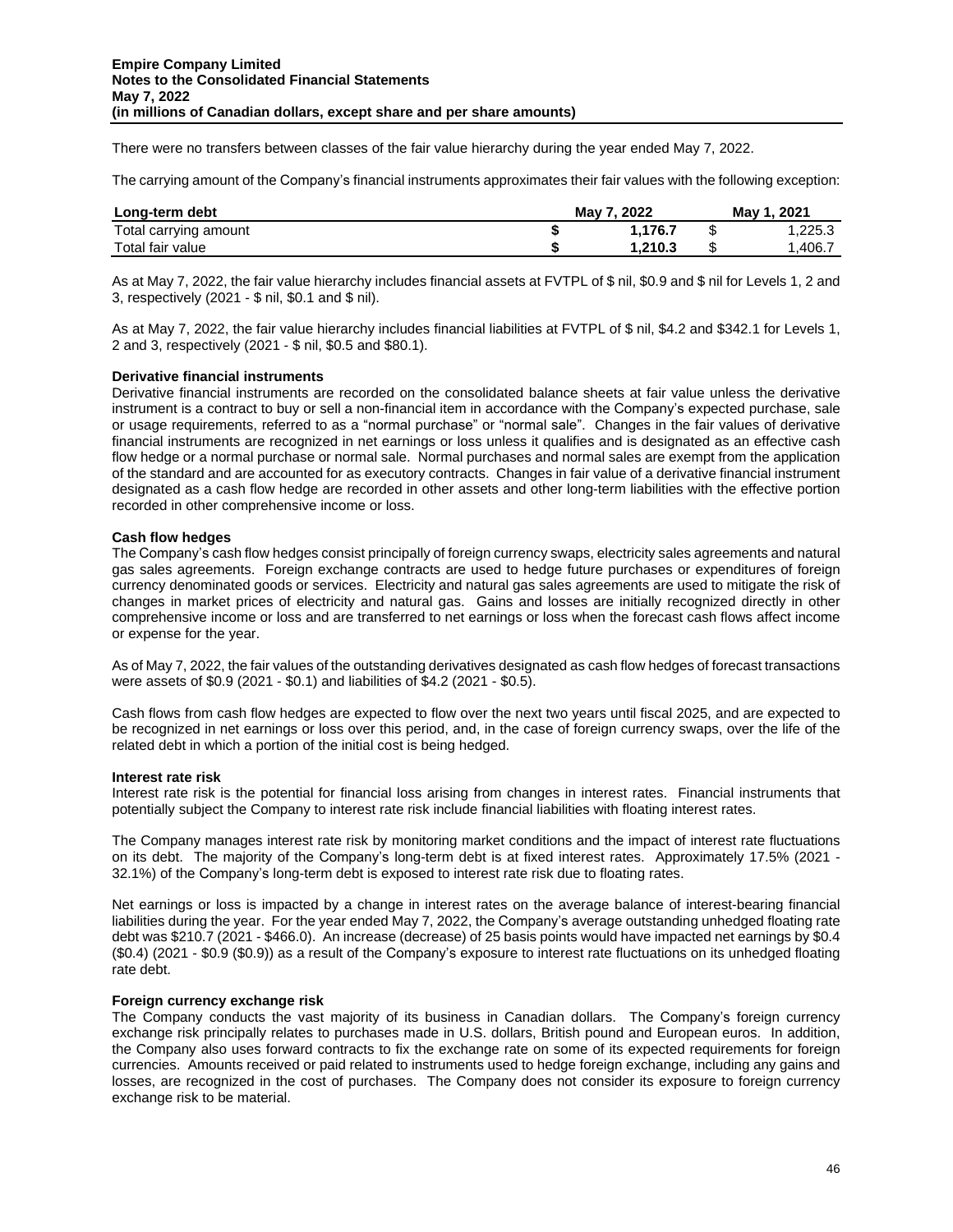#### **Empire Company Limited Notes to the Consolidated Financial Statements May 7, 2022 (in millions of Canadian dollars, except share and per share amounts)**

The Company has entered into foreign currency forward contracts and foreign currency swaps for the primary purpose of limiting exposure to exchange rate fluctuations relating to expenditures denominated in foreign currencies. These contracts are designated as hedging instruments for accounting purposes. Accordingly, the effective portion of the change in the fair value of the forward contracts are accumulated in other comprehensive income or loss until the variability in cash flows being hedged is recognized in net earnings or loss in future accounting periods.

The Company estimates that a 10% increase (decrease) in applicable foreign currency exchange rates for these forwards and swaps would impact net earnings by  $\frac{1}{2}$  nil ( $\frac{1}{2}$  nil ( $\frac{1}{2}$  nil) and other comprehensive loss by \$6.5 (\$6.5) (2021 - \$3.8 (\$3.8)) for foreign currency derivatives in place at year end.

# **27. Segmented information**

The Company's reportable segments are Food retailing and Investments and other operations. The Food retailing segment is comprised of three operating segments for the year ended May 7, 2022: Sobeys National, Farm Boy, and Longo's. In prior year ended May 1, 2021, the Food retailing segment was comprised of six operating segments: Atlantic, Farm Boy, Lawtons, Ontario, Quebec and West. These operating segments have been aggregated into one reportable segment, Food retailing, as they all share similar economic characteristics such as: product offerings, customer base and distribution methods. The Investments and other operations segment principally consists of investments in Crombie REIT, real estate partnerships, and various other corporate operations.

Segment results and assets include items directly attributable to a segment as well as those that can be allocated on a reasonable basis.

All inter-segment transfers are carried out at arm's length prices. The measurement policies the Company uses for segment reporting under IFRS 8, "Operating segments", are the same as those used on its consolidated financial statements.

No asymmetrical allocations of income, expense or assets have been applied between segments.

All sales are generated by the Food retailing segment. Management assesses performance based on operating income generated by each of the Company's business segments which is summarized as follows:

|                                             | May 7, 2022 |         |  | May 1, 2021 |  |  |
|---------------------------------------------|-------------|---------|--|-------------|--|--|
| Segmented operating income                  |             |         |  |             |  |  |
| Food retailing                              |             | 1.277.0 |  | 1,251.3     |  |  |
| Investments and other operations            |             |         |  |             |  |  |
| Crombie REIT                                |             | 61.0    |  | 32.7        |  |  |
| Real estate partnerships                    |             | 32.4    |  | 21.3        |  |  |
| Other operations, net of corporate expenses |             | (6.7)   |  | (5.8)       |  |  |
|                                             |             | 86.7    |  | 48.2        |  |  |
| Total                                       |             | 1.363.7 |  | 1.299.5     |  |  |

Segment operating income can be reconciled to the Company's earnings before income taxes as follows:

|                                  | May 7, 2022 |             |    | May 1, 2021 |
|----------------------------------|-------------|-------------|----|-------------|
| Total operating income           |             | 1,363.7     | S  | 1,299.5     |
| Finance costs, net               |             | 282.1       |    | 269.4       |
| Total                            |             | 1,081.6     |    | 1,030.1     |
|                                  |             | May 7, 2022 |    | May 1, 2021 |
| <b>Total assets by segment</b>   |             |             |    |             |
| Food retailing                   | S           | 15,827.7    | \$ | 14,520.6    |
| Investments and other operations |             | 765.9       |    | 653.3       |
| Total                            |             | 16,593.6    |    | 15,173.9    |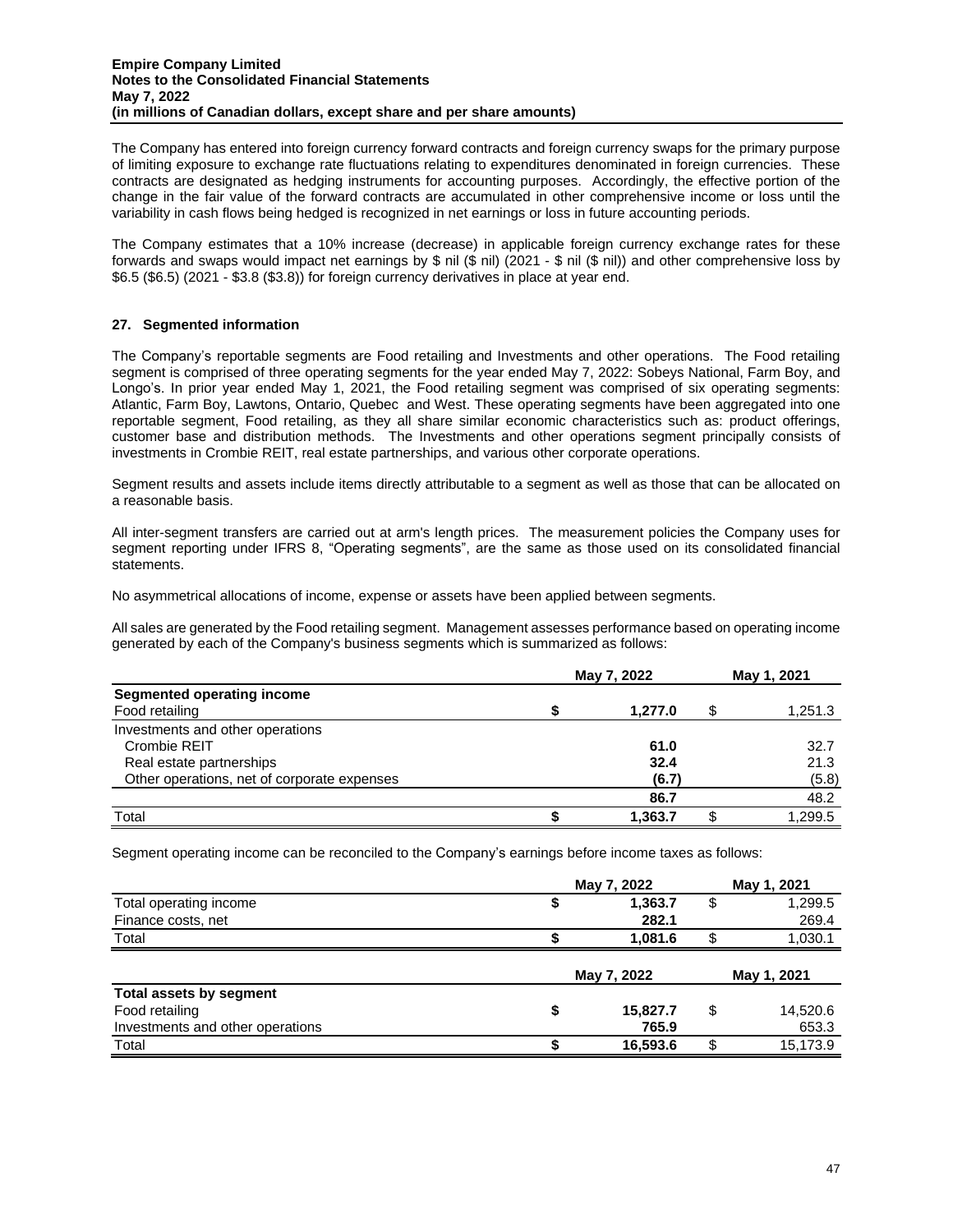#### **28. Stock-based compensation**

#### **Performance share unit plan**

The Company awards PSUs to certain employees. The number of PSUs that vest under an award, for the most part, is dependent on service over time and the achievement of specific performance measures. Upon vesting, each employee is entitled to receive Non-Voting Class A shares equal to the number of their vested PSUs. During the year ended May 7, 2022, the Company granted 276,144 (2021 - 291,702) PSUs. The weighted average fair value of \$37.71 (2021 - \$30.45) per PSU issued during the current year was determined using the Black-Scholes model with the following weighted average assumptions:

| \$39.14    |
|------------|
| 2.84 years |
| 0.59%      |
| 31.32%     |
| $1.31\%$   |
|            |

At May 7, 2022, there were 701,195 (2021 - 355,197) PSUs outstanding. The compensation expense for the year ended May 7, 2022 related to PSUs was \$8.0 (2021 - \$6.1).

#### **Stock option plan**

During the year ended May 7, 2022, the Company granted 610,692 (2021 - 926,108) options under the stock option plan for employees of the Company whereby options are granted to purchase Non-Voting Class A shares. The weighted average fair value of \$10.06 (2021 - \$7.19) per option issued during the year was determined using the Black-Scholes model with the following weighted average assumptions:

| Share price             | \$42.05    |
|-------------------------|------------|
| Expected life           | 4.70 years |
| Risk-free interest rate | $0.94\%$   |
| Expected volatility     | 30.72%     |
| Dividend yield          | $1.31\%$   |

The compensation expense for the year ended May 7, 2022 related to the issuance of options was \$6.6 (2021 - \$5.7).

The outstanding options at May 7, 2022 were granted at prices between \$18.70 and \$42.60 and expire between June 2022 and June 2029 with a weighted average remaining contractual life of 5.25 years. Stock option transactions during fiscal 2022 and 2021 were as follows:

|                                        | 2022                        |                                                        | 2021                        |                                                        |  |  |  |  |
|----------------------------------------|-----------------------------|--------------------------------------------------------|-----------------------------|--------------------------------------------------------|--|--|--|--|
|                                        | Number of<br><b>Options</b> | Weighted<br>Average<br><b>Exercise</b><br><b>Price</b> | Number of<br><b>Options</b> | Weighted<br>Average<br><b>Exercise</b><br><b>Price</b> |  |  |  |  |
| Balance, beginning of year             | 4,361,032 \$                | 27.96                                                  | 4,685,664<br>- \$           | 26.03                                                  |  |  |  |  |
| Granted                                | 610.692                     | 42.05                                                  | 926.108                     | 30.90                                                  |  |  |  |  |
| Exercised                              | (936, 807)                  | 22.55                                                  | (1, 196, 129)               | 22.67                                                  |  |  |  |  |
| <b>Expired</b>                         | (9, 582)                    | 26.39                                                  | (5,216)                     | 25.44                                                  |  |  |  |  |
| Forfeited                              | (18,009)                    | 37.69                                                  | (49,395)                    | 31.32                                                  |  |  |  |  |
| Balance, end of year                   | 4,007,326 \$                | 31.33                                                  | 4,361,032<br>- \$           | 27.96                                                  |  |  |  |  |
| Stock options exercisable, end of year | 1,212,083                   |                                                        | 1,346,483                   |                                                        |  |  |  |  |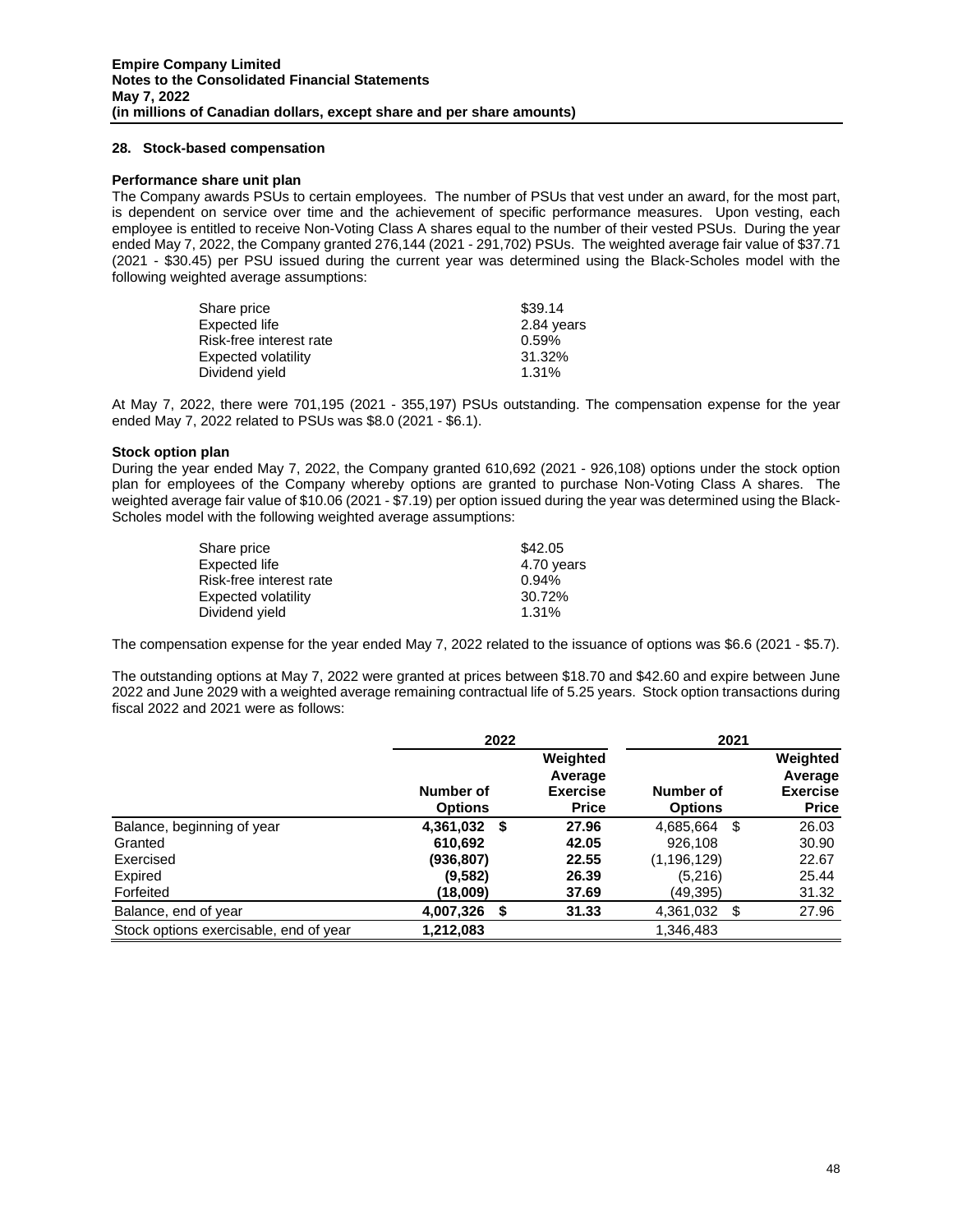|                     |                                            | <b>Options Outstanding</b>                                                    | <b>Options Exercisable</b>                             |                                                       |                                                        |  |  |
|---------------------|--------------------------------------------|-------------------------------------------------------------------------------|--------------------------------------------------------|-------------------------------------------------------|--------------------------------------------------------|--|--|
| <b>Year Granted</b> | Number of<br>Outstanding<br><b>Options</b> | Weighted<br>Average<br>Remaining<br><b>Contractual</b><br>Life <sup>(1)</sup> | Weighted<br>Average<br><b>Exercise</b><br><b>Price</b> | <b>Number</b><br><b>Exercisable at</b><br>May 7, 2022 | Weighted<br>Average<br><b>Exercise</b><br><b>Price</b> |  |  |
| 2015                | 21,567                                     | \$<br>0.15                                                                    | 23.25                                                  | 21.567                                                | \$<br>23.25                                            |  |  |
| 2016                | 82.336                                     | 1.15                                                                          | 30.22                                                  | 82.336                                                | 30.22                                                  |  |  |
| 2017                | 130.675                                    | 2.15                                                                          | 20.65                                                  | 130.675                                               | 20.65                                                  |  |  |
| 2018                | 174.105                                    | 3.15                                                                          | 19.95                                                  | 174.105                                               | 19.95                                                  |  |  |
| 2019                | 484.939                                    | 4.15                                                                          | 26.15                                                  | 313.228                                               | 26.23                                                  |  |  |
| 2020                | 1.640.167                                  | 5.15                                                                          | 31.39                                                  | 294.637                                               | 31.49                                                  |  |  |
| 2021                | 873,263                                    | 6.15                                                                          | 30.89                                                  | 195,535                                               | 30.90                                                  |  |  |
| 2022                | 600.274                                    | 7.15                                                                          | 42.05                                                  |                                                       |                                                        |  |  |
| Total               | 4,007,326                                  | \$<br>5.25                                                                    | 31.33                                                  | 1,212,083                                             | \$<br>26.97                                            |  |  |

The following table summarizes information related to stock options outstanding at May 7, 2022:

*(1) Weighted average remaining contractual life is expressed in years.*

#### **Deferred stock unit plans**

Deferred stock units ("DSU") issued to employees under the Executive DSU Plan vest dependent on service over time and the achievement of specific performance measures. During the year ended May 7, 2022, the Company granted 94,839 (2021 - 204,299) DSUs. At May 7, 2022, there were 1,796,606 (2021 - 1,721,293) DSUs outstanding and the total carrying amount of the liability was \$72.2 (2021 - \$57.4). The compensation expense for the year ended May 7, 2022 related to DSUs was \$15.3 (2021 - \$30.1).

Members of the Board of Directors may elect to receive all or any portion of their fees in DSUs in lieu of cash. The number of DSUs received is determined by the market value of the Company's Non-Voting Class A shares on each directors' or employees' fee payment date. At May 7, 2022, there were 421,045 (2021 - 364,643) DSUs outstanding and the total carrying amount of the liability was \$17.7 (2021 - \$14.1). During the year ended May 7, 2022, the compensation expense recorded was \$3.6 (2021 - \$4.6).

Under both DSU plans, vested DSUs cannot be redeemed until the employee has left the Company or the holder is no longer a director of the Company. The redemption value of a DSU equals the market value of an Empire Non-Voting Class A share at the time of redemption. On an ongoing basis, the Company values the DSU obligation at the current market value of a corresponding number of Non-Voting Class A shares and records any increase or decrease in the DSU obligation as selling and administrative expenses.

#### **29. Related party transactions**

The Company enters into related party transactions with Crombie REIT and key management personnel, including ongoing leases and property management agreements. As at May 7, 2022, the Company holds a 41.5% (2021- 41.5%) ownership interest in Crombie REIT and accounts for its investment using the equity method.

Crombie REIT has instituted a DRIP whereby Canadian resident REIT unitholders may elect to automatically have their distributions reinvested in additional REIT units. The Company has enrolled in the DRIP to maintain its economic and voting interest in Crombie REIT.

The Company leased certain real property from Crombie REIT during the year at amounts which in management's opinion approximate fair market value that would be incurred if leased from a third party. Management has determined these amounts to be fair value based on the significant number of leases negotiated with third parties in each market it operates. The aggregate net payments under these leases totalled approximately \$213.5 (2021 - \$209.1).

Crombie REIT provides administrative and property management services to the Company on a fee for service basis pursuant to a Management Agreement.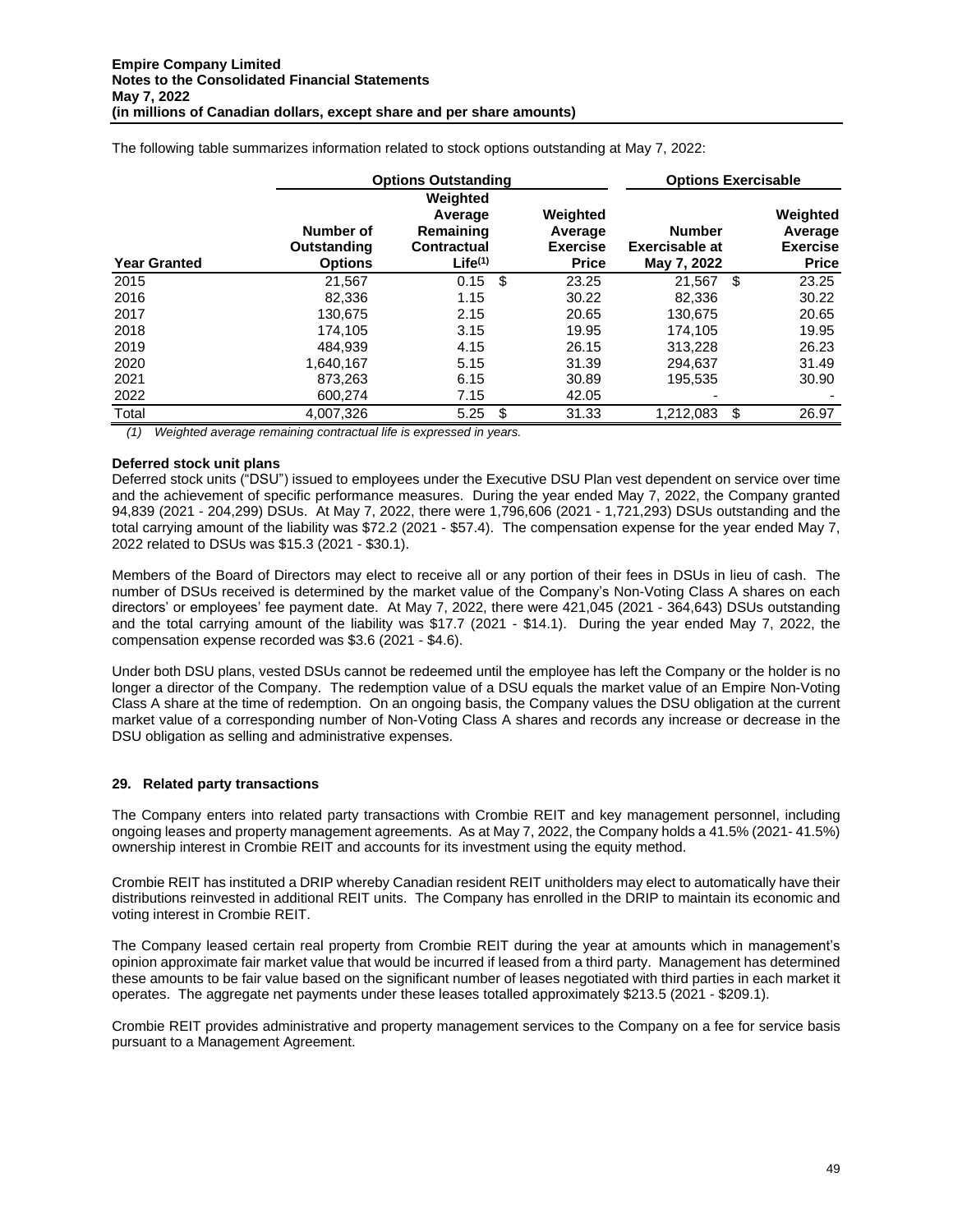Sobeys, through wholly-owned subsidiaries, engages in property sales and sale leaseback transactions with Crombie REIT, based on fair market values. These transactions consist of the following:

|                                 | May 7, 2022        |     |                       |  | May 1, 2021      |                          |  |                          |  |                          |
|---------------------------------|--------------------|-----|-----------------------|--|------------------|--------------------------|--|--------------------------|--|--------------------------|
|                                 | Number of<br>sites |     | Cash<br>consideration |  | Pre-tax<br>aains | Number of<br>sites       |  | Cash<br>consideration    |  | Pre-tax<br>gains         |
| Properties sold and leased      |                    |     |                       |  |                  |                          |  |                          |  |                          |
| back <sup>(1)</sup>             | 10 <sup>5</sup>    |     | 95.6 <sup>5</sup>     |  | 7.1              | 6 \$                     |  | $45.3 \text{ } $$        |  | 0.9                      |
| Properties sold                 |                    |     | 2.6                   |  | $\blacksquare$   | $\overline{\phantom{0}}$ |  | $\overline{\phantom{0}}$ |  |                          |
| Lease modification terminations |                    |     | 10.0                  |  | 22.8             | $\overline{\phantom{0}}$ |  | $\overline{\phantom{0}}$ |  | $\overline{\phantom{0}}$ |
| Total                           | 14                 | - S | 108.2 <sup>5</sup>    |  | 29.9             | 6                        |  | 45.3 <sup>5</sup>        |  | 0.9                      |

(1) Includes a 50% sale leaseback of a distribution centre in which Crombie REIT now owns 100% of the property.

During the year ended May 7, 2022, Crombie REIT disposed of two properties to third parties. These transactions resulted in the reversal of previously deferred pre-tax gains of \$1.7 which has been recognized in other income on the consolidated statements of earnings.

During the year ended May 7, 2022, Sobeys, through a wholly-owned subsidiary, received \$19.5 (2021 - \$25.4) for reimbursements of lessor improvements from Crombie REIT. These payments are related to modernization and efficiency improvements of existing properties, and construction allowances.

On January 31, 2022, Crombie REIT announced it had closed a bought-deal public offering of units at a price of \$17.45 per unit for aggregate proceeds of \$200.0. Concurrent with the public offering, a wholly-owned subsidiary of the Company purchased, on a private placement basis, \$83.0 of Class B LP units to maintain a 41.5% ownership interest in Crombie REIT.

On May 19, 2021, Crombie REIT announced it had closed a bought-deal public offering of units at a price of \$16.60 per unit for aggregate proceeds of \$100.0. Concurrent with the public offering, a wholly-owned subsidiary of the Company purchased, on a private placement basis, \$41.5 of Class B LP units to maintain a 41.5% ownership interest in Crombie REIT.

#### **Key management personnel compensation**

Key management personnel include the Board of Directors and members of the Company's executive team that have authority and responsibility for planning, directing and controlling the activities of the Company.

Key management personnel compensation is comprised of:

|                                                          | May 7, 2022 |      |  | May 1, 2021 |  |  |  |
|----------------------------------------------------------|-------------|------|--|-------------|--|--|--|
| Salaries, bonus and other short-term employment benefits |             | 19.5 |  | 20.0        |  |  |  |
| Post-employment benefits                                 |             | 2.6  |  |             |  |  |  |
| Share-based payments                                     |             | 13.2 |  | 9.4         |  |  |  |
| Total                                                    |             | 35.3 |  | 31.0        |  |  |  |

#### **Indemnities**

The Company has agreed to indemnify its directors, officers and particular employees in accordance with the Company's policies. The Company maintains insurance policies that may provide coverage against certain claims.

#### **30. Capital management**

The Company's objectives when managing capital are: (i) to ensure sufficient liquidity to support its financial obligations and execute its operating and strategic plans; (ii) to minimize the cost of capital while taking into consideration current and future industry, market and economic risks and conditions; (iii) to maintain an optimal capital structure that provides necessary financial flexibility while also ensuring compliance with any financial covenants; and (iv) to maintain an investment grade credit rating with each rating agency that assesses the credit worthiness of the Company. There have been no changes to the Company's objectives during the year ended May 7, 2022.

The Company monitors and makes adjustments to its capital structure, when necessary, in light of changes in economic conditions, the objectives of its shareholders, the cash requirements of the business and the condition of capital markets.